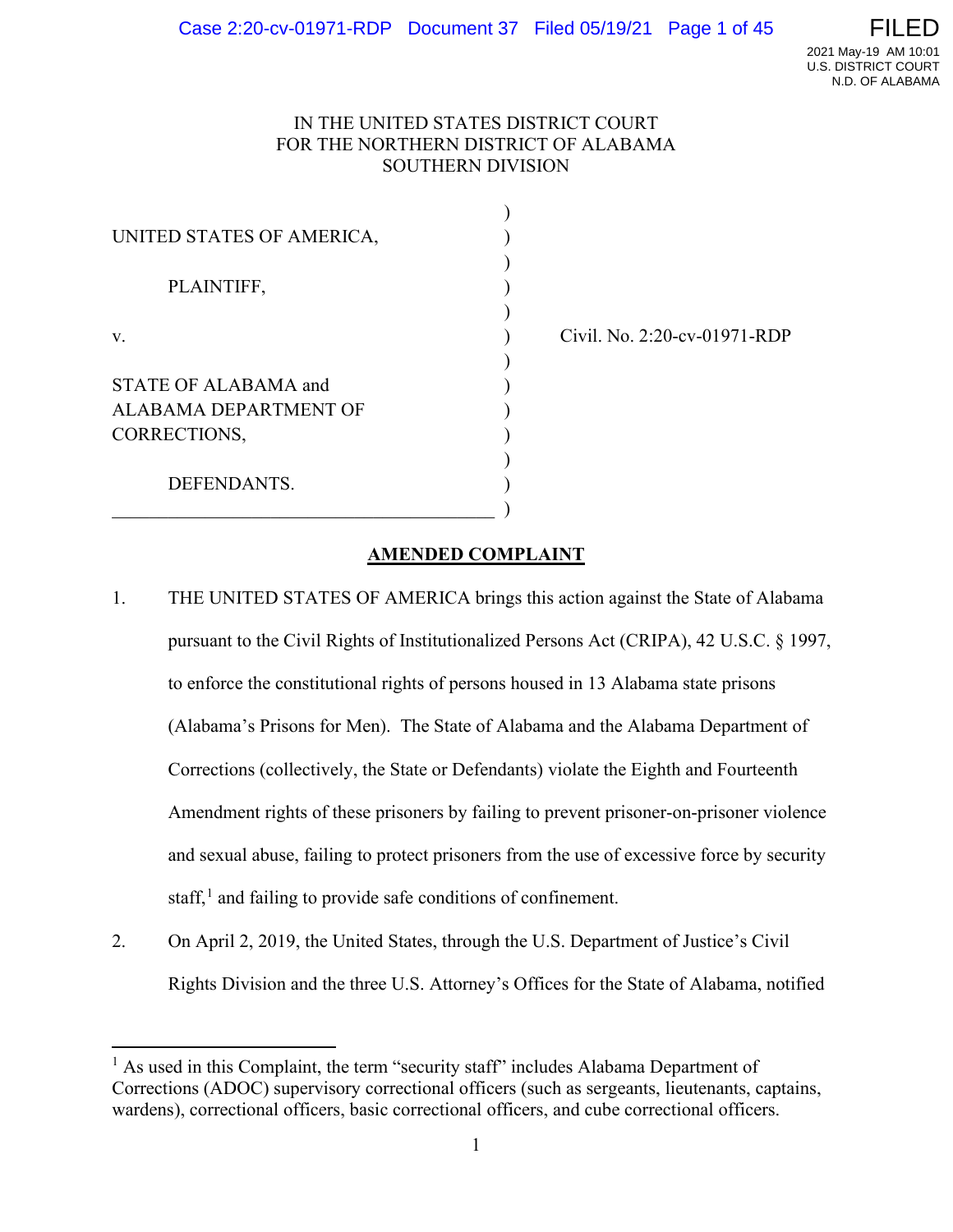# Case 2:20-cv-01971-RDP Document 37 Filed 05/19/21 Page 2 of 45

the State of its findings that, in violation of the Constitution, prisoners housed in Alabama's Prisons for Men are at serious risk of death, physical violence, and sexual abuse at the hands of other prisoners.

- 3. On July 23, 2020, the United States notified the State of its findings that, in violation of the Constitution, security staff frequently use excessive force on prisoners housed in all Alabama's major correctional facilities for men, except for the Hamilton Aged & Infirmed Correctional Facility.
- 4. The State has failed or refused to correct the unconstitutional conditions in Alabama's Prisons for Men identified by the United States in its April 2019 and July 2020 findings reports.
- 5. Since the United States notified the State of its findings, Alabama's Prisons for Men have remained extremely overcrowded, prisoner-on-prisoner homicides have increased, prisoner-on-prisoner violence including sexual abuse has continued unabated, the physical facilities have remained inadequate, use of excessive force by security staff has remained common, and staffing rates have remained critically and dangerously low.
- 6. In the two years following the United States' original notification to the State of unconstitutional conditions of confinement, prisoners at Alabama's Prisons for Men have continued daily to endure a substantial risk of serious harm, including death, physical violence, and sexual abuse at the hands of other prisoners.
- 7. The unconstitutional conditions are pervasive and systemic across Alabama's Prisons for Men, as indicated by facility-level data and as illustrated by examples of the violence, sexual abuse, excessive force, and unsafe and unsanitary conditions.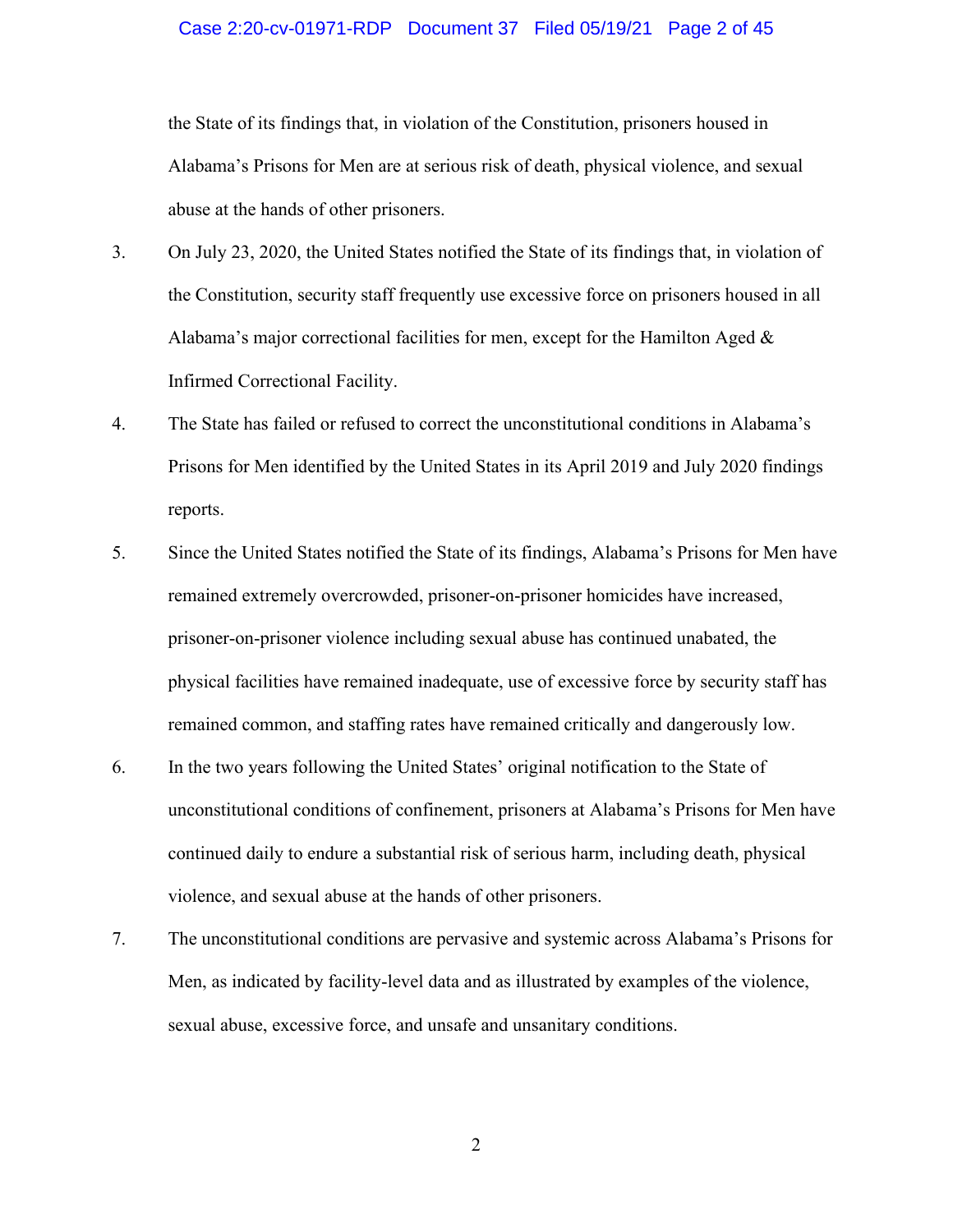- 8. The State is deliberately indifferent to the serious and systemic constitutional problems present in Alabama's Prisons for Men.
- 9. Beginning after the April 2019 findings report and continuing after the July 2020 findings report, the United States engaged in multiple rounds of negotiations with the State. The United States has determined that constitutional compliance cannot be secured by voluntary means. Judicial action is, therefore, necessary to remedy the violations of law identified in the United States' findings reports and to vindicate the rights of the individuals incarcerated in Alabama's Prisons for Men.

#### **JURISDICTION AND VENUE**

- 10. This Court has jurisdiction over this action under 28 U.S.C. §§ 1331 and 1345.
- 11. The United States is authorized to initiate this action pursuant to 42 U.S.C. § 1997a(a).
- 12. The Attorney General personally signed this amended complaint. The United States has complied with all the pre-filing requirements specified in 42 U.S.C. § 1997b. The corresponding Attorney General Certificates are appended to this Complaint as Attachment A and are incorporated herein.
- 13. Venue in the United States District Court for the Northern District of Alabama is proper pursuant to 28 U.S.C. § 1391.

#### **PARTIES**

- 14. Plaintiff is the United States of America.
- 15. Defendants are the State of Alabama and the Alabama Department of Corrections (ADOC).
- 16. Defendants are responsible for the safety, care, custody, and control of individuals incarcerated in Alabama's Prisons for Men, as well as for the actions of the ADOC staff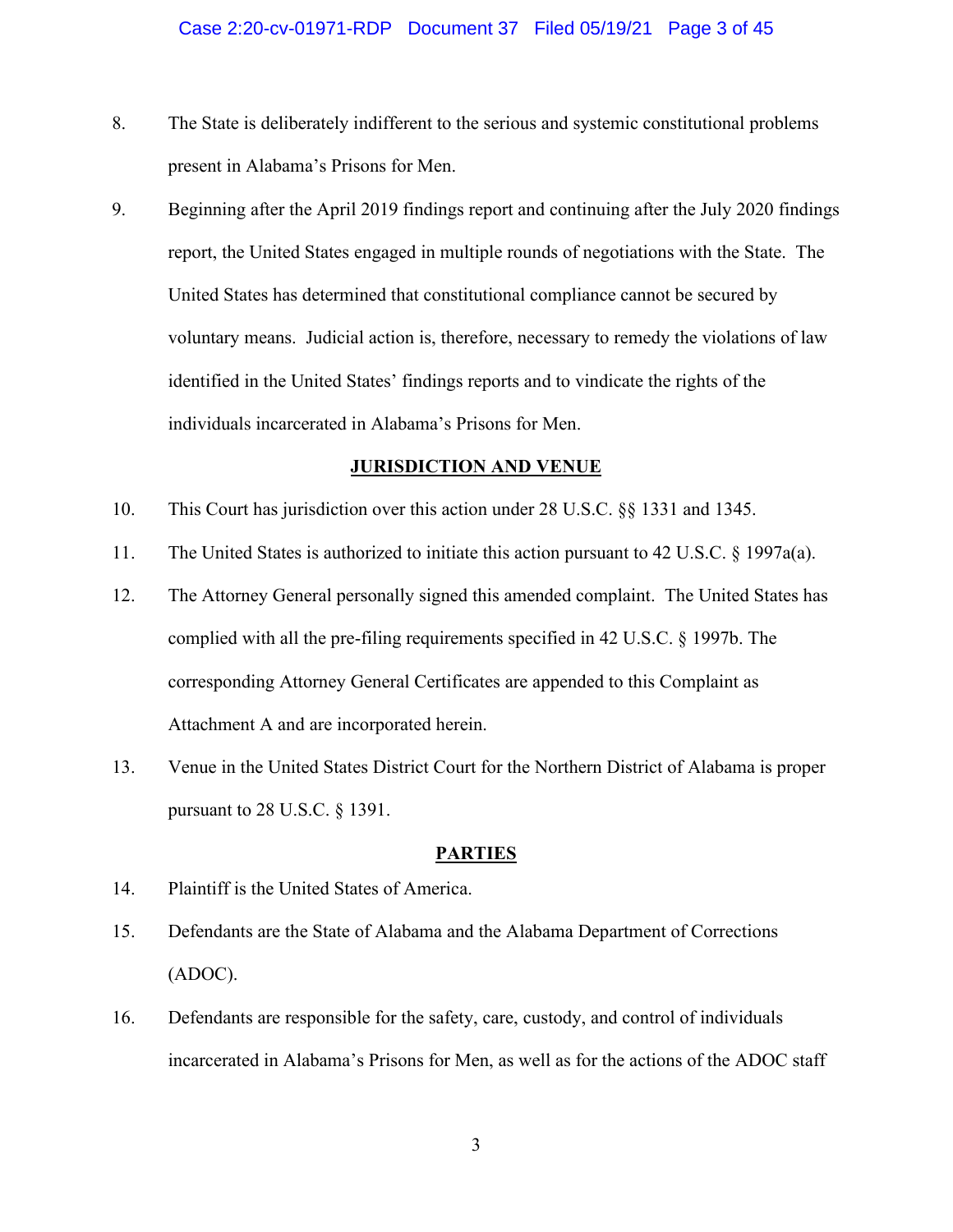#### Case 2:20-cv-01971-RDP Document 37 Filed 05/19/21 Page 4 of 45

and for the actions of any entity or individual contracting and providing services at Alabama's Prisons for Men.

17. As used in this Complaint, the term "Alabama's Prisons for Men" means Bibb Correctional Facility; Bullock Correctional Facility; Donaldson Correctional Facility; Draper Correctional Facility; Easterling Correctional Facility; Elmore Correctional Facility; Fountain Correctional Facility; Holman Correctional Facility; Kilby Correctional Facility; Limestone Correctional Facility; St. Clair Correctional Facility; Staton Correctional Facility; and Ventress Correctional Facility. The term does not include the Hamilton Aged & Infirmed Correctional Facility.

#### **FACTS**

- 18. Bibb Correctional Facility is a medium-security, or Security Level IV, prison for men in Brent, Alabama with a designed capacity of approximately 918 men.
- 19. Bullock Correctional Facility is a medium-security, or Security Level IV, prison for men in Union Springs, Alabama with a designed capacity of approximately 919 men.
- 20. Donaldson Correctional Facility is a close-security, or Security Level V, prison for men in Bessemer, Alabama with a designed capacity of approximately 968 men, and with an additional approximately 24 spaces designated for prisoners on death row.
- 21. Draper Correctional Facility is a medium-security, or Security Level IV, prison for men in Elmore, Alabama with a designed capacity of approximately 600 men. In late 2017 and early 2018, following the United States' on-site review of the prison, ADOC decommissioned Draper Correctional Facility. ADOC reopened the facility in a limited capacity in April 2020.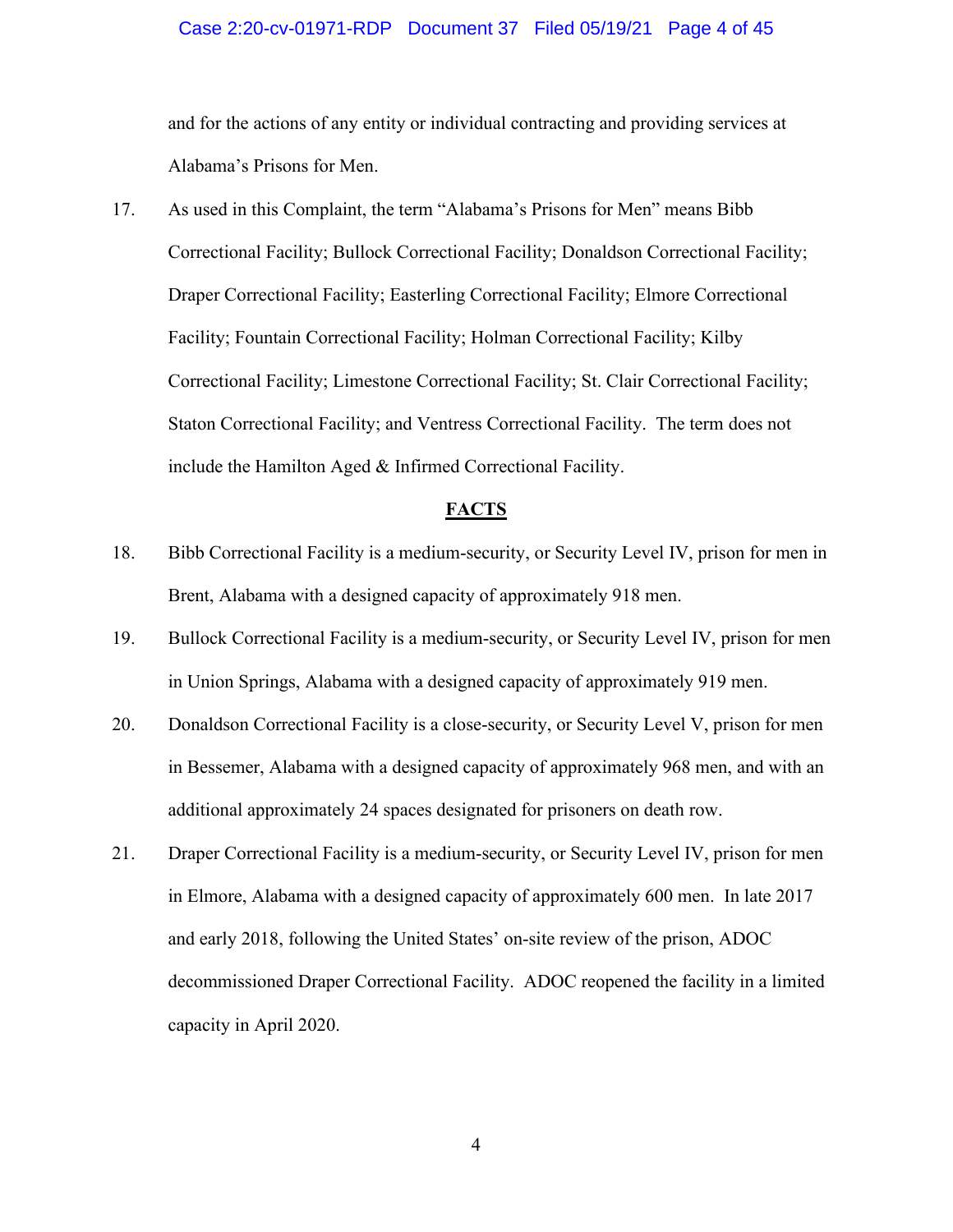#### Case 2:20-cv-01971-RDP Document 37 Filed 05/19/21 Page 5 of 45

- 22. Easterling Correctional Facility is a medium-security, or Security Level IV, prison for men in Clio, Alabama with a designed capacity of approximately 652 men.
- 23. Elmore Correctional Facility is a medium-security, or Security Level IV, prison for men in Elmore, Alabama with a designed capacity of approximately 600 men.
- 24. Fountain Correctional Facility is a medium-security, or Security Level IV, prison for men in Atmore, Alabama with a designed capacity of approximately 831 men.
- 25. Holman Correctional Facility is a close-security, or Security Level V, prison for men in Atmore, Alabama with a designed capacity of approximately 581 men, and an additional approximately 56 spaces designated for prisoners on death row. In January 2020, ADOC decommissioned most of the Holman facility, but continued to hold approximately 306 men at Holman as of February 2021.
- 26. Kilby Correctional Facility is a close-security, or Security Level V, prison for men in Mt. Meigs, Alabama with a designed capacity of approximately 440 men.
- 27. Limestone Correctional Facility is a close-security, or Security Level V, prison for men in Harvest, Alabama with a designed capacity of approximately 1,628 men.
- 28. St. Clair Correctional Facility is a close-security, or Security Level V, prison for men in Springville, Alabama with a designed capacity of approximately 984 men.
- 29. Staton Correctional Facility is a medium-security, or Security Level IV, prison for men in Elmore, Alabama with a designed capacity of approximately 508 men.
- 30. Ventress Correctional Facility is a medium-security, or Security Level IV, prison for men in Clayton, Alabama with a designed capacity of approximately 650 men.
- 31. Alabama's Prisons for Men, namely Bibb, Bullock, Donaldson, Draper, Easterling, Elmore, Fountain, Holman, Kilby, Limestone, St. Clair, Staton, and Ventress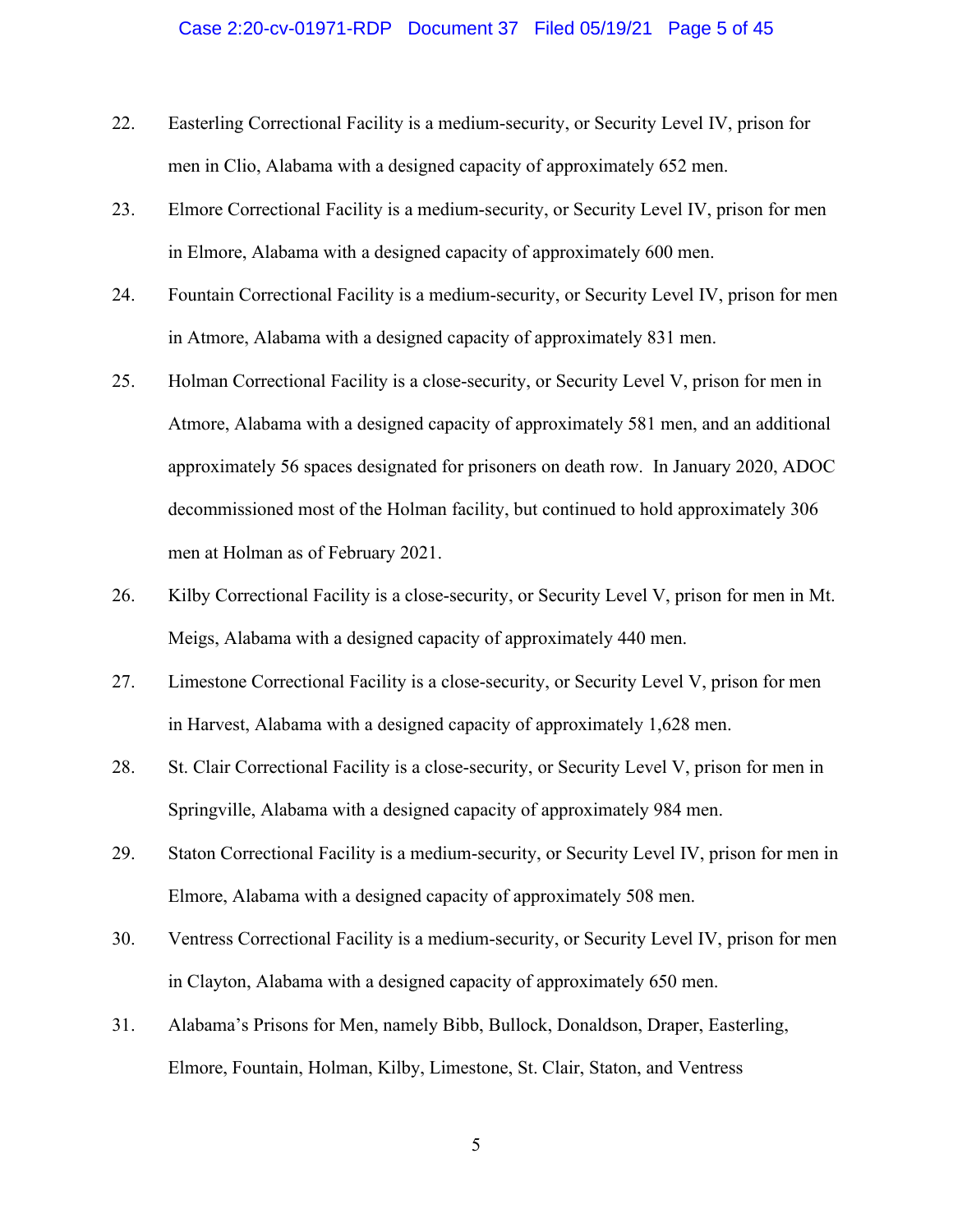#### Case 2:20-cv-01971-RDP Document 37 Filed 05/19/21 Page 6 of 45

Correctional Facilities, are institutions within the meaning of 42 U.S.C. § 1997(1).

- 32. In 2016, the United States notified Defendants that it had opened an investigation, pursuant to CRIPA, into whether the conditions in Alabama's major correctional facilities for men violate the Eighth Amendment of the United States Constitution.
- 33. The United States investigated whether ADOC (1) adequately protects prisoners from physical harm and sexual abuse at the hands of other prisoners; (2) adequately protects prisoners from use of excessive force and staff sexual abuse by security staff; and (3) provides prisoners with sanitary, secure, and safe living conditions.
- 34. In April 2019, the United States notified Defendants that the United States had reasonable cause to believe that Defendants were violating the Eighth Amendment rights of prisoners housed in Alabama's major correctional facilities for men by failing to protect prisoners from physical harm and sexual abuse at the hands of other prisoners and by failing to provide safe conditions.
- 35. In July 2020, the United States notified the Defendants that the United States had reasonable cause to believe that Defendants were violating the Eighth Amendment by failing to protect prisoners from excessive force by staff.
- 36. The United States' findings were outlined in its April 2019 and July 2020 findings reports.[2](#page-31-0)

<sup>&</sup>lt;sup>2</sup> The United States notified Defendants of its conclusions after a lengthy investigation. Document production responsive to the requests made during the investigation concluded in early 2018 for most documentation and data. Additionally, after the United States issued a subpoena and moved to enforce it in federal court, ADOC agreed to produce closed investigative files related to uses of force through 2018. The State has not produced any documents since May 2019, and those documents were closed investigative files for 2017 and 2018. Publicly available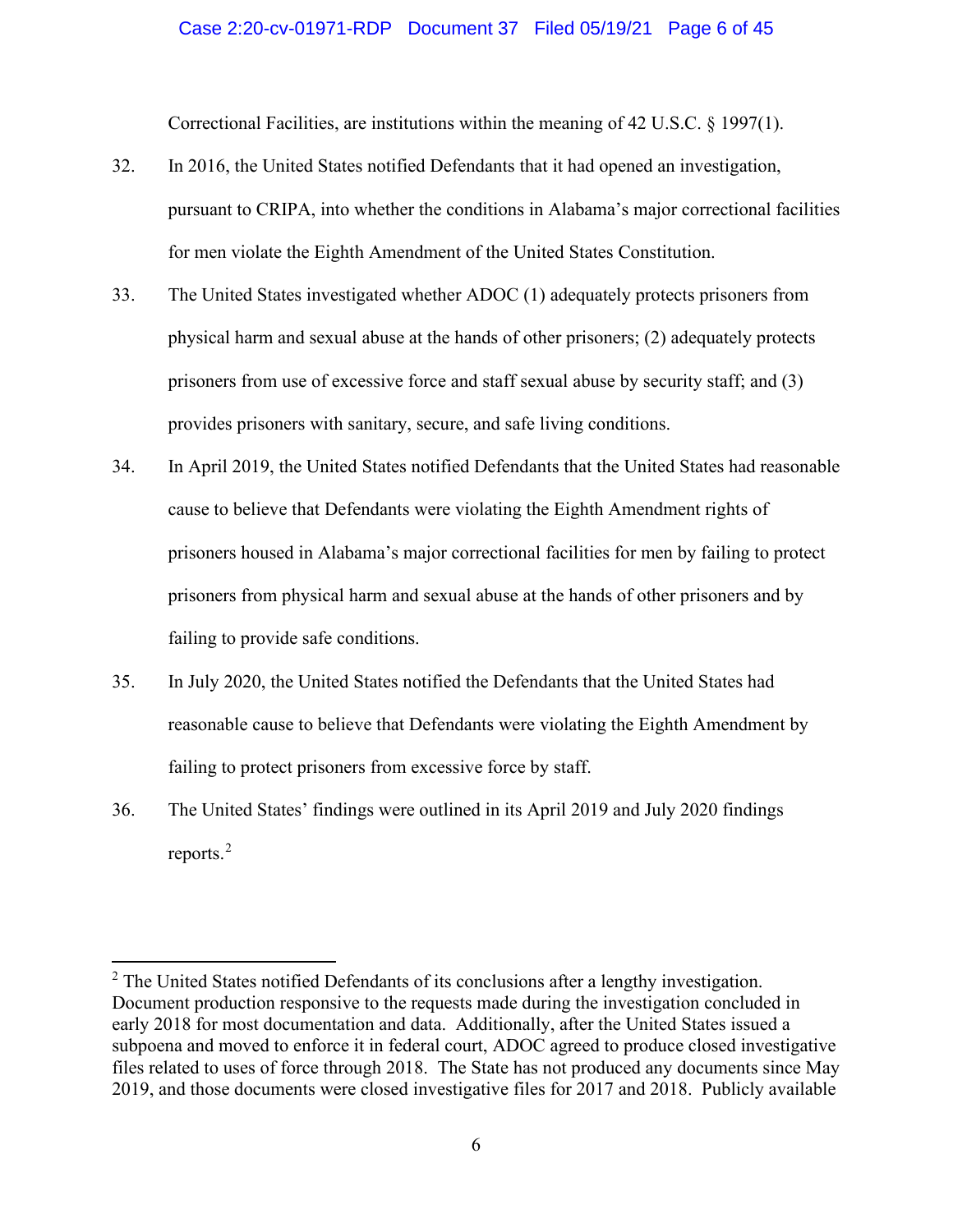## *A. Defendants Fail to Protect Prisoners from Prisoner-on-Prisoner Violence at Alabama's Prisons for Men*

- 37. Defendants fail to protect prisoners in Alabama's Prisons for Men from serious harm and a substantial risk of serious harm at the hands of other prisoners, including serious injury and death.
- 38. There have been dozens of homicides across Alabama's Prisons for Men in the last several years. The following chart illustrates the prisoner-on-prisoner homicides by facility, as reported by ADOC.



*Chart 1: Facility-by-Facility Homicides for Fiscal Years 2015-February 2021[3](#page-31-0)*

39. The pattern of violence at Alabama's Prisons for Men is pervasive and systemic.

information demonstrates that the unconstitutional conditions identified during the investigation continue.

<sup>&</sup>lt;sup>3</sup> In October 2018, ADOC stopped reporting statistical data from Draper in its monthly reports. *See* [http://www.doc.state.al.us/docs/MonthlyRpts/2018-10.pdf.](http://www.doc.state.al.us/docs/MonthlyRpts/2018-10.pdf) As a result, Draper is not included on Chart 1.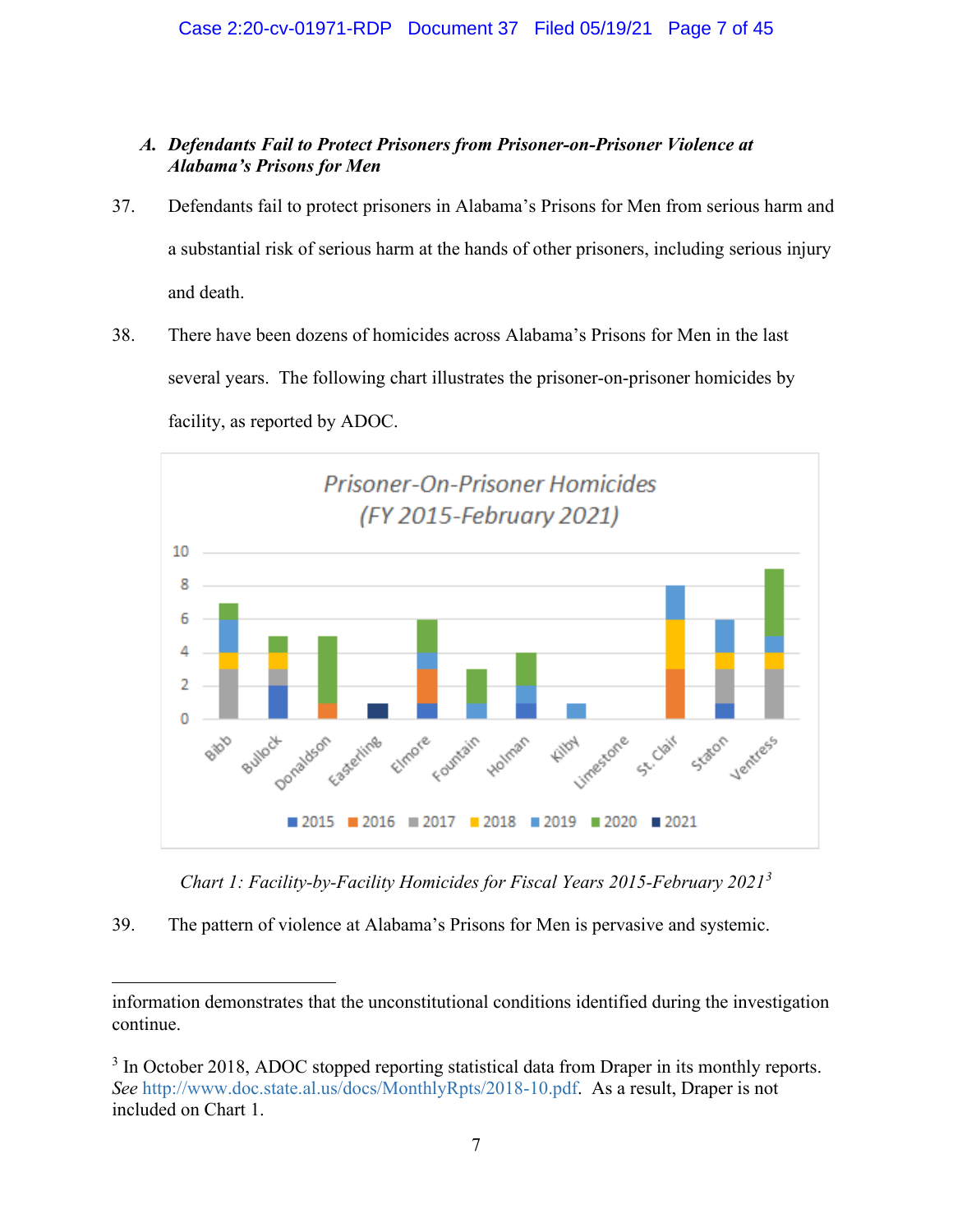- 40. In calendar year 2018, at least ten men were killed by other prisoners in Alabama's Prisons for Men.
- 41. In 2018, the homicide rate in Alabama's Prisons for Men was more than seven times the national average for prisons.
- 42. ADOC reports homicides by fiscal year. According to ADOC's publicly available data for Fiscal Year 2019, from October 2018 through September 2019, at least 11 prisoners were killed by other prisoners.
- 43. In Fiscal Year 2020, at least 16 prisoners were killed by other prisoners according to ADOC's publicly available data.
- 44. The following homicides summarized in paragraphs 45 53 are illustrative examples of the pervasive pattern of homicides within Alabama's Prisons for Men and are not a comprehensive list of all relevant homicides that have occurred within Alabama's Prisons for Men.
- 45. In December 2019, a 31-year-old prisoner at Bibb died after being assaulted by another prisoner.
- 46. In March 2019, at Bibb, two prisoners were killed by other prisoners in two separate incidents in the span of three days.
- 47. In June 2020, a 67-year-old prisoner was beaten to death by another prisoner at Bullock.
- 48. In May 2020, a 33-year-old prisoner died after being assaulted by another prisoner at Elmore.
- 49. In May 2021, a 23-year-old prisoner was stabbed to death by another prisoner at Fountain. The victim was due to be released the next day.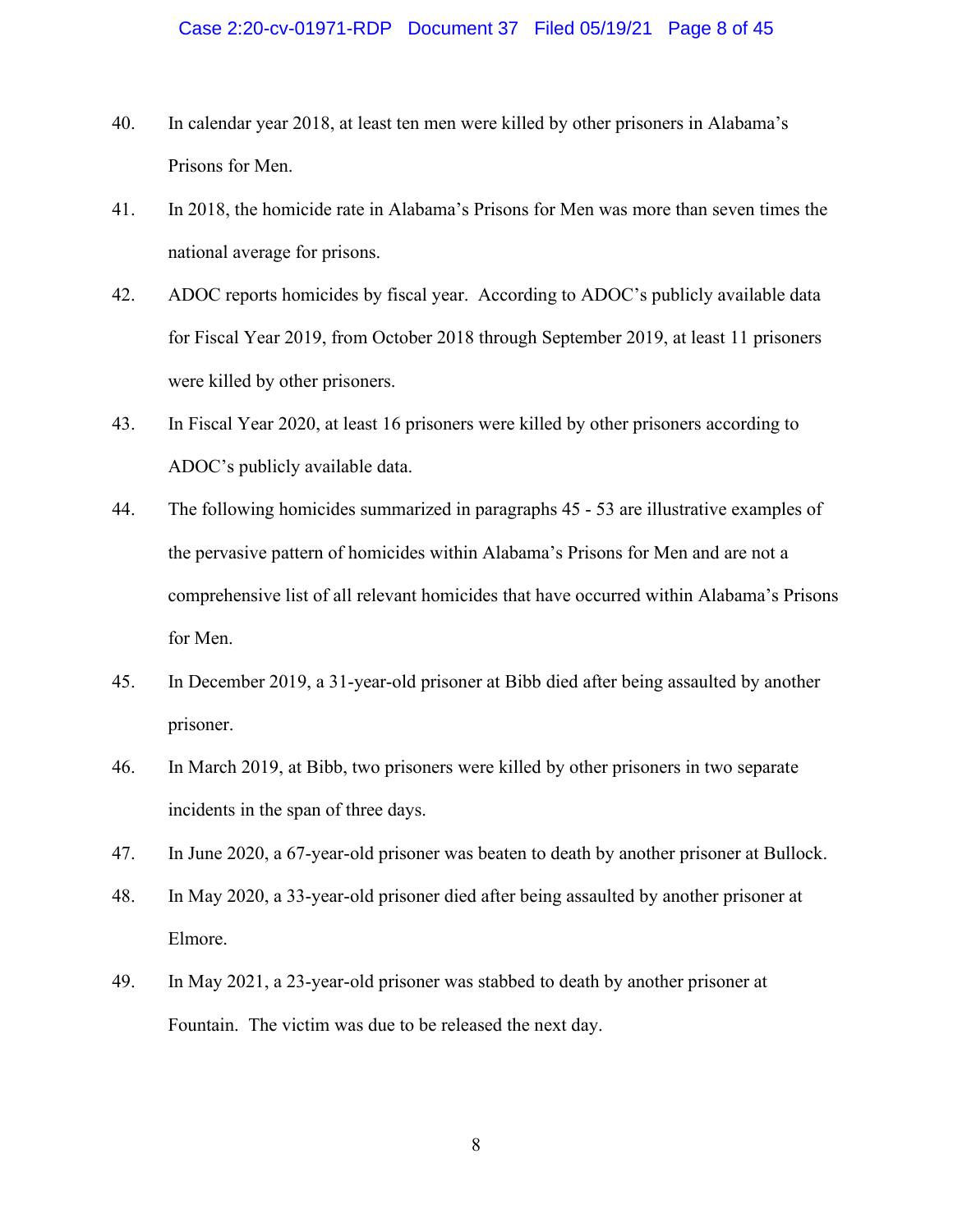- 50. In September 2020, a 46-year-old prisoner at Fountain was stabbed to death by another prisoner in an open dormitory.
- 51. In June 2019, a 52-year-old prisoner at Staton was discovered with stab wounds only after he had been stabbed multiple times in an open dormitory by another prisoner. He was airlifted to an outside hospital where he later died.
- 52. In April 2020, a 43-year-old prisoner was stabbed to death by another prisoner at Ventress.
- 53. In October 2019, a 52-year-old prisoner at Ventress died after being stabbed through the eye by another prisoner.
- 54. Over the last several years, Alabama's prisons have become even more deadly. The chart below highlights the trends in prisoner-on-prisoner homicides within all of Alabama's prisons from Fiscal Years 2015 to 2020.



*Chart 2: Systemwide Homicides for Fiscal Years 2015-2020*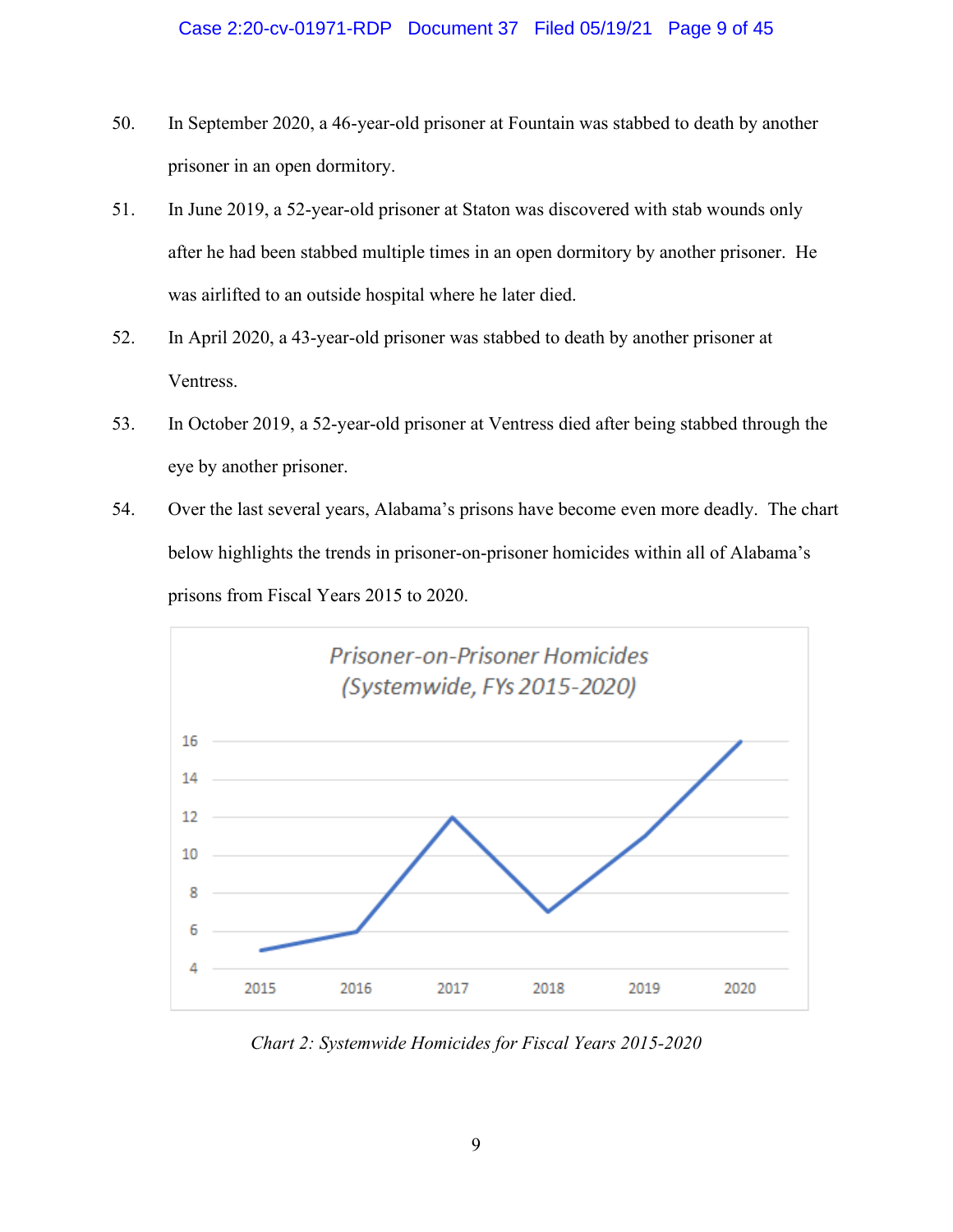#### Case 2:20-cv-01971-RDP Document 37 Filed 05/19/21 Page 10 of 45

- 55. ADOC's statistical reports do not reflect all deaths from prisoner-on-prisoner homicides. For example, in November 2020, a 48-year-old prisoner at Bullock was beaten and stabbed to death. Additionally, in February 2021, a 38-year-old prisoner at St. Clair was stabbed to death in an open dormitory. ADOC officials confirmed both deaths resulted from prisoner assaults in public news reporting, but they are not reflected in ADOC's monthly statistical reports.
- 56. For the first five months of Fiscal Year 2021, from October 2020 through February 2021, ADOC's statistical reports reflect only one homicide as a result of prisoner-on-prisoner violence in Alabama's Prisons for Men. Namely, in October 2020, a 29-year-old prisoner at Easterling was stabbed to death in an open dormitory. No security staff were present at the time of the stabbing.
- 57. ADOC does not accurately classify or identify the cause of every prisoner death. By way of example, in February 2018, a prisoner at Kilby died from multiple stab wounds to his head, abdomen, back, and arm. ADOC classified the prisoner's death as "Natural" rather than "Homicide." Similarly, in November 2017, an autopsy revealed a prisoner at Elmore died from blunt force trauma to the head. ADOC classified the death as "Natural."
- 58. ADOC has publicly reported at least 159 prisoner deaths for Fiscal Year 2020 and 75 prisoner deaths in the first five months of Fiscal Year 2021. ADOC has not identified the causes of some of these deaths. Further, ADOC often fails to report a death while it is under investigation, a status which sometimes continues for years.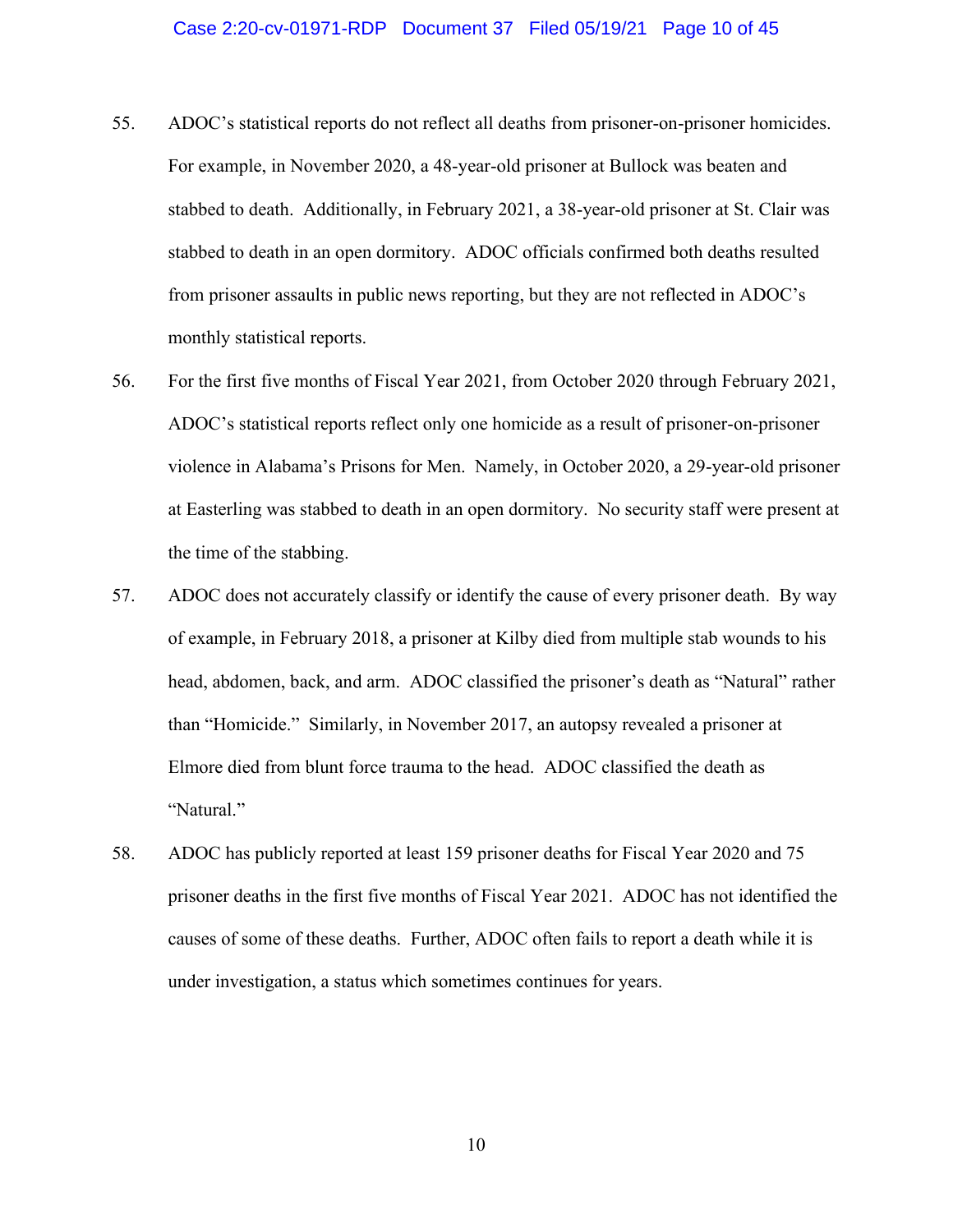59. The number of prisoner-on-prisoner assaults within Alabama's Prisons for Men consistently has been high in recent years as demonstrated by the facility-by-facility chart below.



*Chart 3: Prisoner-on-Prisoner Assaults for Fiscal Years 2015-2020*

60. From October 2018 to September 2019 (Fiscal Year 2019), approximately 278 prisoners in Alabama's Prisons for Men suffered serious injuries, defined as injuries requiring transport to outside hospitals, as the result of prisoner-on-prisoner assaults as detailed in the facility-by-facility chart below. [4](#page-31-0)

<sup>&</sup>lt;sup>4</sup> Again, Draper is not included in Charts 3, 4, or 5 because ADOC closed Draper in 2018 and stopped publicly reporting statistical data related to that facility in February 2018. Even though ADOC partially reopened Draper in 2020, it has not resumed reporting data for Draper. The last reported data show that during the period that Draper was being decommissioned, from October 2017 through February 2018, there were four serious injuries as the result of assault.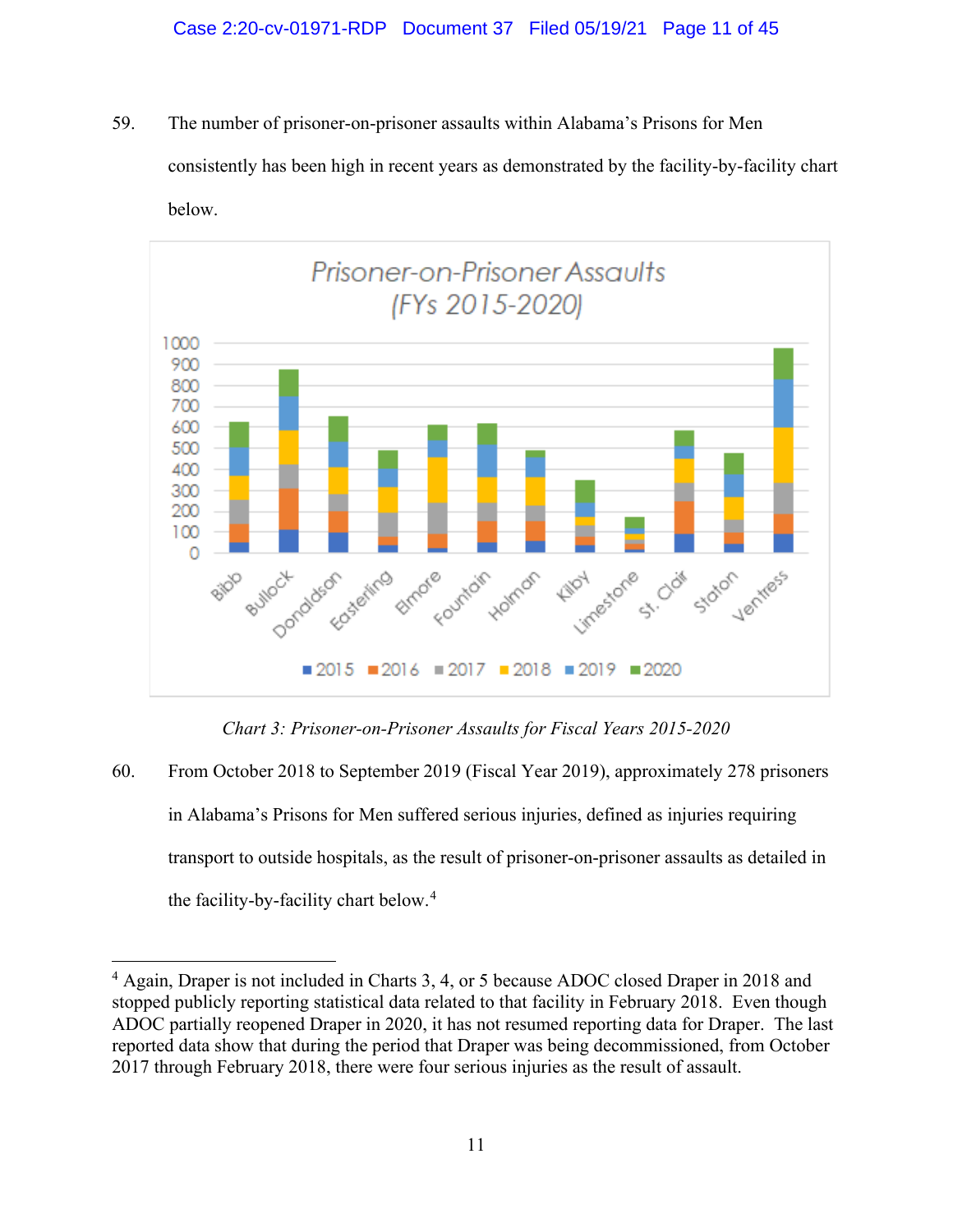

*Chart 4: Prisoner-on-Prisoner Assaults with Serious Injury (FY 2019)*

- 61. In October 2019, Defendants stopped publicly reporting separate numbers each month for serious injuries caused by prisoner-on-prisoner violence.
- 62. According to ADOC's publicly available data, there were over 1,100 prisoner-onprisoner assaults in Alabama's Prisons for Men from October 2019 through September 2020 (Fiscal Year 2020).
- 63. In the most recent Fiscal Year (FY 2020), each of Alabama's Prisons for Men has seen significant numbers of reported assaults as demonstrated by the facility-by-facility chart below.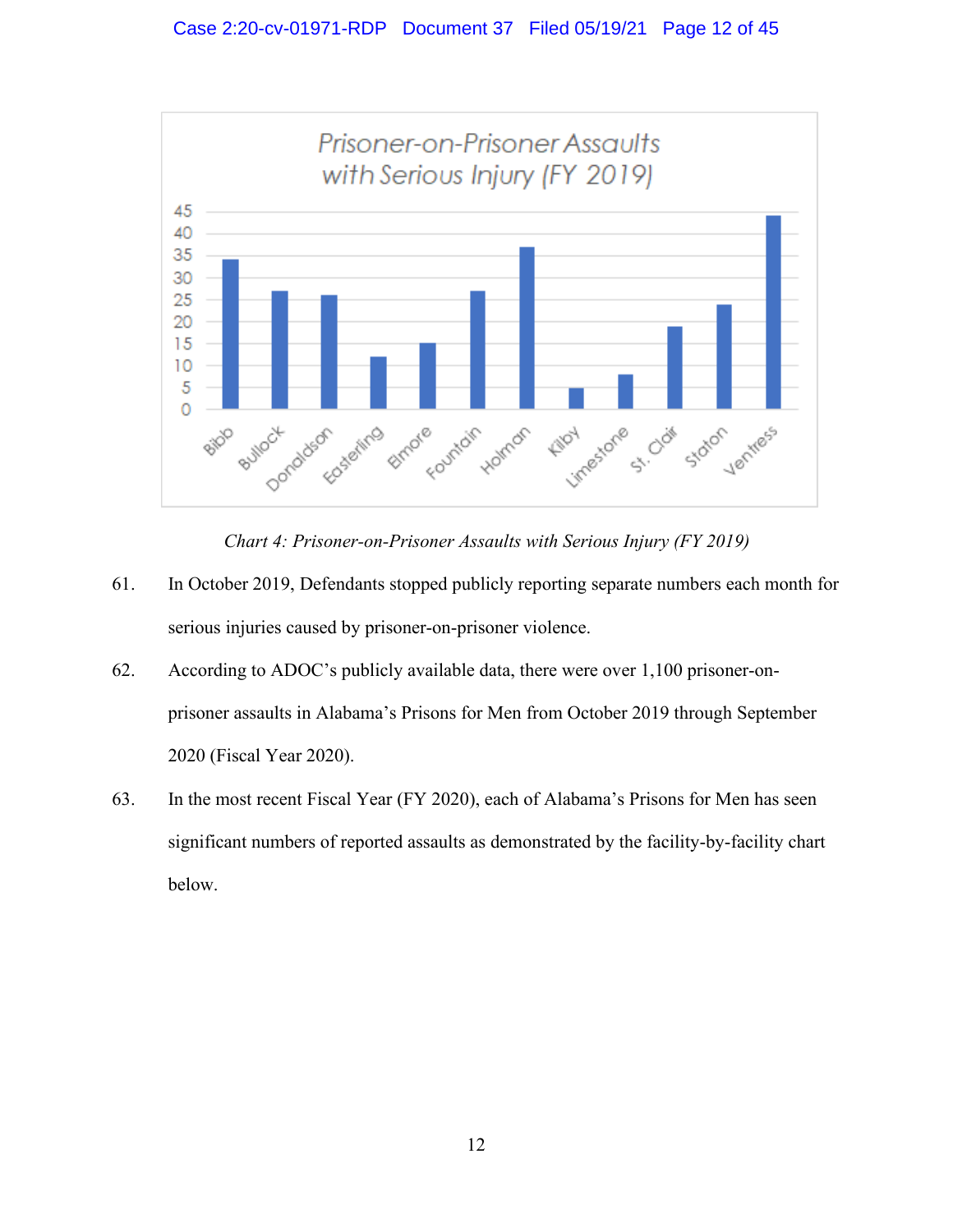

*Chart 5: Prisoner-on-Prisoner Assaults for Fiscal Year 2020[5](#page-31-0)*

- 64. During the first five months of Fiscal Year 2021, there have been 376 reported assaults and 453 reported fights across Alabama's Prisons for Men.
- 65. Defendants, through their acts and omissions, fail to provide adequate supervision of prisoners housed within Alabama's Prisons for Men to prevent such violence.
- 66. One factor contributing to the violence is overcrowding in Alabama's Prisons for Men. Alabama's Prisons for Men were designed to hold approximately 9,735 men, [6](#page-31-0) but in its

<sup>&</sup>lt;sup>5</sup> Beginning in October 2019, ADOC began reporting prisoner-on-prisoner assaults in a single figure. *See*

[http://www.doc.state.al.us/docs/MonthlyRpts/DMR%2010%20October%202019PUB.pdf.](http://www.doc.state.al.us/docs/MonthlyRpts/DMR%2010%20October%202019PUB.pdf) Previously, ADOC provided subcategories of assaults including those resulting in serious injuries and those not resulting in a serious injury.

<sup>&</sup>lt;sup>6</sup> These population numbers do not include Draper as ADOC stopped reporting capacity and population at Draper in 2018.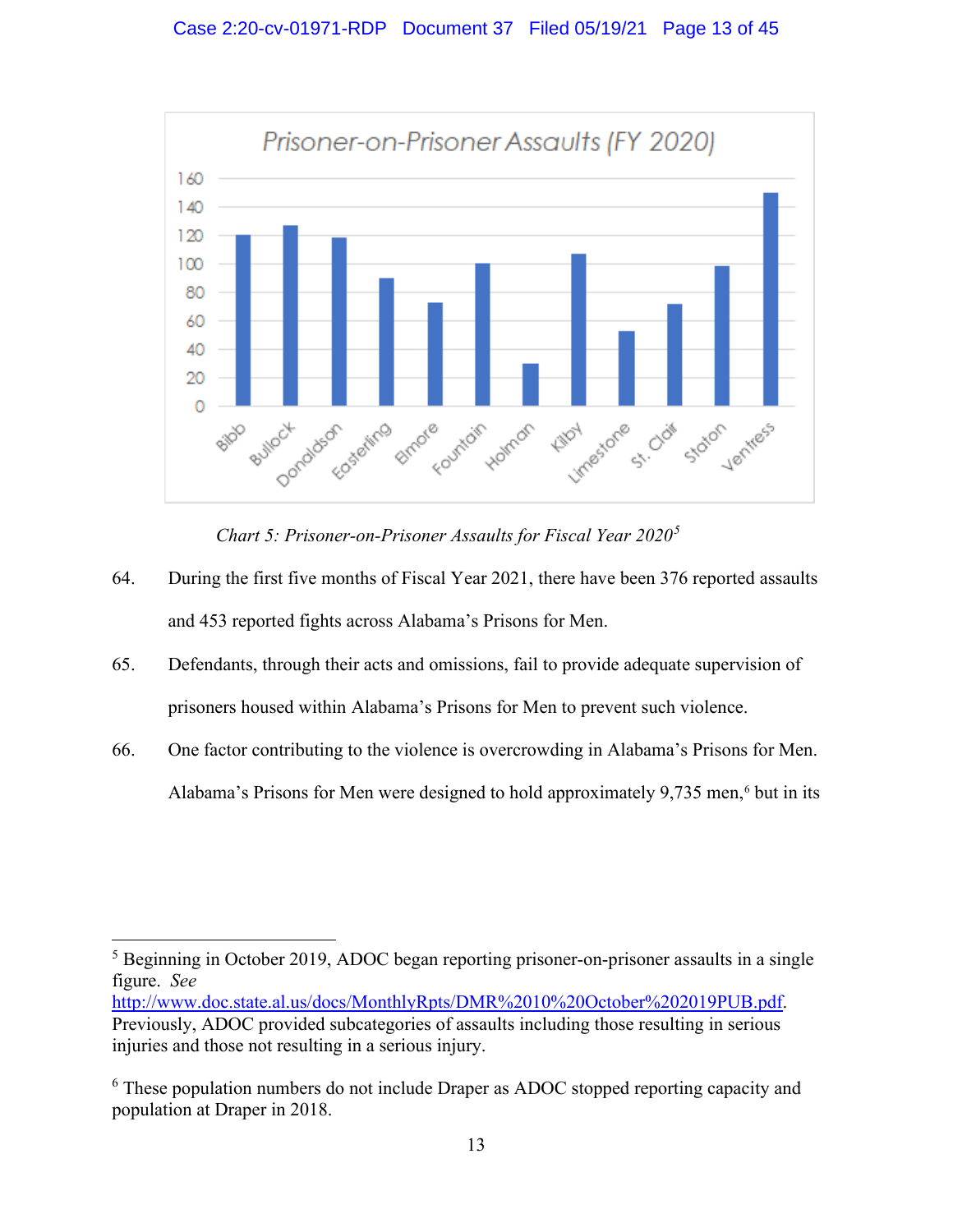#### Case 2:20-cv-01971-RDP Document 37 Filed 05/19/21 Page 14 of 45

February 2021 Monthly Statistical Report, ADOC reported that Alabama's Prisons for Men housed approximately 14,000 prisoners.

- 67. Alabama's Prisons for Men, with the exception of Holman, house a substantial number of men beyond their design capacity. For example, Staton had a 257% occupancy rate and Kilby had a 201% occupancy rate at the end of February 2021. Bibb, Bullock, Donaldson, Easterling, and Ventress all had occupancy rates over 140%. Even Holman had a 282% occupancy rate on its death row.<sup>[7](#page-31-0)</sup>
- 68. The overcrowding at Alabama's Prisons for Men will be made worse when restrictions on admission related to COVID-19 are eliminated. In February 2021, ADOC reported that there were thousands of prisoners at local county jails awaiting intake into ADOC custody, in part due to the COVID-19 restrictions.
- 69. Another factor contributing to the violence is the dangerously low level of security staffing. A recent court order confirmed that ADOC continues to have fewer than half its staff positions filled. As of the third quarter of 2020, ADOC had filled 1,322 of 3,326 positions for correctional officers.[8](#page-31-0) The overall number of supervisors has decreased. Seven of Alabama's Prisons for Men have total staff vacancy rates in excess of 50%, and all have at least 25% of staff positions vacant. Vacancy rates at some facilities are even higher. For example, Bullock has a vacancy rate of 60.1% and Donaldson has a vacancy

 $<sup>7</sup>$  In January 2020, most of Holman was decommissioned because of significant infrastructure</sup> issues at that facility.

<sup>&</sup>lt;sup>8</sup> This number excludes the 91 Cubical Correctional Officers because they are not trained as correctional officers, work in secured areas, and have no direct contact with prisoners. However, the number does include 370 Basic Correctional Officers, even though they may not transport prisoners or work certain critical posts, and retired officers in part-time positions.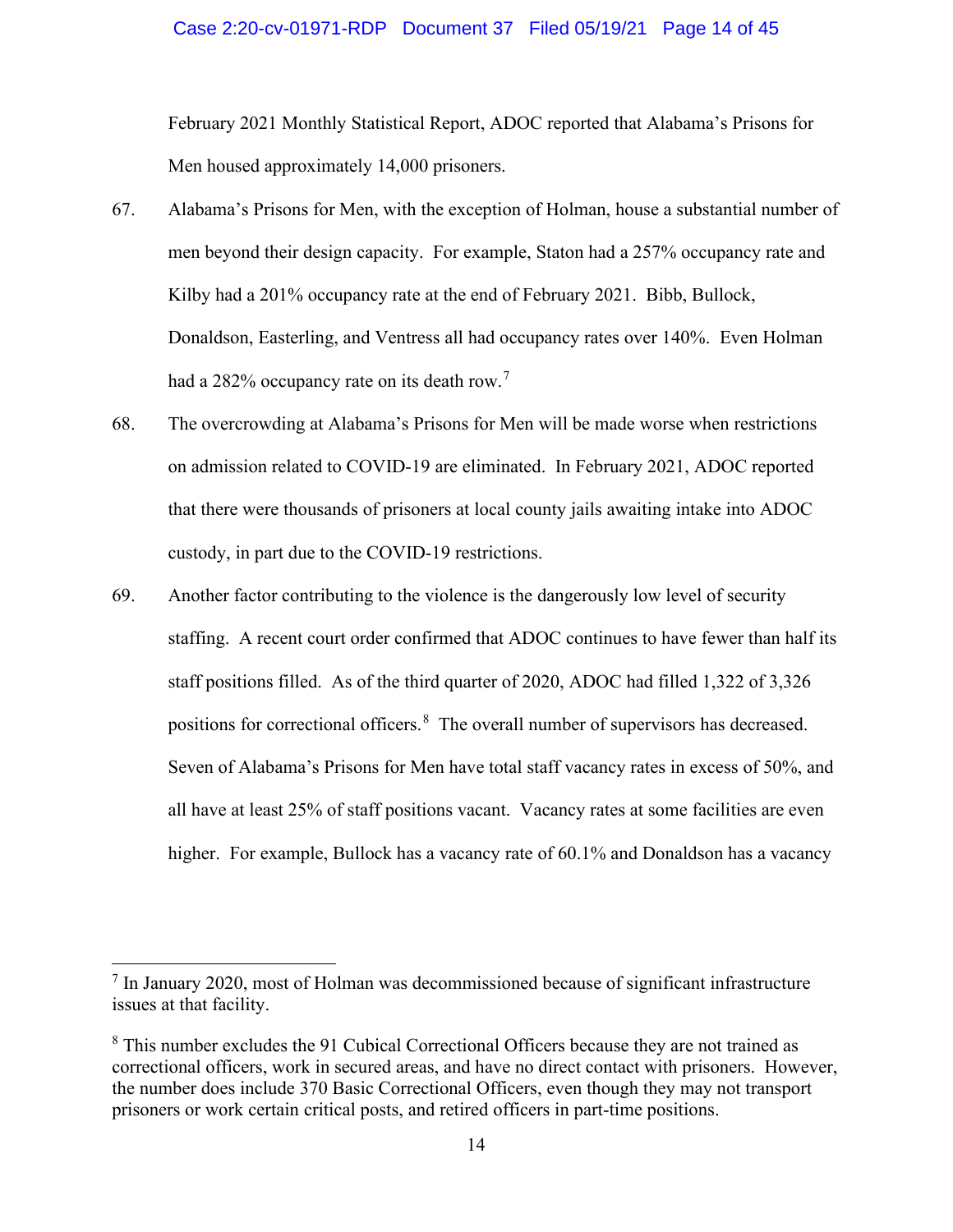#### Case 2:20-cv-01971-RDP Document 37 Filed 05/19/21 Page 15 of 45

rate of 56.8%. Order at 1, *Braggs v. Dunn*, Case 2:14-cv-00601-MHT-JTA (M.D. Ala. Mar. 5, 2021), ECF No. 3144.

- 70. Defendants, through their acts and omissions, have engaged in a pattern or practice that obscures the level of harm from prisoner violence in Alabama's Prisons for Men:
	- a. ADOC does not consistently, reliably, or accurately classify the causes of deaths that occur within Alabama's Prisons for Men.
	- b. ADOC has classified prisoners' deaths as occurring by "natural causes" when the death is caused by prisoner-on-prisoner violence.
	- c. ADOC does not have a centralized system to track or review prisoner mortalities within Alabama's Prisons for Men, nor does ADOC maintain a unified repository or database for prisoner autopsies to track and identify patterns in causes of death.
- 71. Defendants, through their acts and omissions, fail to protect prisoners from homicide even when ADOC officials have advance warning that certain prisoners are in danger from violence at the hands of other prisoners.
- 72. Defendants, through their acts and omissions, fail to supervise prisoners in ADOC custody properly, which results in a failure to prevent serious injuries to prisoners. Because of Defendants' failure to supervise prisoners, there is a delay in security staff discovering life-threatening injuries to prisoners.
- 73. Defendants, through their acts and omissions, fail to screen entrants to Alabama's Prisons for Men for contraband adequately and fail to prevent the introduction of illegal contraband into Alabama's Prisons for Men as demonstrated by the facility-by-facility chart below. As used in this Complaint, the term "contraband" refers to prohibited materials that can reasonably be expected to cause physical injury or adversely affect the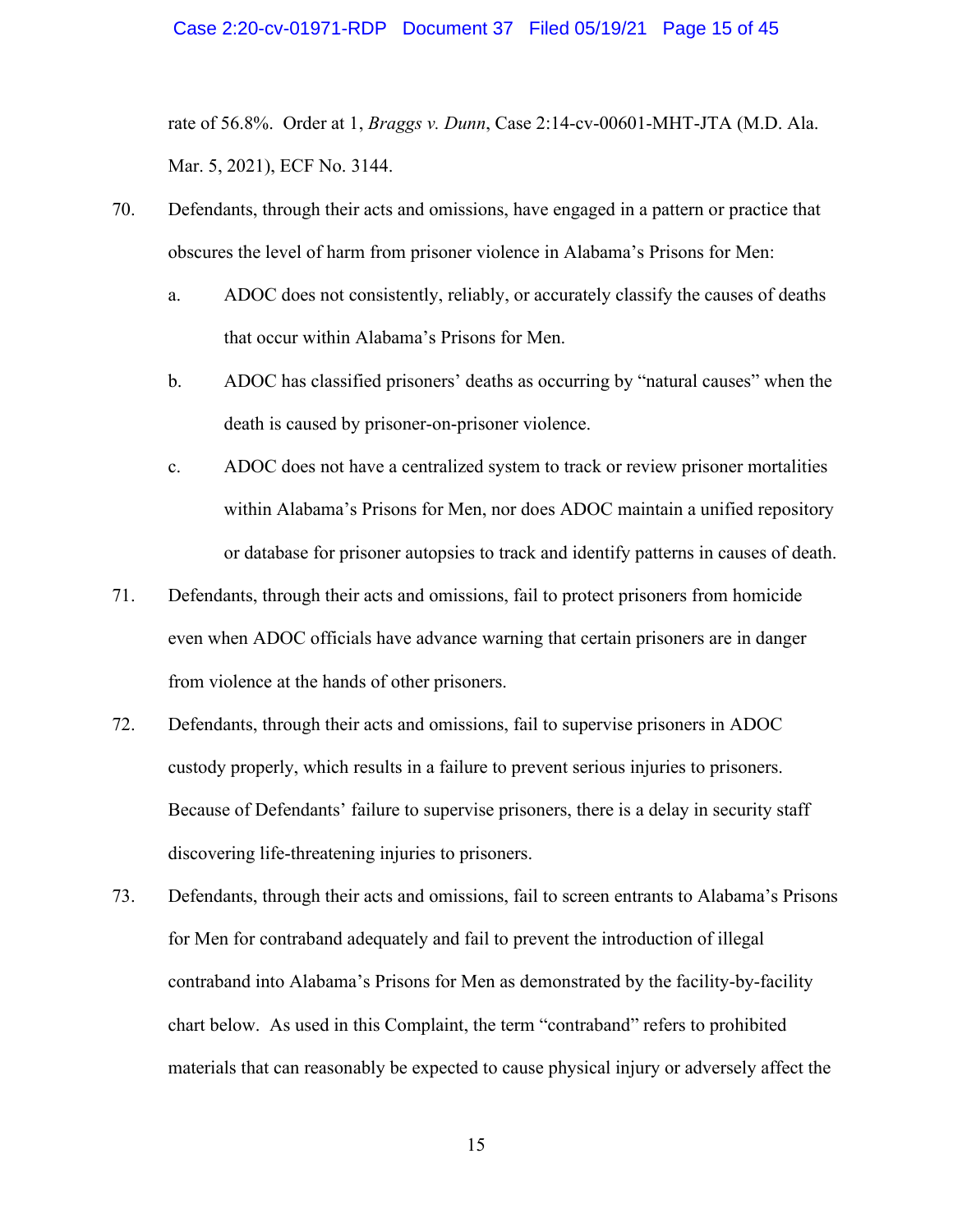### Case 2:20-cv-01971-RDP Document 37 Filed 05/19/21 Page 16 of 45

security, safety, or good order of Alabama's Prisons for Men, including drugs, cell phones, and weapons.



*Chart 7: Contraband-Related Incidents (2015-2017)[9](#page-31-0)*

- 74. The failure to prevent the introduction of illegal contraband leads to prisoner-on-prisoner violence. For example, the use of illicit substances, including methamphetamines or Fentanyl and synthetic cannabinoids, is prevalent in Alabama's Prisons for Men. Prisoners using illicit substances often harm others or become indebted to other prisoners. The inability to pay drug debts leads to beatings, kidnappings, stabbings, sexual abuse, and homicides.
- 75. Defendants' failure to prevent the introduction of illicit substances leads to deaths by overdose.

<sup>&</sup>lt;sup>9</sup> Data on contraband is not reported publicly. This chart draws on incident reporting available to the United States through 2017.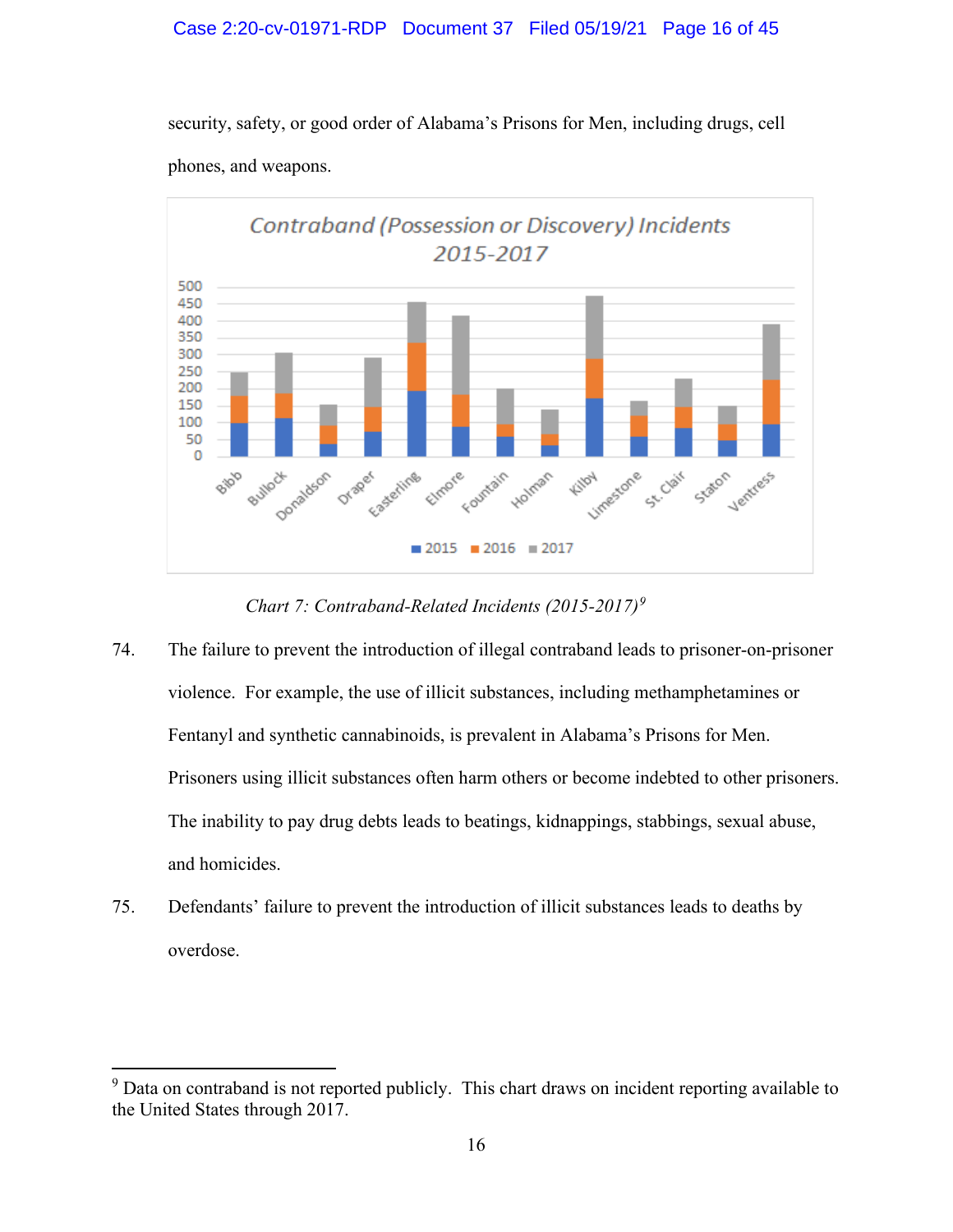#### Case 2:20-cv-01971-RDP Document 37 Filed 05/19/21 Page 17 of 45

- 76. In addition to the homicide deaths discussed above, there have been a number of recent overdose deaths at Alabama's Prisons for Men. By way of example, in November 2020, a 58-year-old prisoner at St. Clair died from an overdose. Similarly, in February 2021, a 31-year-old prisoner at Donaldson died from a likely overdose. In yet another example, in March 2021, a 22-year-old prisoner died from a likely overdose while in solitary confinement at Donaldson.
- 77. ADOC does not accurately identify or classify every death caused by overdoses. For example, in September 2017, a prisoner at Draper died and the autopsy stated that he died of "[s]ynthetic cannabinoid toxicity (5FADB)." ADOC reported his cause of death as "Inmate Death – Natural."
- 78. Although ADOC has not allowed visitors into Alabama's Prisons for Men since March 2020 pursuant to COVID-19 restrictions, prisoners continue to have easy access to drugs and other illegal contraband.
- 79. ADOC fails to track and identify where illicit substances are most problematic within Alabama's Prisons for Men.
- 80. Defendants, through their acts and omission, fail to prevent the introduction of illicit cell phones within Alabama's Prisons for Men. The possession and use of cell phones are widespread throughout Alabama's Prisons for Men and contributes to the high rate of violence in the prisons. For example, cell phones are used by prisoners to coordinate the introduction of illicit substances into Alabama's Prisons for Men and for the extortion of prisoner family members by other prisoners.
- 81. Defendants, through their acts and omissions, fail to control effectively the introduction, manufacture, and use of weapons within Alabama's Prisons for Men. Possession and use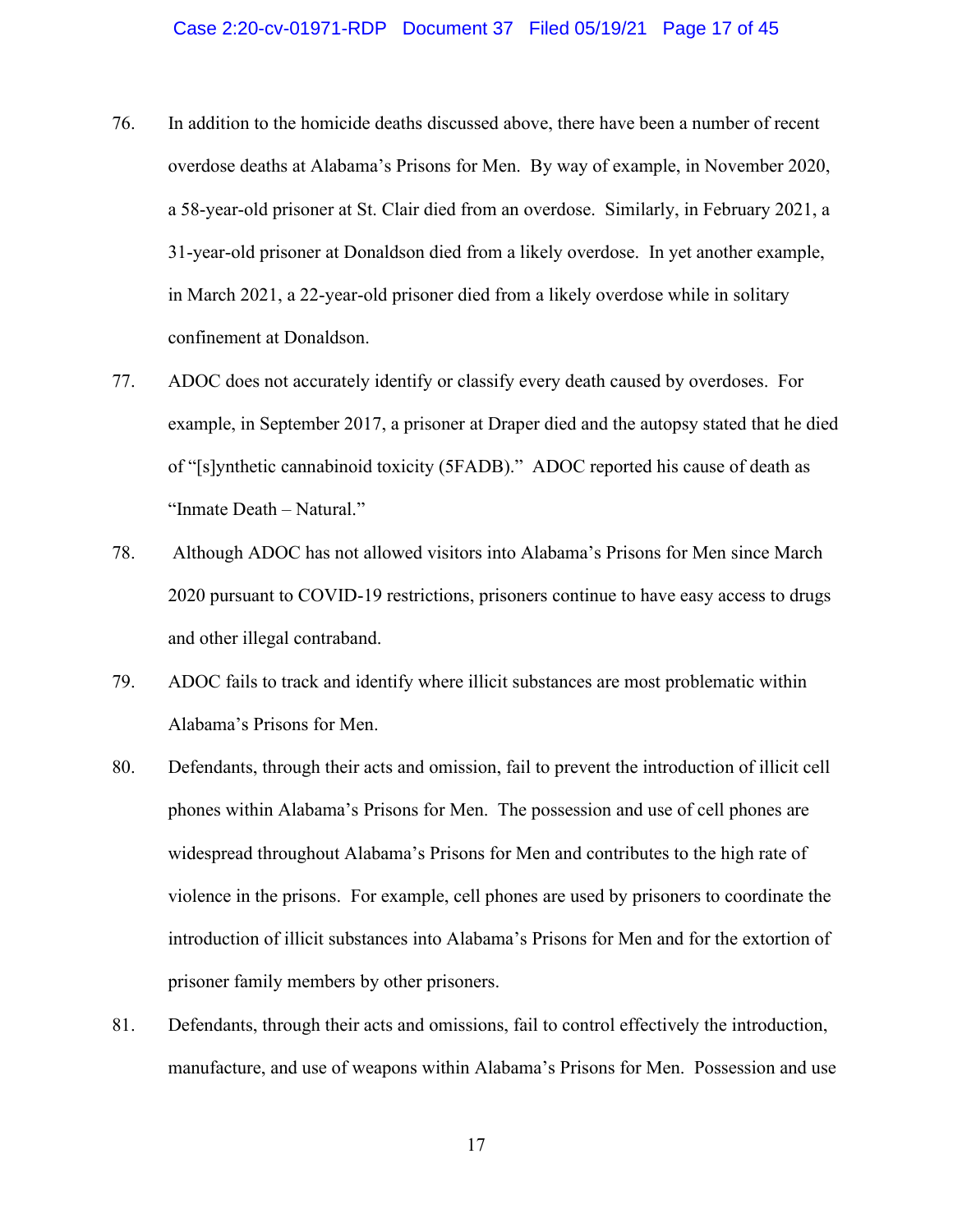#### Case 2:20-cv-01971-RDP Document 37 Filed 05/19/21 Page 18 of 45

of weapons are widespread within Alabama's Prisons for Men. The large number of weapons within Alabama's Prisons for Men contributes to the high rate of violence, sexual abuse, and death.

- 82. Defendants, through their acts and omissions, fail to respond properly to prisoner and staff reports of threats and violence so that management can appropriately discipline assailants and avert future violence. For example, in February 2018, a prisoner was killed by another prisoner at Bullock—one day after the prisoner who was killed expressed concern for his safety to prison officials.
- 83. Defendants, through their acts and omissions, discourage victims from reporting incidents of violence or threats of violence including through their failure to establish a grievance system in Alabama's Prisons for Men, their retaliation against prisoners who report violence and threats of violence, and their imposition of discipline against prisoners who report violence or refuse to name individuals they fear may harm them.
- 84. Defendants, through their acts and omissions, fail to prevent prisoners from extorting other prisoners and their family members, resulting in serious physical injuries and sexual abuse and presenting a risk of serious harm to prisoners at Alabama's Prisons for Men. For example, prisoners have been "kidnapped" by other prisoners and forcibly held, against their will, for multiple days while prisoner-captors extorted the hostage-prisoner's family and friends.
- 85. ADOC staff have failed to intervene when alerted to potential extortion.
- 86. Defendants, through their acts and omissions, fail to implement effective classification and housing policies, thereby resulting in violence caused by commingling prisoners who should be kept separate.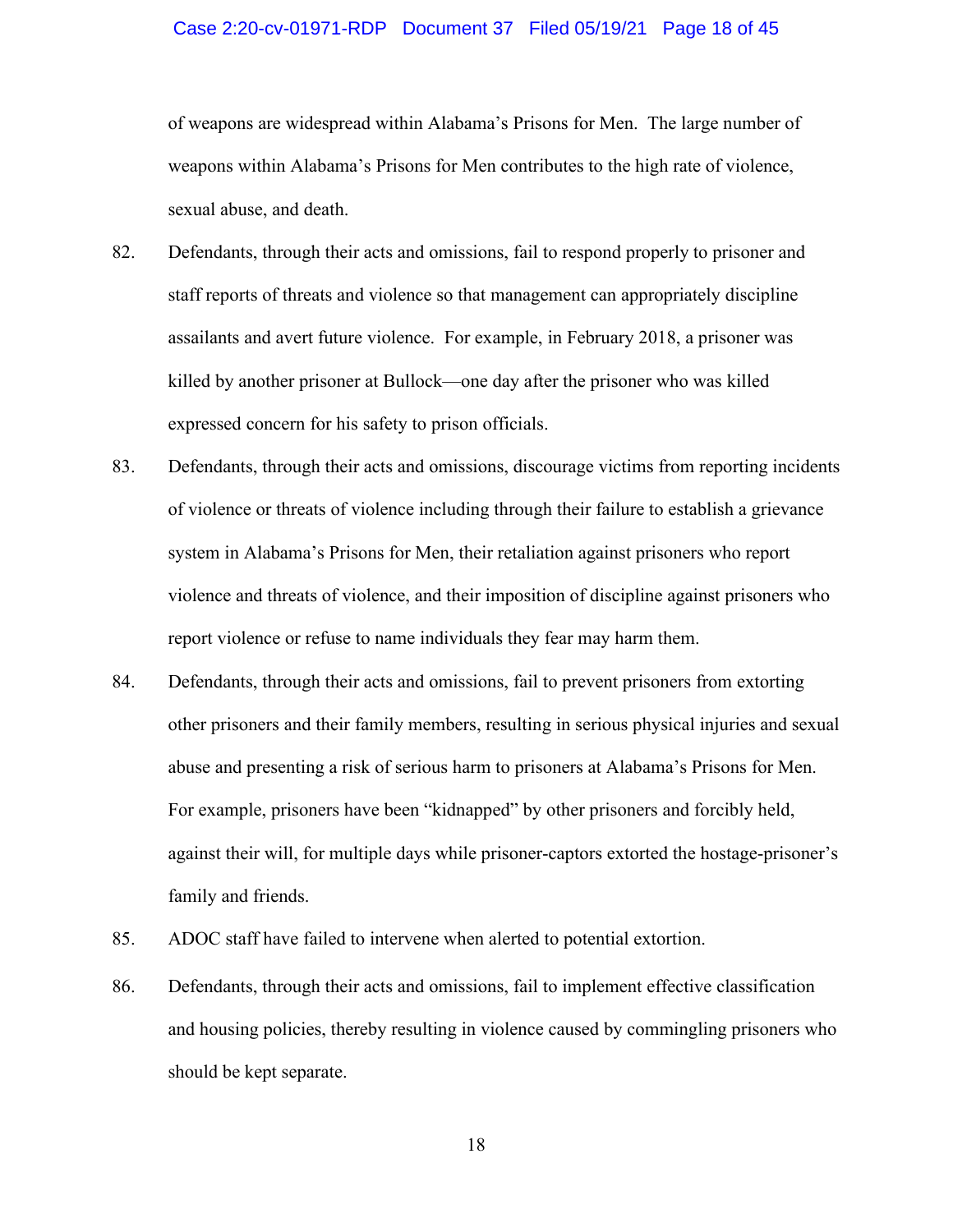#### Case 2:20-cv-01971-RDP Document 37 Filed 05/19/21 Page 19 of 45

- 87. Defendants, through their acts and omissions, fail to prevent uncontrolled movement of prisoners, leading to prisoners roaming in unauthorized or unsupervised areas and leading to violence. There were over 1,100 reports of prisoners being in unauthorized locations across Alabama's Prisons for Men in ADOC's 2017 incident report database.
- 88. Defendants, through their acts and omissions, fail to provide adequate programming, education, or work opportunities. The majority of ADOC prisoners receive no programming or employment. This idle time combined with lack of adequate supervision of prisoners results in increased opportunities to perpetuate violence.
- 89. The incidents summarized in paragraphs 90 108 are illustrative examples of the pervasive pattern of life-threatening violence within Alabama's Prisons for Men and are not a comprehensive list of all relevant violent incidents that have occurred within Alabama's Prisons for Men.
- 90. In May 2018, a prisoner at Bibb reported that he had been held hostage in an open dormitory over the course of several days over a money debt and was severely beaten by several prisoners during that time.
- 91. In October 2017, a prisoner at Bibb entered the health care unit bleeding from stab, bite, and scratch wounds. Because the prisoner declined to name the person who had assaulted him, he was disciplined for intentionally creating a security/safety/health hazard.
- 92. In April 2017, a Bibb prisoner was stabbed multiple times by another prisoner while sleeping. His attacker stated that the victim owed him a drug debt, so he "got it in blood."
- 93. In April 2018, a Bullock prisoner, covered in blood, approached security staff and stated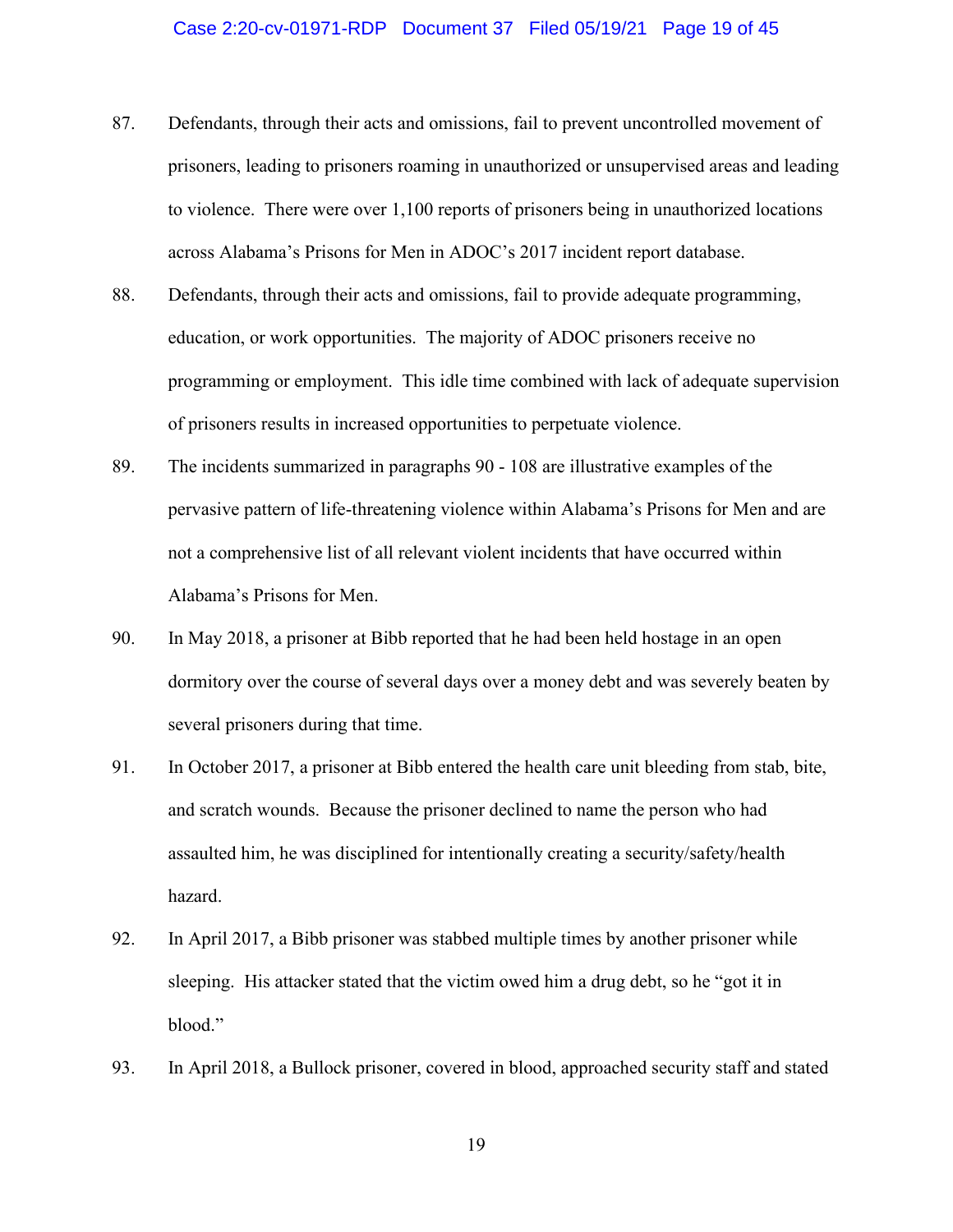#### Case 2:20-cv-01971-RDP Document 37 Filed 05/19/21 Page 20 of 45

that he had been stabbed by several other prisoners. He had to be airlifted to an outside hospital for treatment.

- 94. In September 2017, a prisoner at Draper who was high on Suboxone assaulted another prisoner with a lock tied to a string. While drugged, the attacker also was stabbed, had bleach poured on him, and was beaten with a broken mop handle.
- 95. In February 2021, a prisoner at Easterling was stabbed multiple times by two other prisoners in the head, neck, and shoulders. The prisoner was airlifted to an outside hospital for treatment.
- 96. In August 2020, a prisoner at Easterling was taken to an outside hospital with serious burn wounds when another prisoner microwaved a mixture of baby oil, shaving powder, and coffee granules and poured it on the victim's face and body while he was sleeping.
- 97. In March 2018, a prisoner at Elmore reported that he was in fear for his life because he owed money to four prisoners who were threatening him. The reporting prisoner was ordered to provide a urine sample and disciplined for intentionally creating a security/safety/health hazard.
- 98. In February 2017, a prisoner at Elmore died after being beaten to death by another prisoner over a failed drug transaction.
- 99. In February 2018, a Fountain prisoner was stabbed ten times over his entire body by another prisoner before being discovered by an officer. He was airlifted to an outside hospital. A search recovered a homemade weapon that was approximately nine inches long.
- 100. In February 2018, a Holman officer noticed a prisoner walking toward the front gate of his open dormitory with blood on his clothes. He had been stabbed 22 times by two other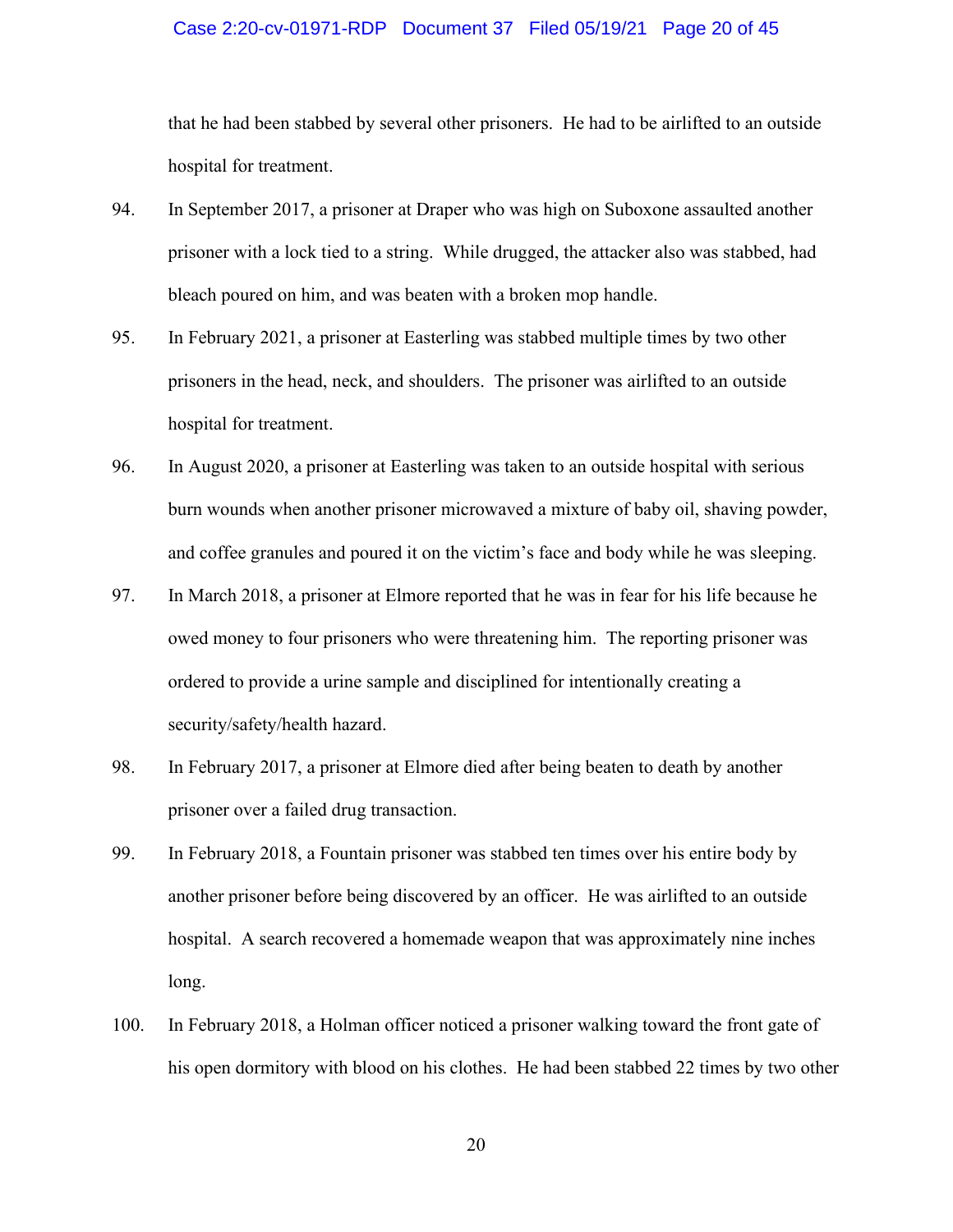#### Case 2:20-cv-01971-RDP Document 37 Filed 05/19/21 Page 21 of 45

prisoners, with wounds to his back and head, and had to be airlifted to an outside hospital.

- 101. In April 2018, an officer at Kilby noticed a crowd of prisoners gathered in the back of an open dormitory. When the officer approached, he discovered a prisoner with a bleeding, partially detached ear. The injured prisoner had been fighting with another prisoner who tried to bite off his ear. The injured prisoner was ultimately taken to an outside hospital for treatment.
- 102. In March 2018, a prisoner at Kilby approached an officer with visible burns on his body. The prisoner told the officer another prisoner had thrown shaving cream heated in a microwave on him; the shaving cream was hot enough to cause second degree chemical burns. The prisoner was taken to an outside emergency room.
- 103. In December 2020, an inmate was stabbed multiple times by another prisoner in the early morning hours at Limestone and had to be transported to an outside hospital for treatment.
- 104. In August 2020, four prisoners at Limestone were involved in a knife fight that resulted in three being transported to an outside hospital for treatment.
- 105. In April 2018, at St. Clair, a captain was told that a prisoner feared for his safety because of debts he owed to gang members. The prisoner who made the report was disciplined for intentionally creating a security/safety/health hazard and placed in restricted housing for admitting to having accrued a debt.
- 106. In February 2018, an officer at St. Clair noted a prisoner running down the hallway and stopped him. The prisoner turned and showed the officer that he had an eight-inch, metal homemade knife embedded in his head.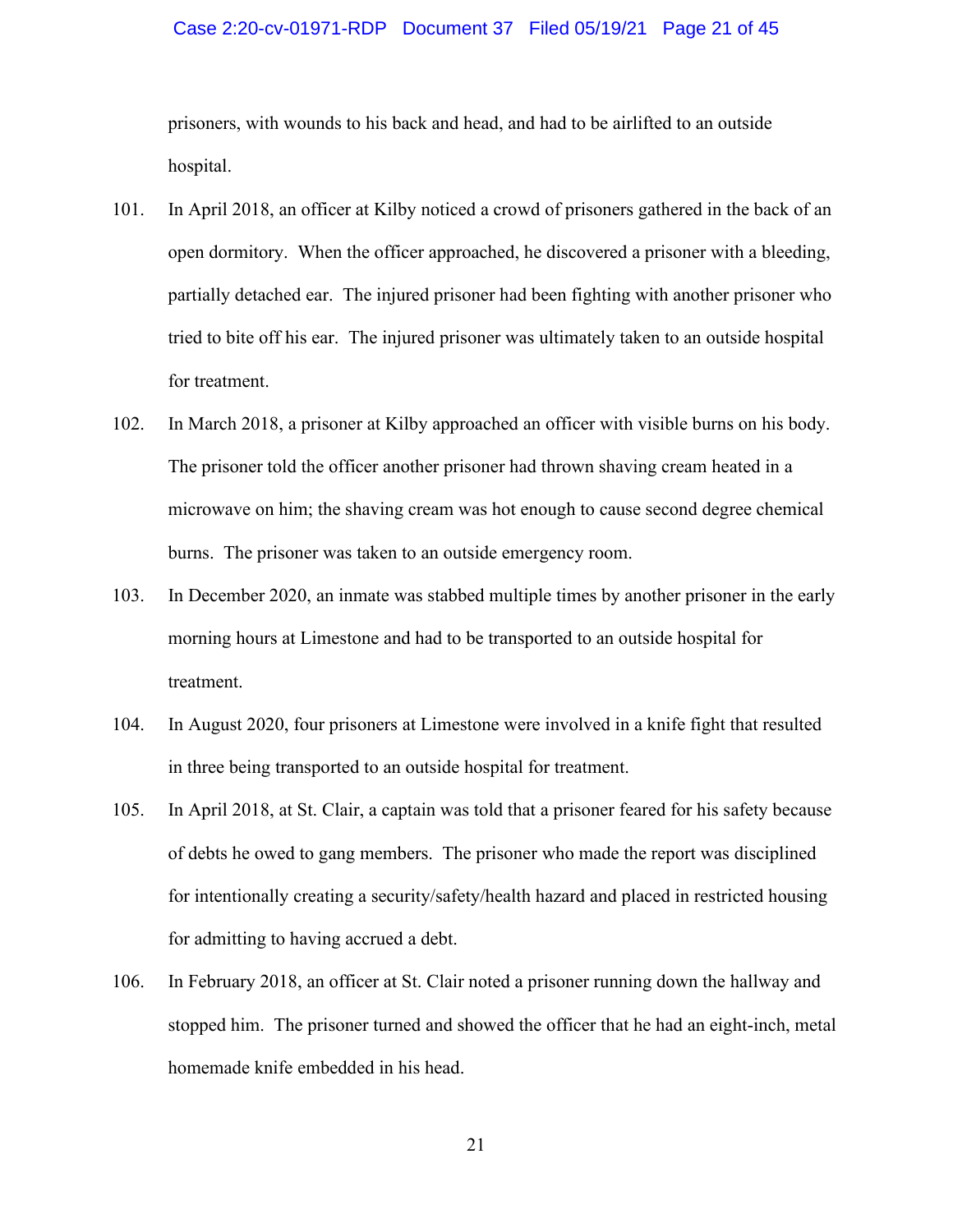- 107. In February 2018, a prisoner at St. Clair was repeatedly physically and sexually assaulted at night by his cell mate. He eventually reported that his cell mate had been extorting him to pay \$1,000 and was forcing him into sex and requiring payment of four packs of tobacco each day until he satisfied the \$1,000 debt.
- 108. In January 2018, the mother of a prisoner at Ventress reported that she and her son were being extorted for money to pay off an alleged \$600 debt to another prisoner. The prisoner's mother was texted photos of a prisoner's genitals from a cell phone. Through texts, the extorting prisoner threatened to chop her son into pieces and rape him if she did not send \$800.
- 109. Unless restrained by this Court, Defendants' pattern or practice of failing to protect prisoners from violence at the hands of other prisoners will continue.

## *B. Defendants Fail to Protect Prisoners at Alabama's Prisons for Men from Prisoner-on-Prisoner Sexual Abuse*

- 110. Defendants fail to protect prisoners in Alabama's Prisons for Men from sexual abuse by other prisoners.
- 111. Between 2015 and 2017, the number of reported prisoner-on-prisoner sexual assaults increased dramatically throughout all of Alabama's prisons as illustrated by the chart below.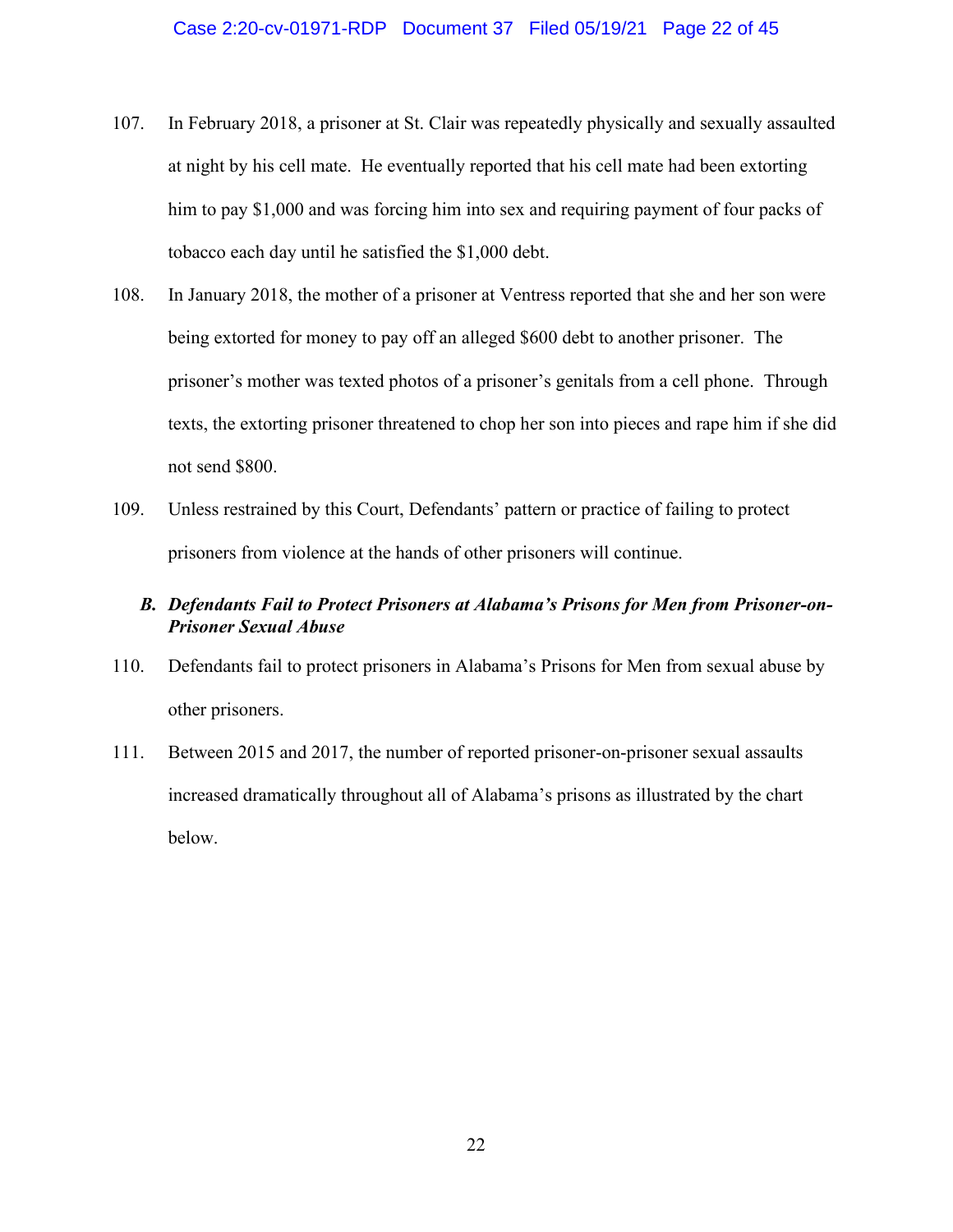

*Chart 8: Total Number of Reported Sexual Assaults (2015-2017)*

- 112. Defendants, through their acts and omissions, fail to take reasonable measures to keep prisoners safe from sexual abuse.
- 113. From late 2016 through April 2018, ADOC documented over 600 incidents classified as "Sexual Assault – Inmate-on-Inmate" at Alabama's Prisons for Men.
- 114. These numbers do not capture the full extent of the pattern of sexual abuse at Alabama's Prisons for Men because many prisoners do not report sexual abuse when it occurs, if at all.
- 115. Even the under-inclusive number of reported sexual assaults illustrates the pervasiveness of sexual abuse across Alabama's Prisons for Men. Reports of sexual assaults by facility are illustrated by the chart below.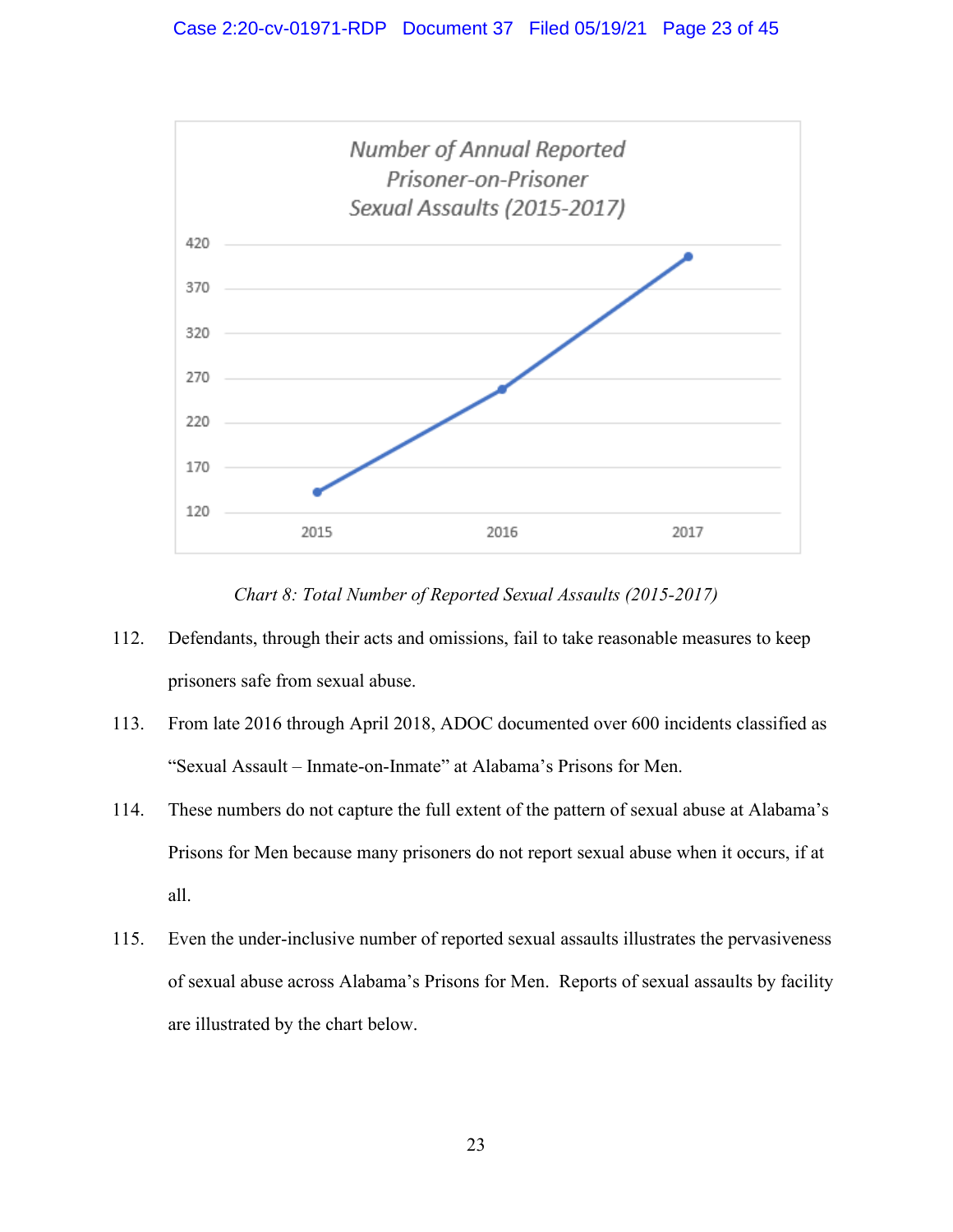

*Chart 9: Number of Reported Sexual Assaults by Facility (2015-2017)[10](#page-31-0)*

- 116. The pattern of sexual abuse continues unabated since the United States' investigation concluded. The Alabama Department of Corrections Annual Prison Rape Elimination Act (PREA) Report for 2019 indicated a doubling of reported incidents of prisoner-onprisoner sexual abuse from 2017 to 2019.
- 117. Insufficient staffing in Alabama's Prisons for Men leads to inadequate supervision, which in turn allows prisoner-on-prisoner sexual abuse to occur.
- 118. The physical plant designs of the prisons, combined with understaffing, makes visibility difficult and creates opportunity for prisoner-on-prisoner sexual abuse to occur unobserved.

 $10$  This data is drawn from incident reporting available to the United States through 2017.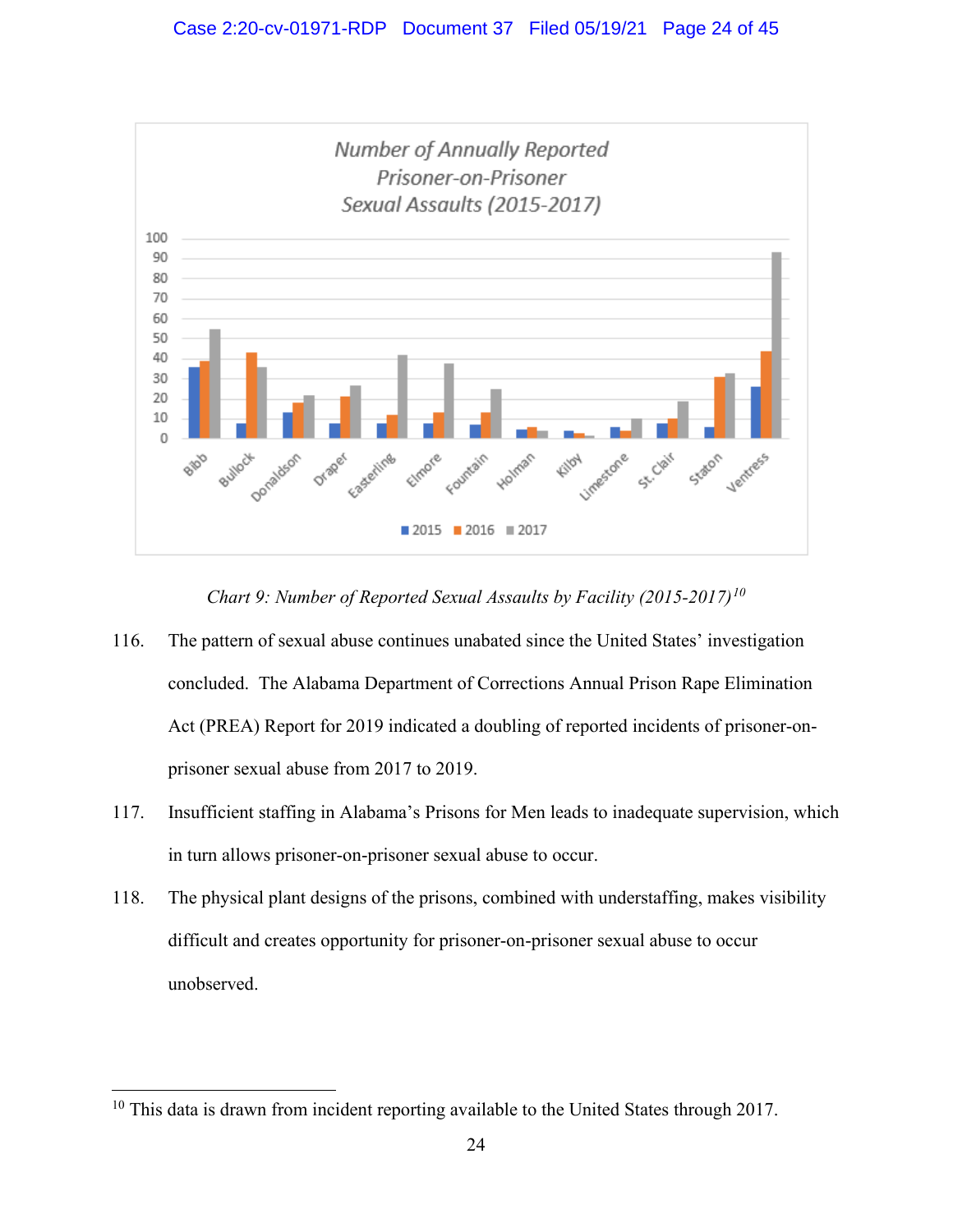- 119. Because of ADOC's failure to supervise prisoners and enforce classification and housing assignments, sexual predators are able to move from unit to unit without intervention, which results in sexual abuse.
- 120. Defendants, through their acts and omissions, fail to prevent the introduction of contraband, which leads to sexual abuse. For example, prisoners routinely subject other prisoners to sexual abuse when the victim fails to pay a debt related to drug trafficking or other prisoner contraband exchanges. Prisoners also report suffering sexual abuse after being drugged, after becoming incapacitated by drugs, or when the assailant was under the influence.
- 121. Defendants, through their acts and omissions, fail to employ adequate screening, classification, and housing of prisoners to prevent sexual abuse pursuant to the National Standards to Prevent, Detect, and Respond to Prison Rape, 28 C.F.R. § 115 *et seq*. Sexual predators are often commingled with victims in housing units, which results in foreseeable sexual abuse.
- 122. Defendants, through their acts and omissions, fail to conduct adequate investigations of sexual abuse. ADOC declares many allegations of sexual abuse "unsubstantiated" based solely on the victim's decision not to press criminal charges or otherwise cooperate with the investigation. Defendants also dismiss alleged sexual abuse as "homosexual activity," implying the sexual act is consensual. Further, Defendants fail to conduct adequate investigations of, and respond appropriately to, sexual abuse that occurs as the result of drug debts.
- 123. Defendants, through their acts and omissions, discourage reporting of sexual abuse.
- 124. Defendants, through their acts and omissions, improperly subject victims of sexual abuse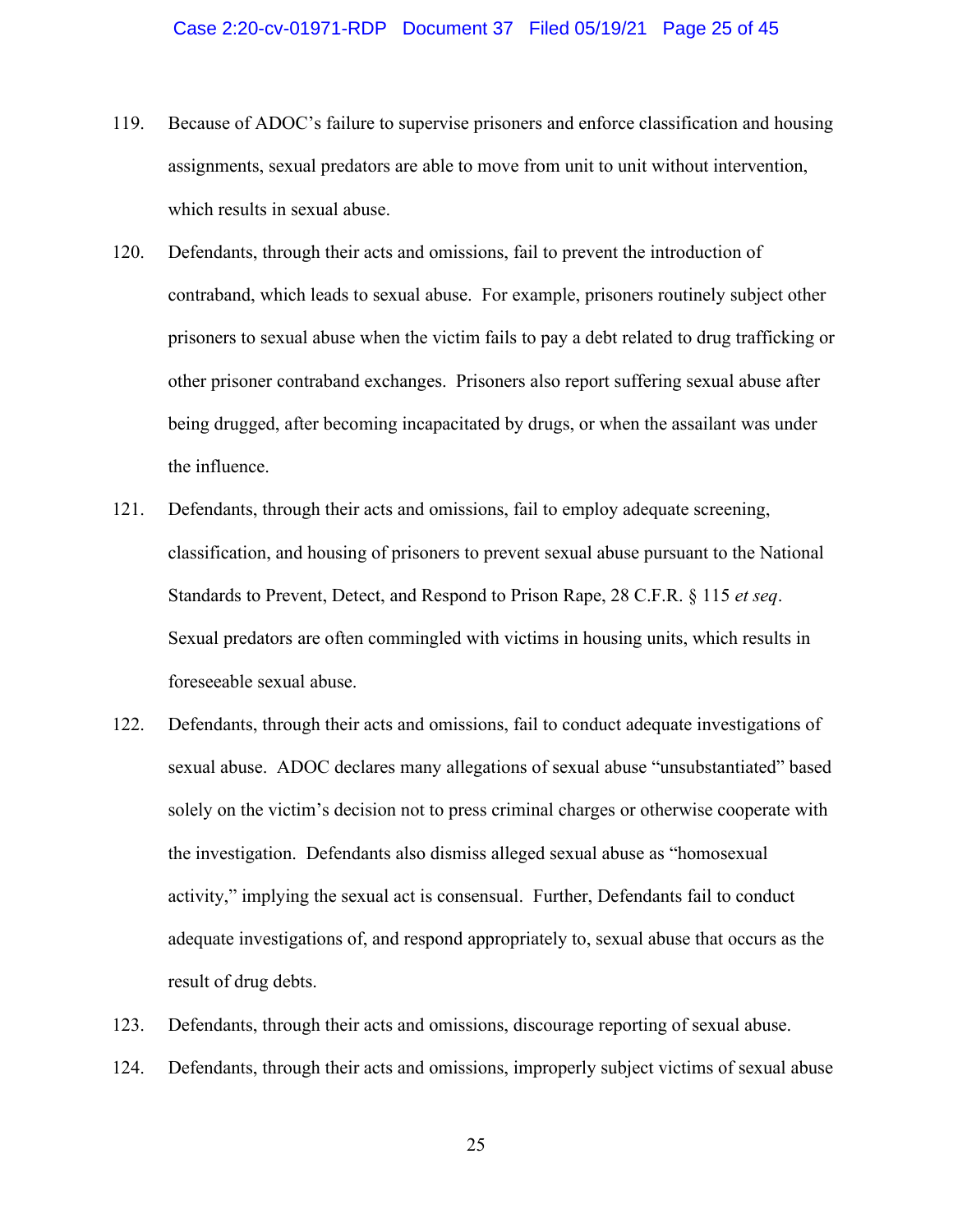#### Case 2:20-cv-01971-RDP Document 37 Filed 05/19/21 Page 26 of 45

to segregation, which isolates them from others and subjects them to restricted privileges and out-of-cell time, often because ADOC lacks appropriate and safe housing.

- 125. Defendants, through their acts and omissions, fail to prevent prisoners from being sexually abused by other prisoners in retaliation for reporting sexual abuse.
- 126. Defendants, through their acts and omissions, fail to conduct adequate reviews of incidents of sexual abuse to identify and remedy the flawed practices that contribute to the substantial risk of serious harm, which enables further abuse to continue.
- 127. The following incidents summarized in paragraphs 128 145 are illustrative examples of the pervasive pattern of sexual abuse within Alabama's Prisons for Men and are not a comprehensive list of all relevant sexual assaults that have occurred within Alabama's Prisons for Men.
- 128. In February 2018, a prisoner at Bibb reported to a mental health professional that he had been raped. At approximately 1:00 a.m. in a dormitory unit, an unidentified prisoner propositioned him to smoke a marijuana cigarette. While smoking, the victim "became incoherent" and awoke with the unidentified prisoner penetrating him from the rear.
- 129. In February 2018, a prisoner at Bibb notified the facility PREA Compliance Manager that he had been "forcibly sexually assaulted" two days prior and that he had not bathed, so the perpetrator's semen was still inside him. The prisoner was examined by the facility nurse and upon completion of the medical examination, the prison physician advised that the prisoner should be transported to an outside hospital for a Sexual Assault Kit. Although the prisoner named his rapist, the incident report confirms that upon conclusion of the investigation, the victim "stated that he did not desire to prosecute and signed a waiver of prosecution. Therefore, this allegation is unsubstantiated."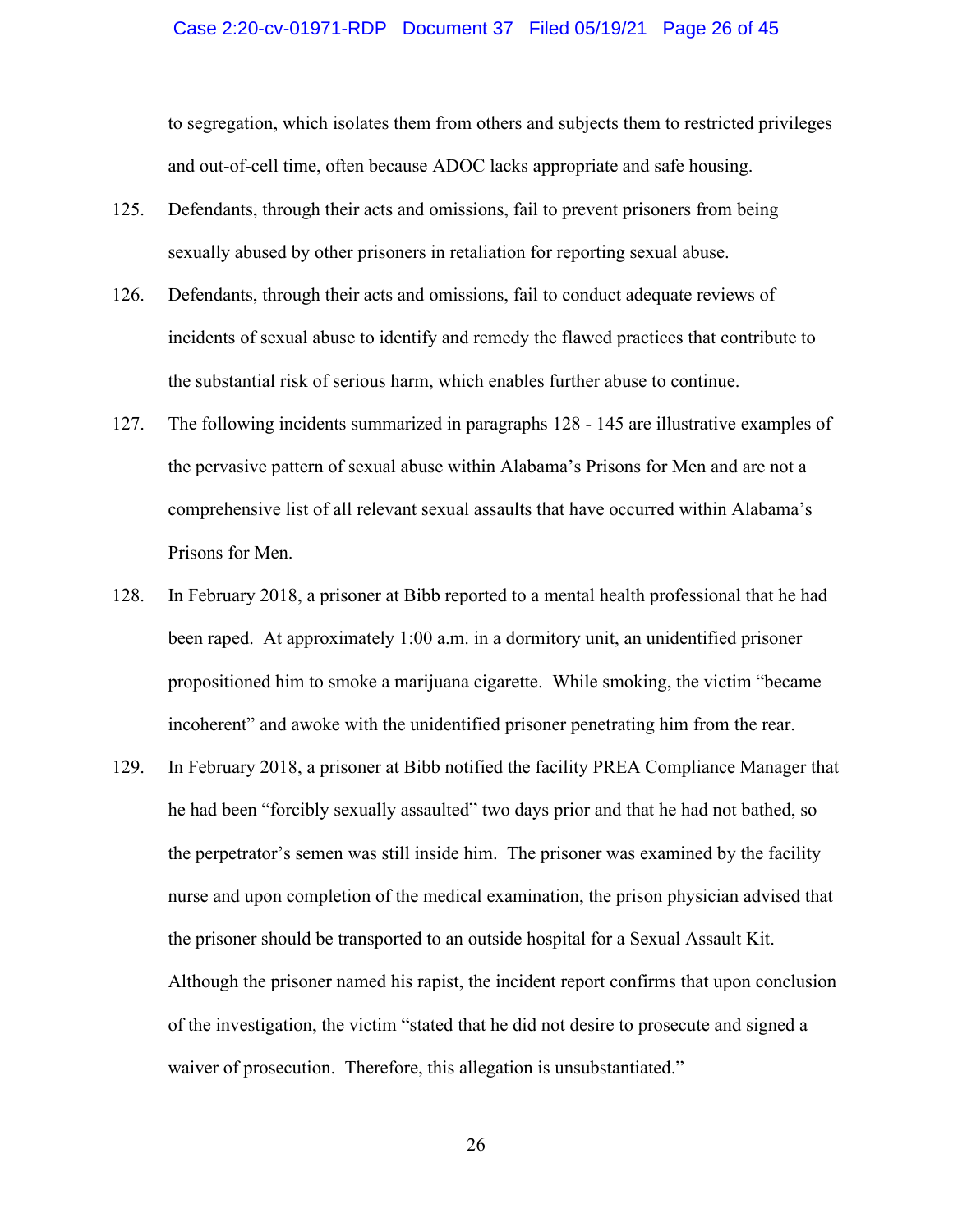- 130. In January 2018, a prisoner at Bullock resorted to cutting his wrist after an attempted sexual assault and physical assault by another prisoner "because he feared being in population and needed to be placed in a single cell." He reported that two nights prior, two prisoners had attempted to rape him but were unable to penetrate him because he defecated during the assault. The prisoners then poured hot water on him, causing burn marks to his buttocks and the back of his head. ADOC placed the victim in segregation and allowed the perpetrators to remain in general population. The incident report notes that the perpetrators would receive "disciplinary actions for assault," and that no further action would be taken.
- 131. In March 2018, a severely injured prisoner at Donaldson called for help and collapsed in his unit. The responding sergeant found a prisoner so seriously injured he could not speak. After he was transported to the hospital for treatment, medical staff conducted emergency surgery to remove a broomstick from his rectum.
- 132. In January 2018, a prisoner at Donaldson cut his wrist with a razor and when staff responded to his injury, he reported that he had been sexually assaulted in the bathroom of the housing unit the previous night.
- 133. In February 2018, a prisoner at Draper was raped by another man in his housing unit who had a sheet hanging over the bunk to obscure security staff view. When he reported the rape to staff, he also reported feeling suicidal after the attack and was placed on acute suicide watch.
- 134. In January 2017, a prisoner at Draper reported that he had voluntarily used methamphetamine and blacked out. When he regained consciousness, he was experiencing anal pains and other prisoners indicated that he had been sexually assaulted.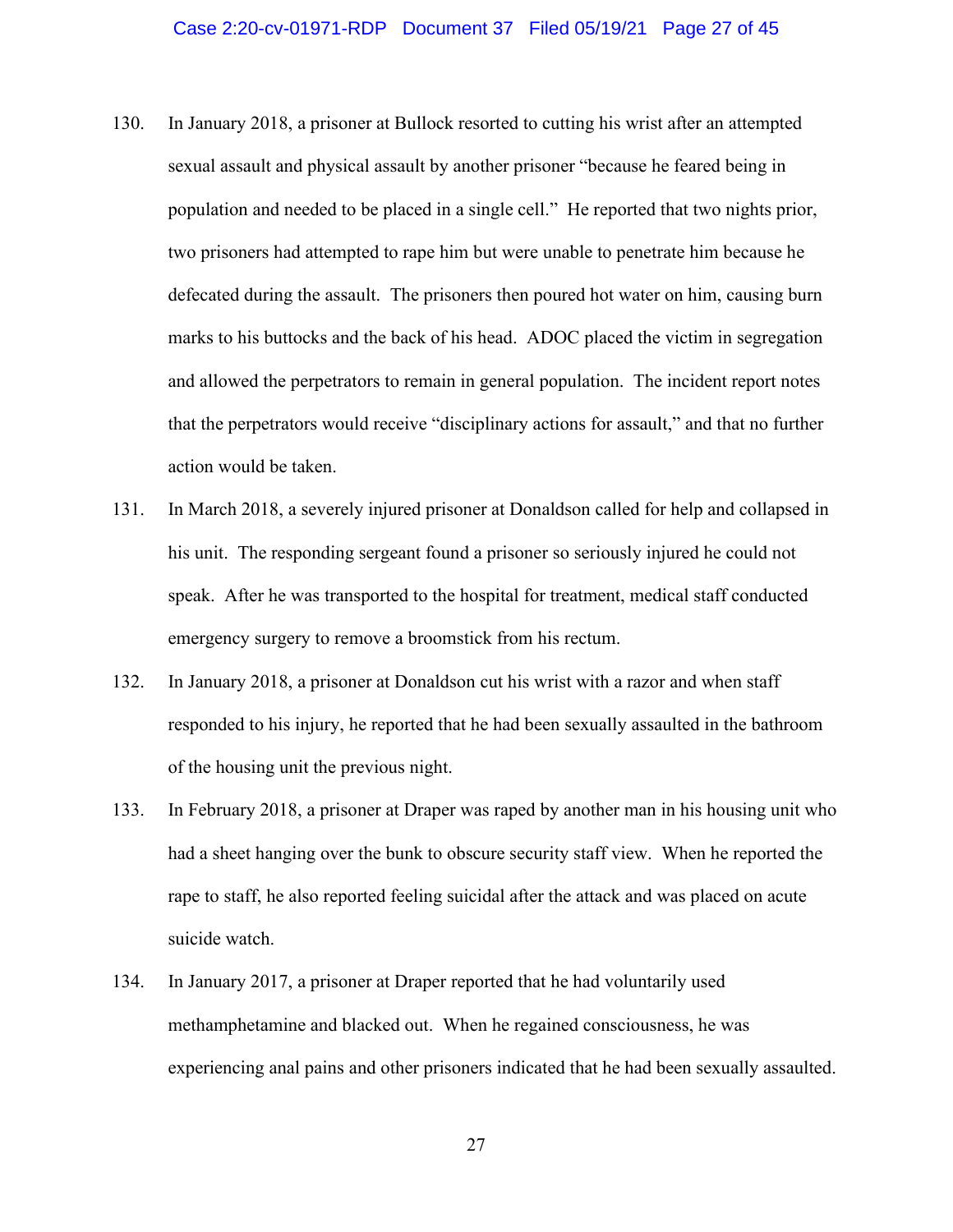#### Case 2:20-cv-01971-RDP Document 37 Filed 05/19/21 Page 28 of 45

- 135. In December 2017, a prisoner at Easterling reported that he passed out under the influence of drugs and when he woke up his pants were down and his rectum was hurting, so he believed he had been sexually assaulted. After he was assessed by medical personnel, the prisoner was placed in segregation because he feared for his safety.
- 136. In April 2018, ADOC security staff interviewed a prisoner at Elmore after his mother called to report that he had been sexually abused. The prisoner stated that he had been raped at knifepoint because he owed his assailant \$250. The incident report notes that the alleged assailant "submitted a written statement and was allowed to return back to population without incident." There is no mention of a search for the weapon.
- 137. In March 2018, a prisoner at Fountain reported to staff that another prisoner had been sexually assaulted. When the victim was located back in the dormitory, he identified two assailants, one of whom confirmed that the victim was raped after all three prisoners smoked a joint.
- 138. In February 2018, a prisoner at Fountain reported that he had been sexually assaulted. When staff asked him about the incident, he reported that he had been assaulted every day since his arrival at Fountain. A medical assessment found scratches and bruising on his arms, legs, and back.
- 139. In March 2018, a prisoner at Holman reported that he had been raped after he had passed out from smoking an illegal synthetic drug called "flakka." He awoke to one prisoner punching him in the eye and then four or five prisoners put a partition around his bed and took turns raping him.
- 140. In December 2017, a prisoner at Kilby reported that he was threatened with a knife and submitted to a rape for fear of being stabbed. His clothes were collected as evidence, but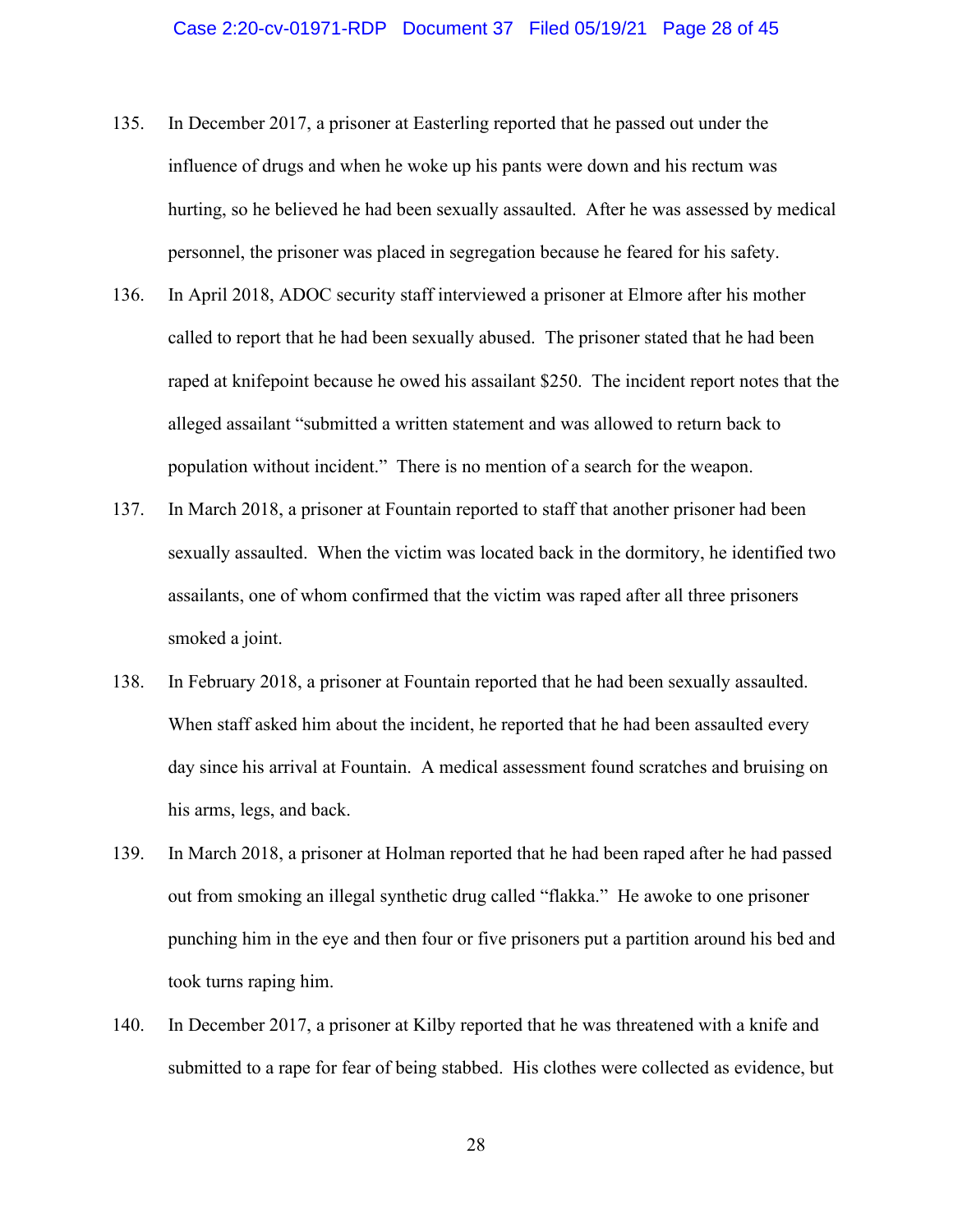#### Case 2:20-cv-01971-RDP Document 37 Filed 05/19/21 Page 29 of 45

the incident report does not indicate that he was assessed by a Sexual Assault Nurse Examiner's Center.

- 141. In February 2018, a prisoner at Limestone reported that while he was working in the upholstery room, another prisoner grabbed his genitals and he responded by hitting the other prisoner in the face. The facility review of the incident revealed that prisoners should not have access to the space where the reported assault occurred.
- 142. In February 2018, a prisoner at Staton reported that another prisoner put his penis in the reporting prisoner's mouth while two others held knives to his back. The reporting prisoner was placed in a holding cell and the others remained in general population.
- 143. In January 2018, a prisoner at Staton reported that he had been beaten and sexually assaulted by another prisoner in his dorm. The prisoner who reported the abuse was placed in a holding cell and the other prisoner remained in general population.
- 144. In February 2018, a prisoner at St. Clair reported that he was assaulted by another prisoner and forced to perform unwanted sex acts. After an initial evaluation, he was transported for assessment at a Sexual Assault Nurse Examiner's Center.
- 145. In April 2018, a prisoner at Ventress reported that he had been forced at knifepoint to perform oral sex on another prisoner. The incident report does not mention a search for weapons. The incident report does note that a previous PREA-related allegation had been made against the assailant.
- 146. Unless restrained by this Court, Defendants' pattern or practice of failing to protect prisoners from sexual abuse at the hands of other prisoners will continue.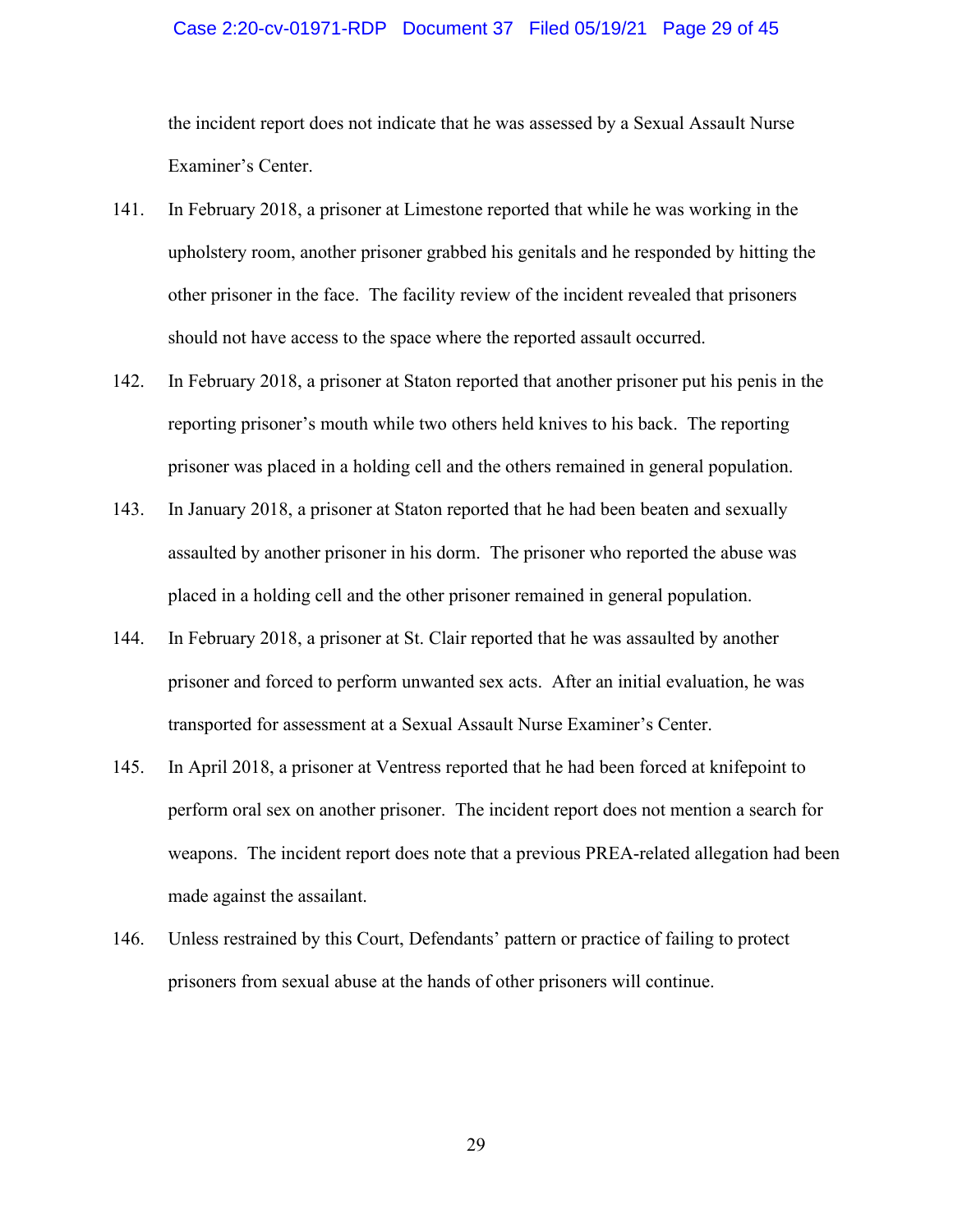#### Case 2:20-cv-01971-RDP Document 37 Filed 05/19/21 Page 30 of 45

## *C. Defendants Fail to Protect Prisoners from Excessive Force at Alabama's Prisons for Men*

- 147. Defendants fail to protect prisoners from ADOC security staff's use of excessive force at Alabama's Prisons for Men.
- 148. Since at least 2016, ADOC security staff at Alabama's Prisons for Men have engaged in a pattern or practice of using excessive force on prisoners.
- 149. Defendants, through their acts and omissions, have engaged in a pattern or practice of conduct by security staff of using excessive force against prisoners. The excessive force at Alabama's Prisons for Men includes:
	- a. use of force disproportionate to the amount of resistance encountered, including use of force against restrained or compliant prisoners;
	- b. use of force to punish or retaliate against prisoners;
	- c. use of chemical spray or other chemical agents in an unreasonable manner;
	- d. use of weapons, such as batons, in an unreasonable manner;
	- e. use of actions that deliberately provoke physical confrontations with prisoners and cause unnecessary use of force; and
	- f. use of force when security staff attempts to de-escalate confrontations with prisoners would be feasible, be appropriate, and result in less or no use of force.
- 150. Security staff facilitate their excessive use of force at Alabama's Prisons for Men through several practices that are aimed at masking excessive force or provoking unnecessary uses of force.
- 151. Security staff have a practice of using force on prisoners and then placing those prisoners in segregation or restricted housing until any injuries can heal unobserved and undocumented.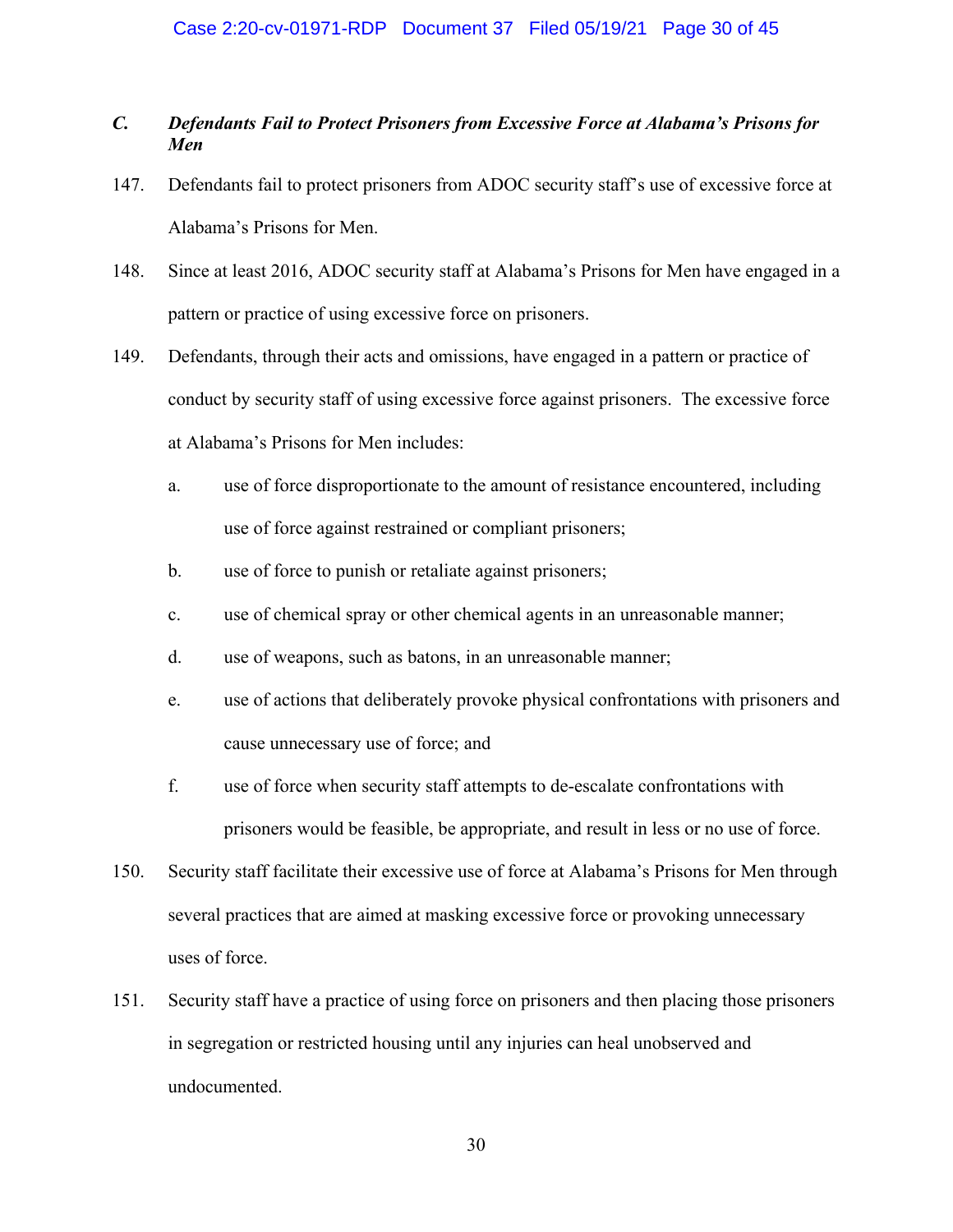#### Case 2:20-cv-01971-RDP Document 37 Filed 05/19/21 Page 31 of 45

- 152. Security staff have a practice of failing to document or report uses of force to supervisors.
- 153. Security staff have a practice of falsifying incident documentation related to uses of force.
- 154. Security staff have a practice of verbally antagonizing and provoking prisoners, leading to an escalation of tensions and unnecessary uses of force.
- 155. Defendants are aware of security staff's pervasive use of excessive force at Alabama's Prisons for Men and are aware of security staff's practices that facilitate their excessive use of force.
- 156. Defendants, through their acts and omissions, have engaged in a pattern or practice of systemic deficiencies that resulted in uses of excessive force. These systemic deficiencies at Alabama's Prisons for Men include:
	- a. failure to implement and enforce policies, procedures, and practices regarding use of force that appropriately guide and monitor the actions of individual security staff;
	- b. failure to ensure that prison facilities' operating procedures are consistent with ADOC regulations and are consistent from prison-to-prison;
	- c. deficient use of force reporting and review;
	- d. failure to adequately investigate incidents in which security staff uses force;
	- e. failure to adequately or appropriately discipline security staff who engage in misconduct;
	- f. failure to adequately monitor security staff who engage in or may be likely to engage in misconduct;
	- g. failure to implement policies and procedures whereby complaints and other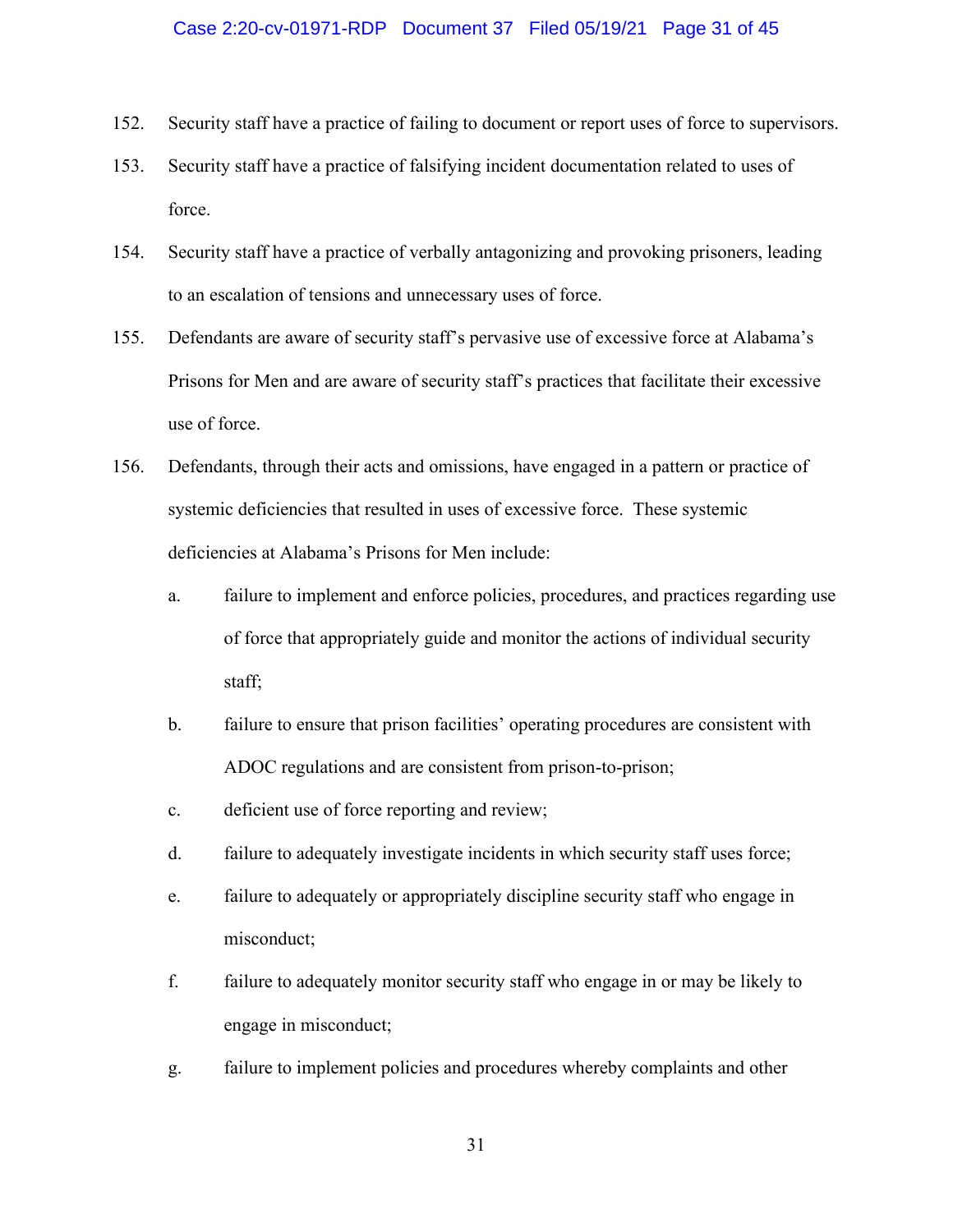#### Case 2:20-cv-01971-RDP Document 37 Filed 05/19/21 Page 32 of 45

allegations of security staff misconduct are adequately received and investigated;

- h. failure by supervisory staff to conduct thorough institution-level investigations;
- i. providing too much discretion to each prison's head warden to determine which use of force matters should receive further review by ADOC's Law Enforcement Services Division  $(LESD)^{11}$ ;
- j. failure by LESD to conduct thorough institution-level investigations;
- k. failure by LESD supervisors to document why investigations are closed or referred back to an institution;
- l. failure by LESD to conduct administrative reviews of uses of force when matters do not necessarily rise to criminal conduct;
- m. failure to discipline security staff who are found to have used excessive force;
- n. improperly closing use of force investigations when a prisoner refuses to cooperate or when a prisoner is no longer in custody; and
- o. failure to implement tracking or periodic review systems to identify security staff who use a disproportionate amount of force or to identify problematic places where uses of force frequently occur.
- 157. Defendants have repeatedly failed to take reasonable measures to prevent security staff from inflicting serious harm on prisoners at Alabama's Prisons for Men, even in the face of the obvious and substantial risk that staff will inflict such harm and the multiple occasions on which staff have in fact inflicted such harm.
- 158. The following incidents summarized in paragraphs 159 171 are illustrative examples of the pattern of excessive force on prisoners in Alabama's Prisons for Men and are not a

<span id="page-31-0"></span><sup>&</sup>lt;sup>11</sup> Prior to 2020, LESD was referred to as the Investigations & Intelligence Division, or I&I.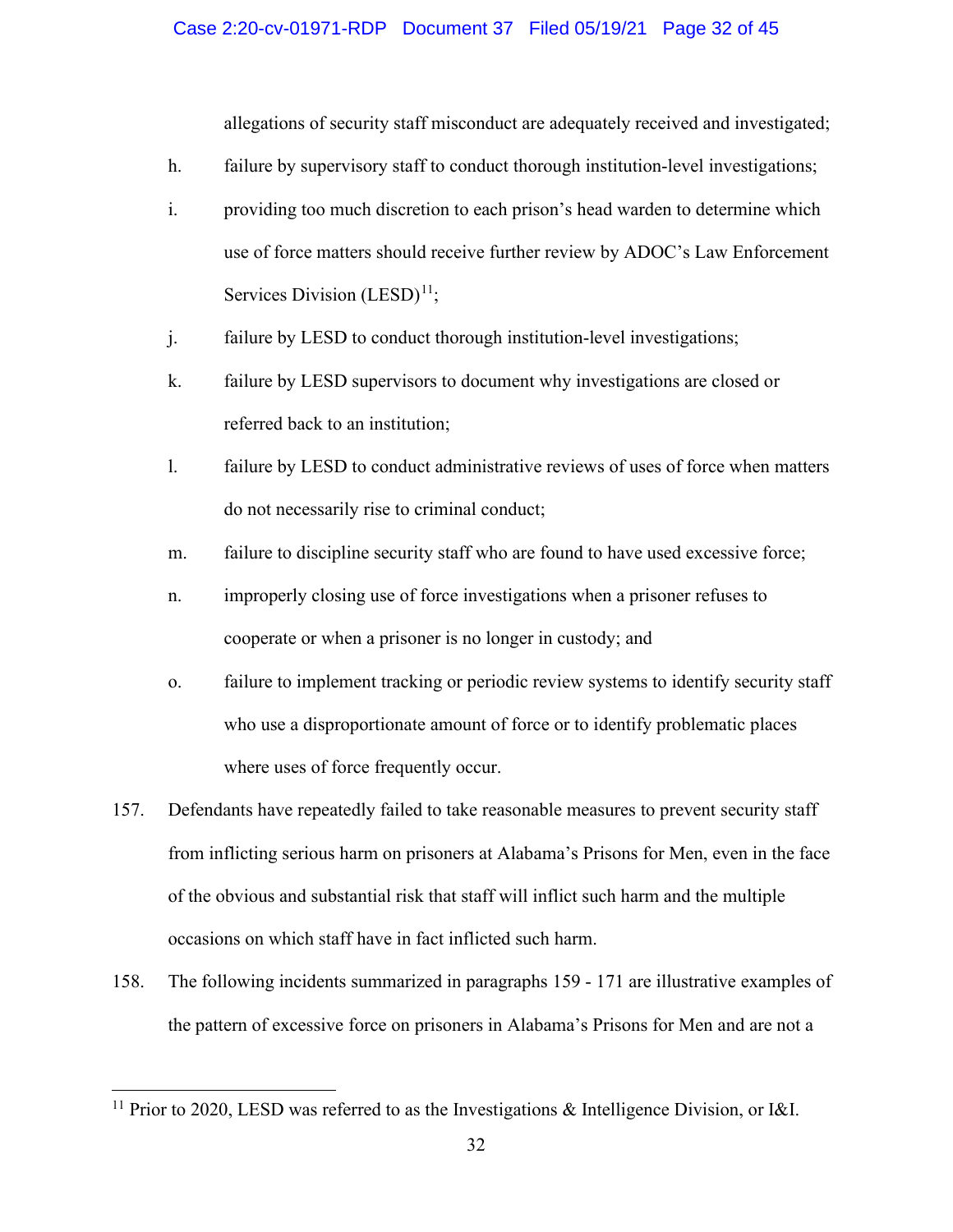#### Case 2:20-cv-01971-RDP Document 37 Filed 05/19/21 Page 33 of 45

comprehensive list of all relevant uses of excessive force that have occurred within Alabama's Prisons for Men.

- 159. In July 2020, a federal grand jury indicted three security staff, including a supervisor, at Bibb for willfully using excessive force on a prisoner. The security staff repeatedly kicked or struck the prisoner with batons while the prisoner was curled up in a fetal position on the ground. The federal grand jury also indicted one of these officers and another supervisor for obstructing justice by filing false reports to conceal the unlawful assault.
- 160. In October 2019, security staff's use of excessive force resulted in the death of a prisoner at Donaldson. The excessive force included multiple strikes to the head that caused skull fractures.
- 161. In November 2018, an officer struck a prisoner at Bullock in the arm and back with a baton because the prisoner disregarded the officer's order to leave the dining area. The prisoner was not demonstrating violent or threatening behavior at the time.
- 162. In March 2017, an officer at Donaldson sprayed a chemical agent into a prisoner's closed cell. The officer then, despite the presence of other security staff to control the prisoner, assaulted the prisoner multiple times with a baton, which inflicted open wounds on the prisoner's back. The officer continued to work at Donaldson for years after the assault.
- 163. In October 2020, an officer used a baton to strike three compliant prisoners in the Draper intake area. The strikes broke one prisoner's arm. Another officer witnessed the assaults and failed to intervene.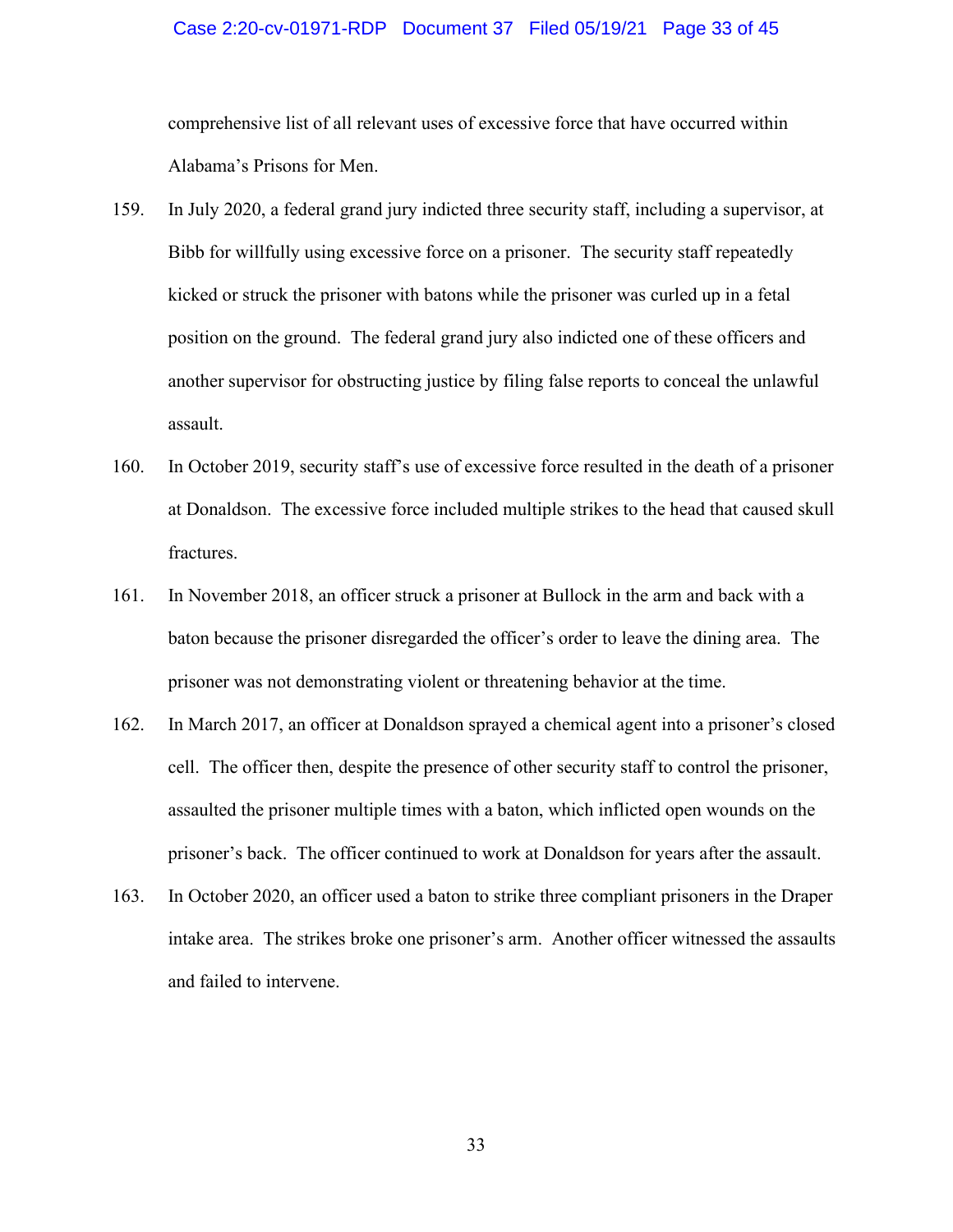- 164. In May 2017, a supervisory security officer at Easterling took a handcuffed prisoner to the ground face down. The use of excessive force resulted in the prisoner's transfer to a hospital for a broken hip.
- 165. In July 2019, an Alabama grand jury indicted an officer for manslaughter of a prisoner at Elmore. The officer severely beat the prisoner and then delayed providing the prisoner medical attention.
- 166. In February 2019, a correctional staff supervisor assaulted two unresisting, handcuffed prisoners at Elmore by striking them repeatedly with a baton, and with his hands or feet. Other security staff witnessed the assault and failed to intervene to stop the abuse. The supervisor and two of the officers witnessing the assault have pleaded guilty to federal criminal civil rights offenses for their conduct during the assault. In September 2019, a federal grand jury indicted the supervisor of the assaulting officer for failing to intervene to stop the assault, and for making false statements before a federal grand jury that he never put restraints on inmates too tightly in violation of ADOC guidelines.
- 167. In July 2017, two security staff at Kilby observed a prisoner working in the kitchen give some leftover chicken to another prisoner. In response, the security staff forced the prisoner to attempt to eat all the leftover chicken and slapped the prisoner multiple times when the prisoner could not finish the force-fed chicken.
- 168. In August 2017, an officer used a chemical spray on a Limestone prisoner by spraying the chemical into the prisoner's cell tray and then closing the tray. While security staff were taking the handcuffed prisoner to the infirmary, the officer pushed the handcuffed prisoner and struck him several times.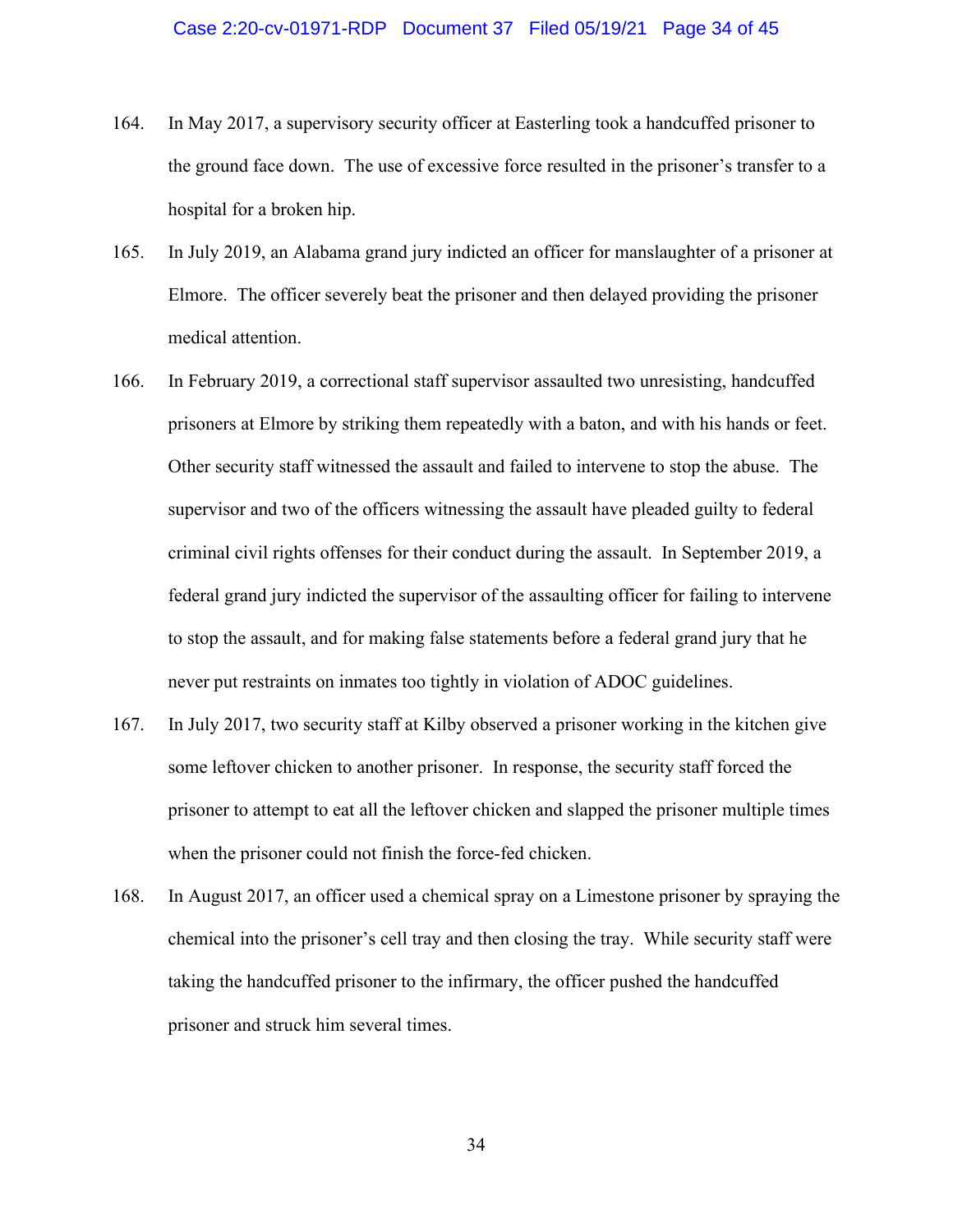- 169. In June 2020, an Alabama grand jury indicted an officer for assaulting and causing serious physical injuries to a prisoner at Staton.
- 170. In March 2021, a federal grand jury indicted two security staff, including a supervisor, for assaulting a prisoner at Staton. Security staff struck the prisoner with their feet and a baton, and one security staff member walked on the prisoner. The security staff subsequently made false statements in an attempt to cover up the assault.
- 171. In December 2019, security staff's use of excessive force resulted in the death of a prisoner at Ventress. The autopsy revealed that the prisoner died from blunt force trauma to the head. The use of excessive force to the head also resulted in intracranial bleeding, bone fractures, and multiple knocked out teeth.
- 172. Unless restrained by this Court, Defendants' pattern or practice of using excessive force will continue.

## *D. Defendants Fail to Provide Safe and Sanitary Conditions within Alabama's Prisons for Men*

- 173. Defendants fail to provide safe and sanitary conditions for prisoners in Alabama's Prisons for Men.
- 174. During the course of the United States' investigation, Commissioner Jefferson S. Dunn has admitted that ADOC's "buildings are falling apart" and Alabama's prisons have "crumbling infrastructure." In January 2020, Commissioner Dunn acknowledged the "pervasive and extreme dilapidation crippling facilities throughout the correctional system."
- 175. Understaffing, coupled with the lack of adequate surveillance cameras, exacerbates the serious risk of death, physical violence, and sexual abuse at the hands of other prisoners in Alabama's Prisons for Men.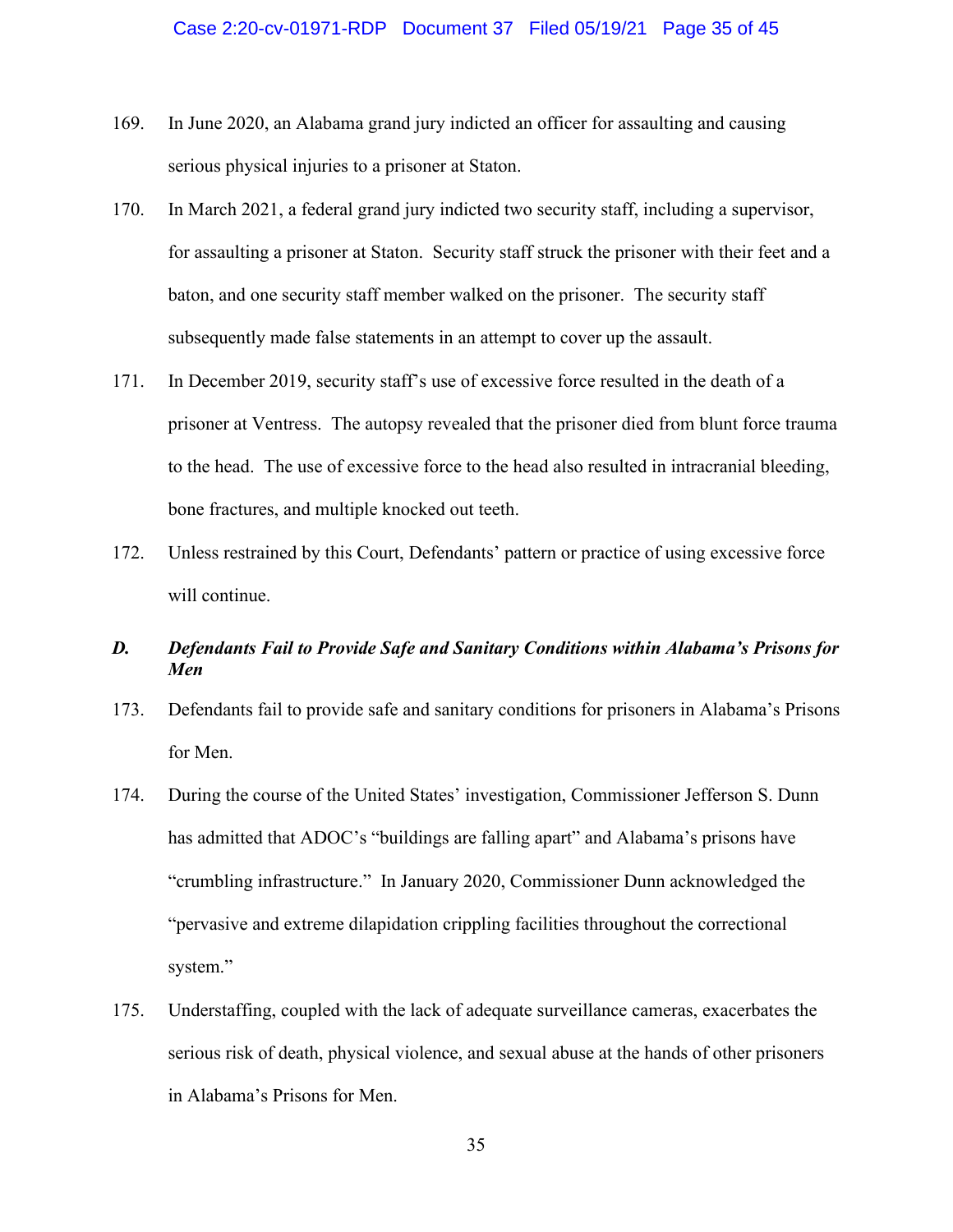#### Case 2:20-cv-01971-RDP Document 37 Filed 05/19/21 Page 36 of 45

- 176. Understaffing, coupled with broken and defective locks, allows prisoners to leave secure areas, obtain contraband, and improperly associate with or assault other prisoners.
- 177. Overcrowding, coupled with the lack of adequate working toilet and shower fixtures, heightens tensions within Alabama's Prisons for Men, which results in prisoner-onprisoner violence. For example, during a site visit to Bibb by the United States, a prisoner reported that the toilets constantly leaked and that the hot water did not work in the shower. Another stated that when it rained, the roof leaked in his dorm and forced prisoners to move their beds away from under the holes in the roof, which caused disputes and occasional violence. Similarly, during a site visit to Donaldson, numerous showers were non-functioning, and makeshift showering boxes were constructed using cinderblocks.
- 178. Conditions at Draper were so bad that one month after the United States' site visit, ADOC announced the closure of the facility. Engineering experts hired by ADOC had concluded that the facility was "no longer suitable to house inmates, or to be used as a correctional facility." During the United States' site visit, a prisoner reported that feces would intermittently flow from the bathroom floor drains due to constant flooding. Another reported that the showers were often broken and contained mold. In April 2020, ADOC reopened Draper for use as a quarantine facility for prisoners who received a positive COVID-19 diagnosis, yet prisoners still report that there are no sinks with hot water and no working toilets at the facility.
- 179. Similarly, ADOC decommissioned the main facility at Holman in January 2020, citing the unsustainable daily interventions required to maintain the facility's deteriorating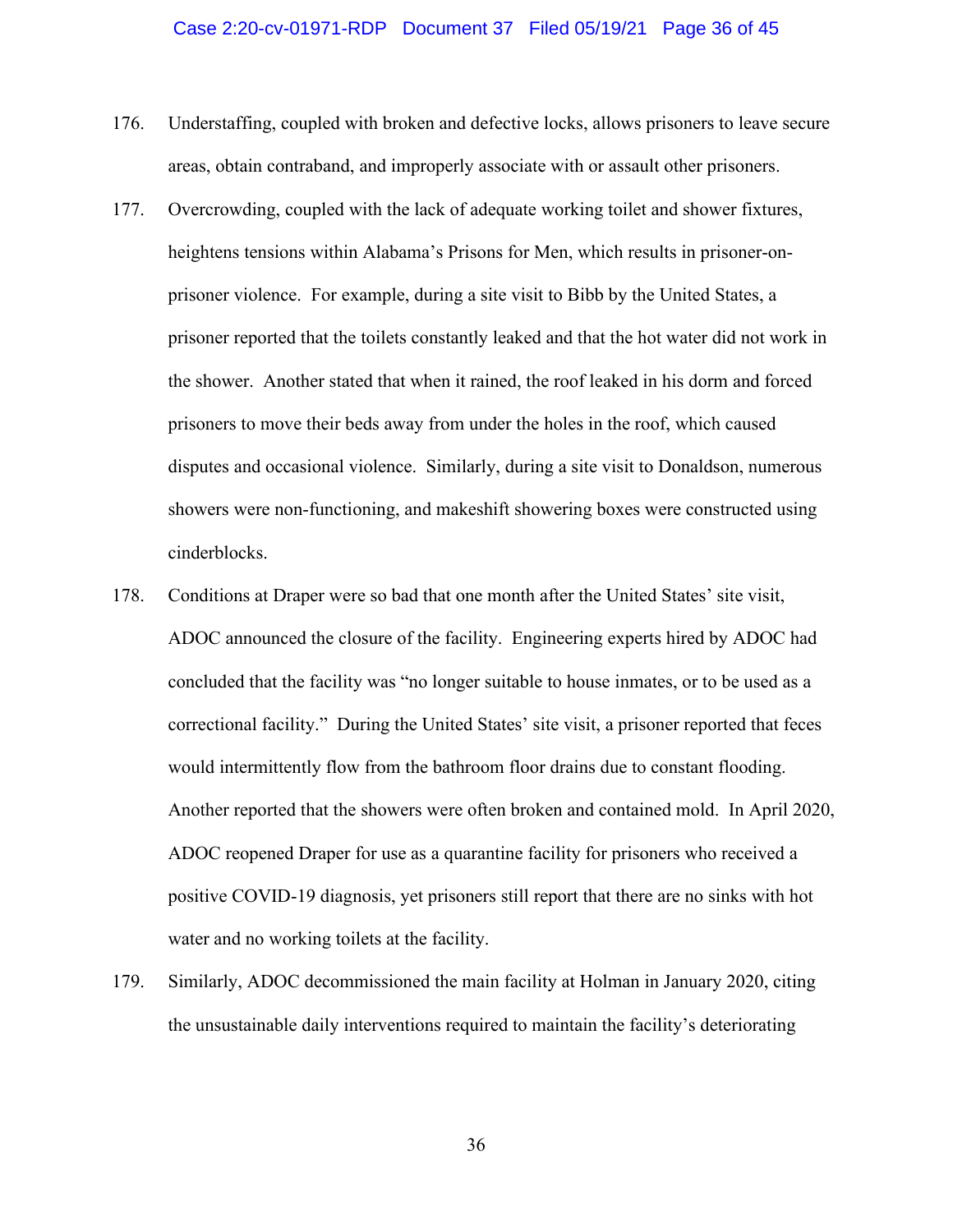#### Case 2:20-cv-01971-RDP Document 37 Filed 05/19/21 Page 37 of 45

underground sewer and electrical systems. Yet ADOC continues to house prisoners on death row and low-risk prisoners at Holman's restrictive housing unit and E-dorm.

- 180. In one recent illustration of the serious risks posed by dangerous conditions at Alabama's Prisons for Men, in December 2020 a prisoner at Donaldson died from hyperthermia. When he was discovered in his cell, his face was pressed against the window in an apparent effort to get air. His body temperature was recorded at 109 degrees and his cell had a recorded temperature of 101-104 degrees.
- 181. Defendants, through their acts and omissions, allow for significant physical plant-related issues in Alabama's Prisons for Men that contribute to violence, including broken or defective locks, insufficient or nonfunctional surveillance cameras, and insufficient convex mirrors.
- 182. Defendants, through their acts and omissions, fail to provide sanitary conditions for prisoners in Alabama's Prisons for Men. Defendants house many prisoners in open and overcrowded dormitories, requiring the use of shared showering and toileting facilities by a prisoner population that far exceeds the design capacity of Alabama's Prisons for Men. Many of the plumbing fixtures in Alabama's Prisons for Men are not properly working. Flooding is routine due to poor plumbing.
- 183. Unless restrained by this Court, Defendants' pattern or practice of failing to provide safe and sanitary conditions in their facilities will continue.

## *E. Defendants Are Deliberately Indifferent to the Serious Risk of Substantial Harm Due to Prisoner-on-Prisoner Violence, Sexual Abuse, Use of Excessive Force, and Unsafe Physical Plant Conditions*

184. Defendants are deliberately indifferent to the serious risk of substantial harm in Alabama's Prisons for Men.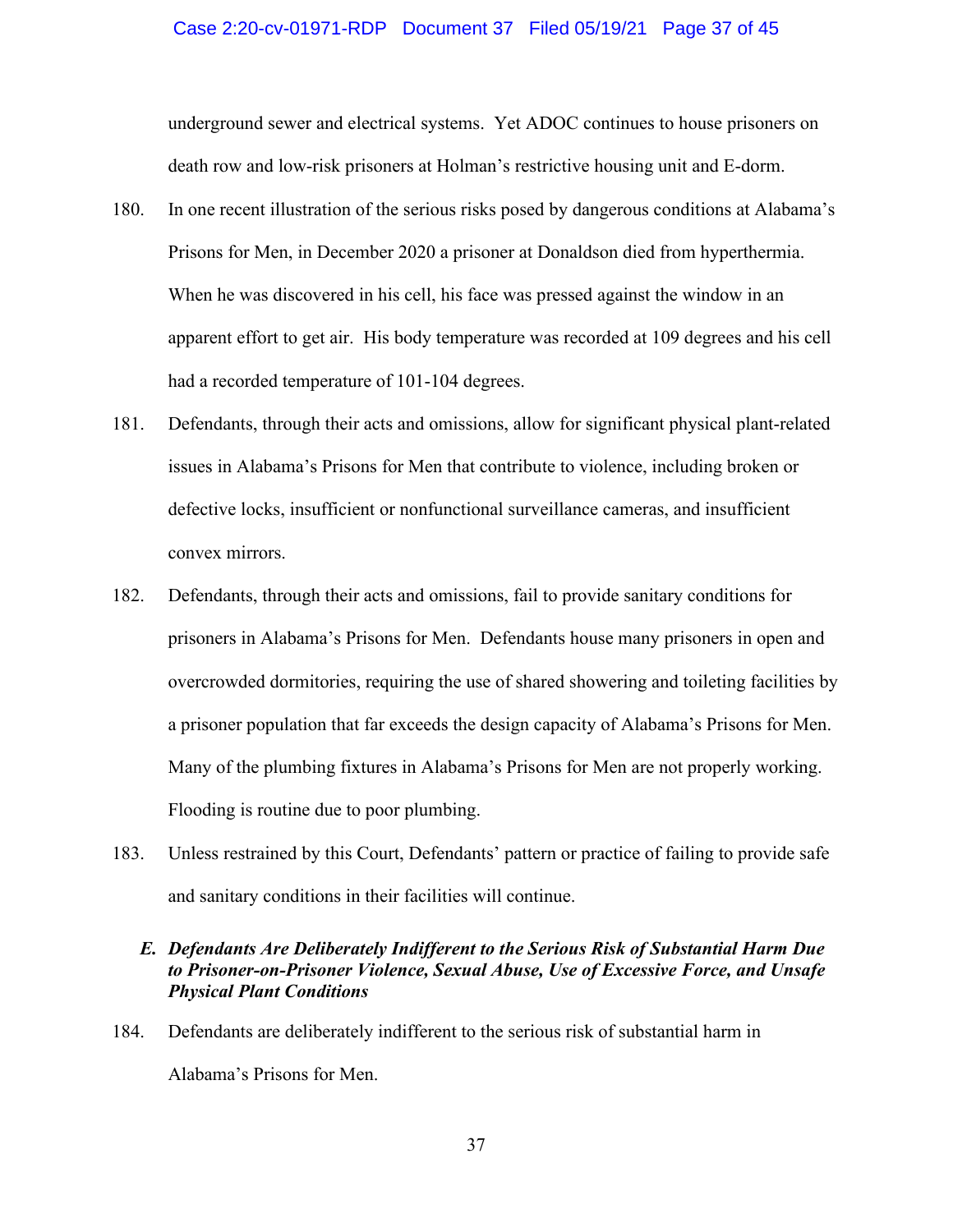- 185. Defendants are aware of their failure to protect prisoners in Alabama's Prisons for Men from prisoner-on-prisoner violence, prisoner-on-prisoner sexual abuse, security staffs' excessive use of force, and unsafe and unsanitary conditions.
- 186. Defendants have been aware of the dangerous conditions in Alabama's Prisons for Men for many years, as evidenced by numerous statements by Alabama officials. By way of example:
	- a. In ADOC's Annual Report for Fiscal Year 2017, Commissioner Dunn emphasized that "the Department's major challenges continue to be critical shortages in correctional officer staffing, and crumbling infrastructure."
	- b. In ADOC's Annual Report for Fiscal Year 2018, Commissioner Dunn continued to highlight "critical shortages in correctional officer staffing" as a major challenge.
	- c. In February 2019, during an address to the Legislature, Commissioner Dunn explained that "there is a direct correlation between the shortage of officers in our prisons and the increase in violence," noting that the current level of violence was "unacceptably high."
	- d. In an op-ed published on February 12, 2019, Governor Kay Ivey stated that "issues of violence, poor living conditions and mental illness persist within our system. These issues, and others, are exacerbated by a crowded inmate population, correctional and health care staffing challenges, and aging prison infrastructure – each piece compounding the others."
	- e. In an op-ed published on August 12, 2020, Commissioner Dunn stated that "[o]ur facilities are crowded, and our buildings are falling apart. Living and working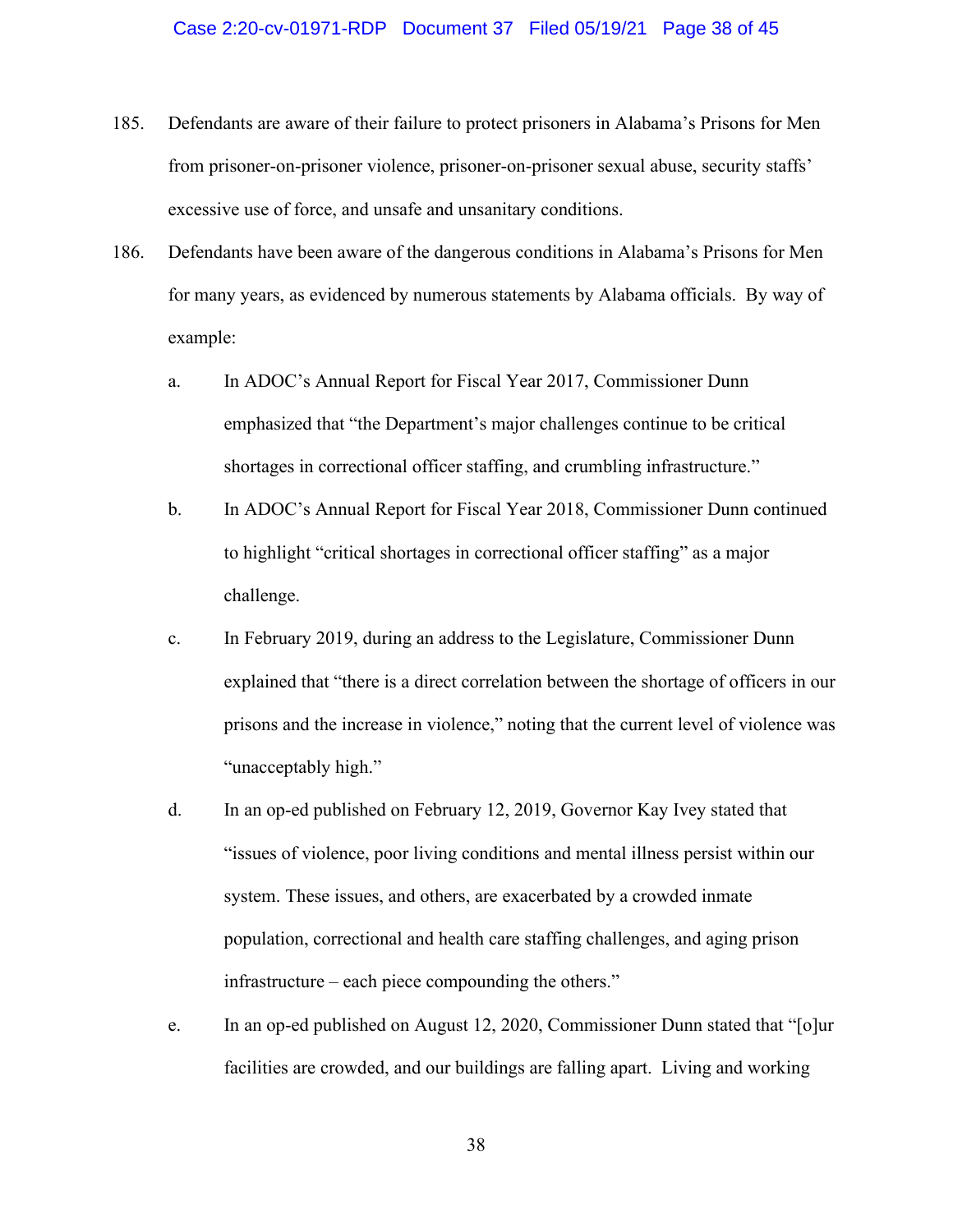conditions are, unquestionably, not sustainable. We face staffing shortages. Instances of violence among our inmate population pose a real challenge."

- 187. Since the United States opened its investigation in October 2016, Alabama's Prisons for Men have remained extremely overcrowded.
- 188. Alabama's Prisons for Men are still critically and dangerously understaffed.
- 189. By the third quarter of 2020, most of Alabama's Prisons for Men were staffed at 50% or less of the necessary security staff for the designed capacity as demonstrated by the facility-by-facility charts below. Compounding this fact is the ongoing overcrowding at the understaffed facilities.



*Chart 10: Correctional Staffing as of September 30, 2020*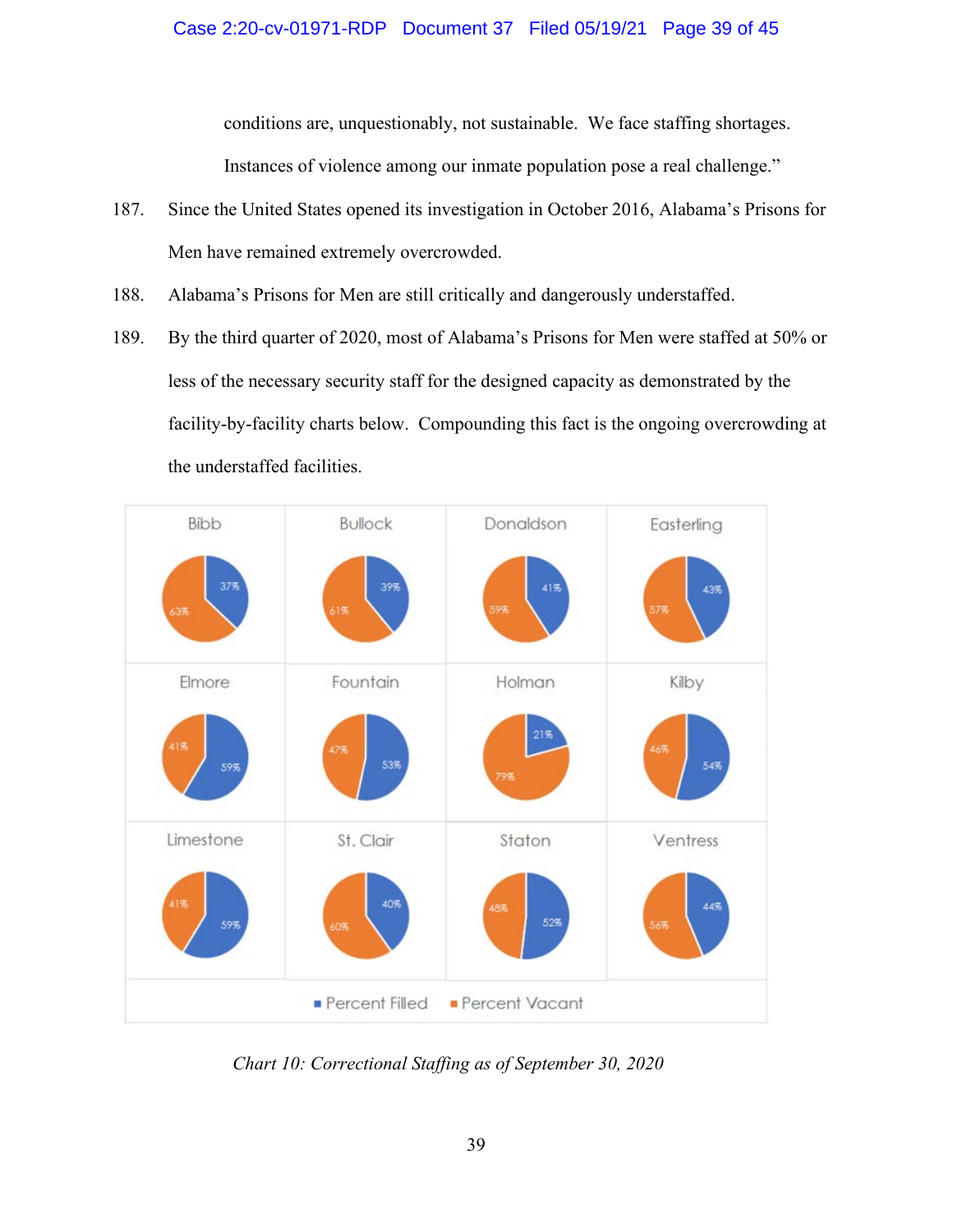- 190. Since the United States released its findings report on April 2, 2019, notifying the State that it was violating the Eighth Amendment by failing to prevent prisoner-on-prisoner violence and sexual abuse, violence and sexual abuse in Alabama's Prisons for Men have remained widespread.
- 191. ADOC's publicly-available reports continue to reflect that injuries, deaths, and fighting are systemic problems in Alabama's Prisons for Men.
- 192. Since the United States released its findings report on July 23, 2020, notifying the State that it was violating the Eighth Amendment through a pattern of excessive force in Alabama's Prisons for Men, the pattern of excessive force has continued.
- 193. Despite being on notice of the dangerous and deficient conditions in Alabama's Prisons for Men, the State of Alabama and ADOC have failed or refused to eliminate the unconstitutional conditions.

#### **COUNT ONE**

- 194. The allegations of Paragraphs 18 through 193 are hereby re-alleged and incorporated by reference.
- 195. Through the acts and omissions alleged in paragraphs 18 through 193, Defendants have subjected prisoners in Alabama's Prisons for Men to a pattern or practice of conditions of confinement that deprives them of rights, privileges, and immunities secured and protected by the Eighth and Fourteenth Amendments to the Constitution of the United States, causing such prisoners to suffer grievous harm.
- 196. Through the acts and omissions alleged in paragraphs 18 through 193, Defendants have exhibited deliberate indifference to the safety of prisoners in Alabama's Prisons for Men, in violation of the rights, privileges, or immunities of those prisoners as secured or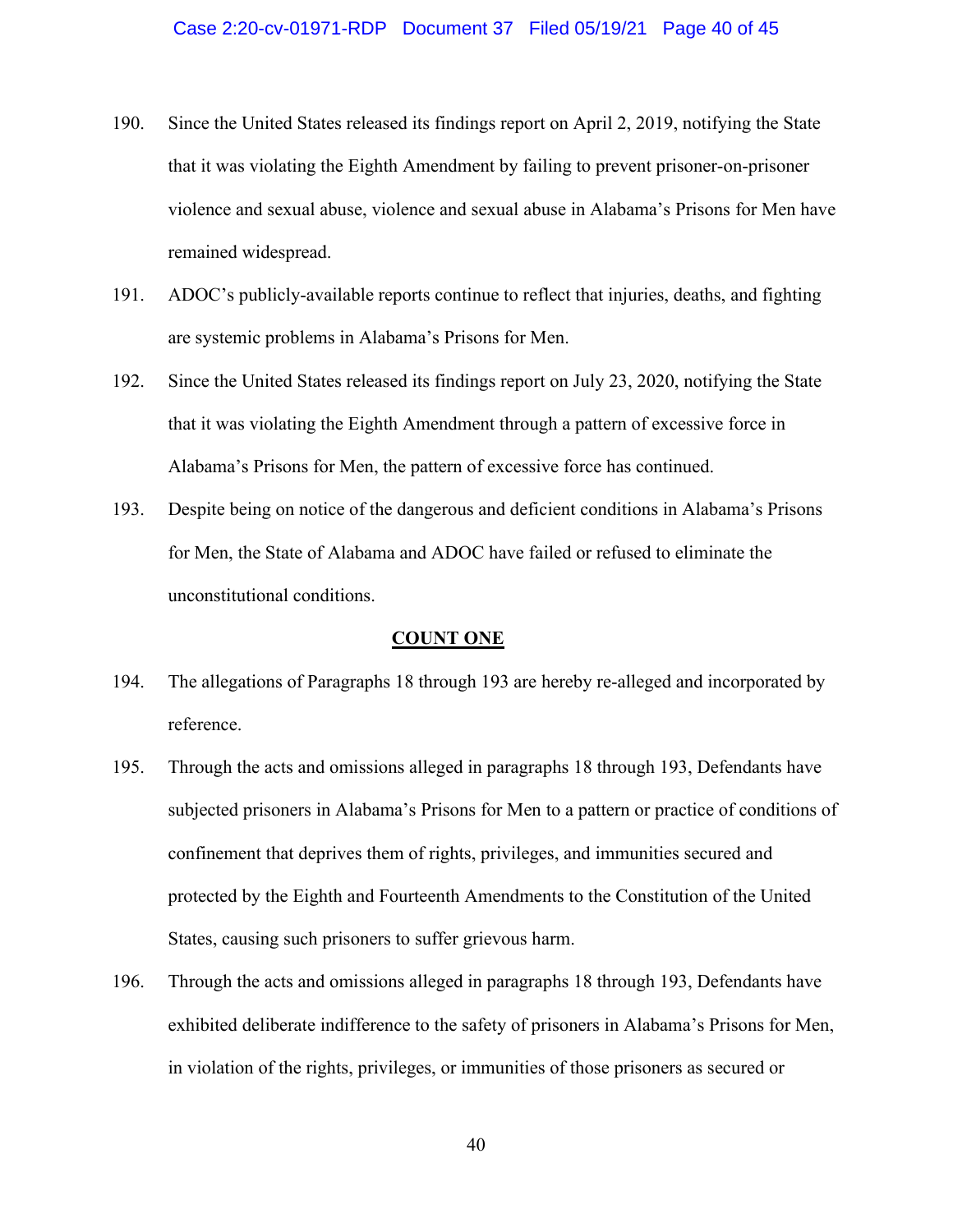#### Case 2:20-cv-01971-RDP Document 37 Filed 05/19/21 Page 41 of 45

protected by the Eighth and Fourteenth Amendments to the Constitution of the United States.

197. Unless this Court orders Defendants to comply with the Eighth and Fourteenth Amendments to the Constitution of the United States, Defendants will continue to engage in the acts and omissions, set forth in paragraphs 18 through 193, that deprive persons confined in Alabama's Prisons for Men of privileges or immunities secured or protected by the Eighth and Fourteenth Amendments.

#### **PRAYER FOR RELIEF**

- 198. The Attorney General is authorized under 42 U.S.C. § 1997a to seek appropriate equitable relief.
- 199. WHEREFORE, the United States prays that this Court enter an order:
	- a. declaring that the acts, omissions, and practices of Defendants set forth in paragraphs 18 through 193 above constitute a pattern or practice of conduct that deprives prisoners confined in Alabama's Prisons for Men of rights, privileges, or immunities secured or protected by the Constitution of the United States and that those acts, omissions, and practices violate the Eighth and Fourteenth Amendments to the Constitution of the United States;
	- b. permanently enjoining Defendants, their officers, agents, employees, subordinates, successors in office, and all those acting in concert or participation with them from continuing the illegal acts, omissions, and practices set forth in paragraphs 18 through 193 above.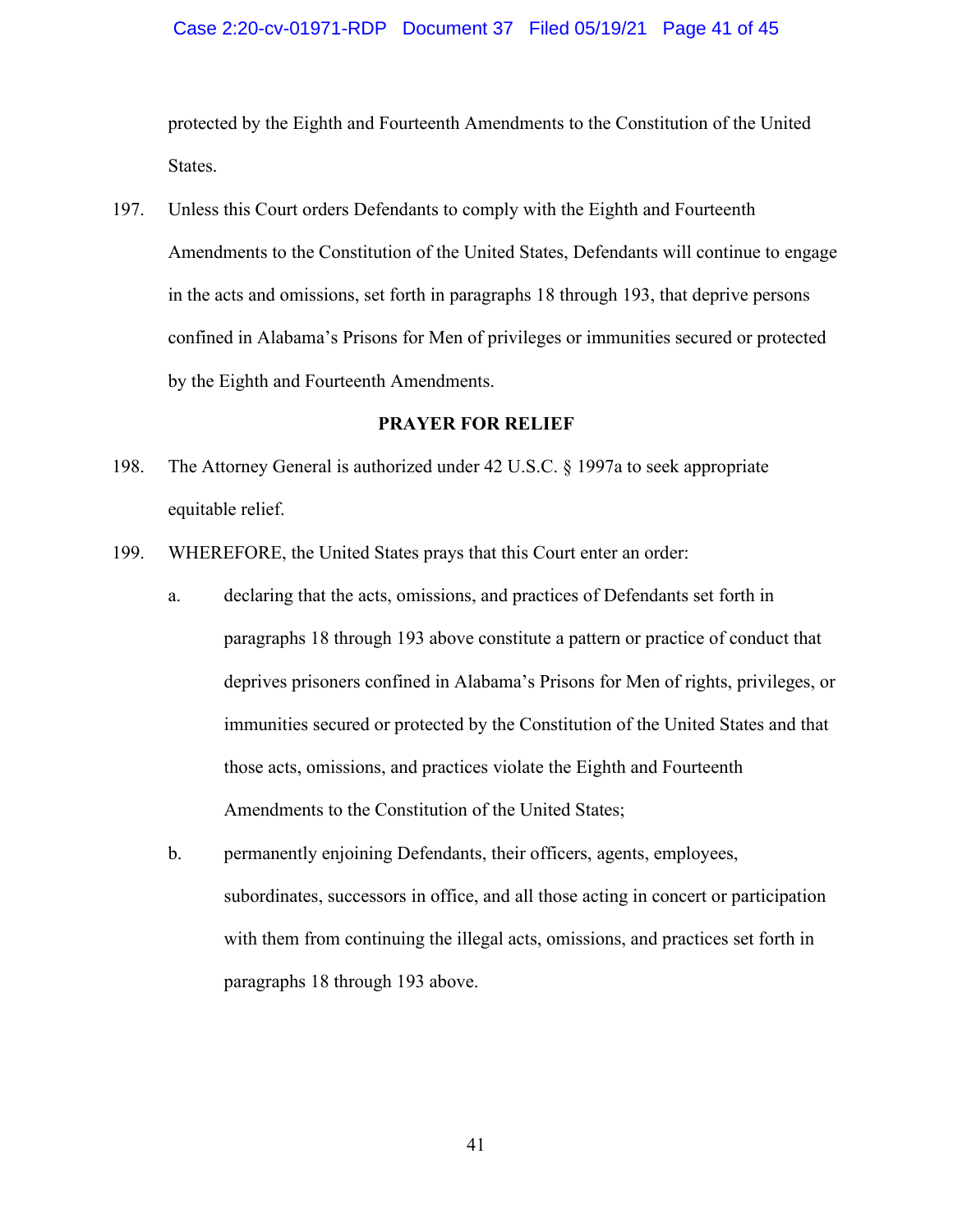- requiring Defendants, their officers, agents, employees, subordinates, successors  $\mathbf{c}$ . in office, to take such actions as will ensure constitutional conditions of confinement are afforded to prisoners in Alabama's Prisons for Men; and
- granting such other and further equitable relief as it may deem just and proper.  $d.$

, 2021 Dated:

FOR THE UNITED STATES:

Respectfully submitted,

**Attorney General** United States of America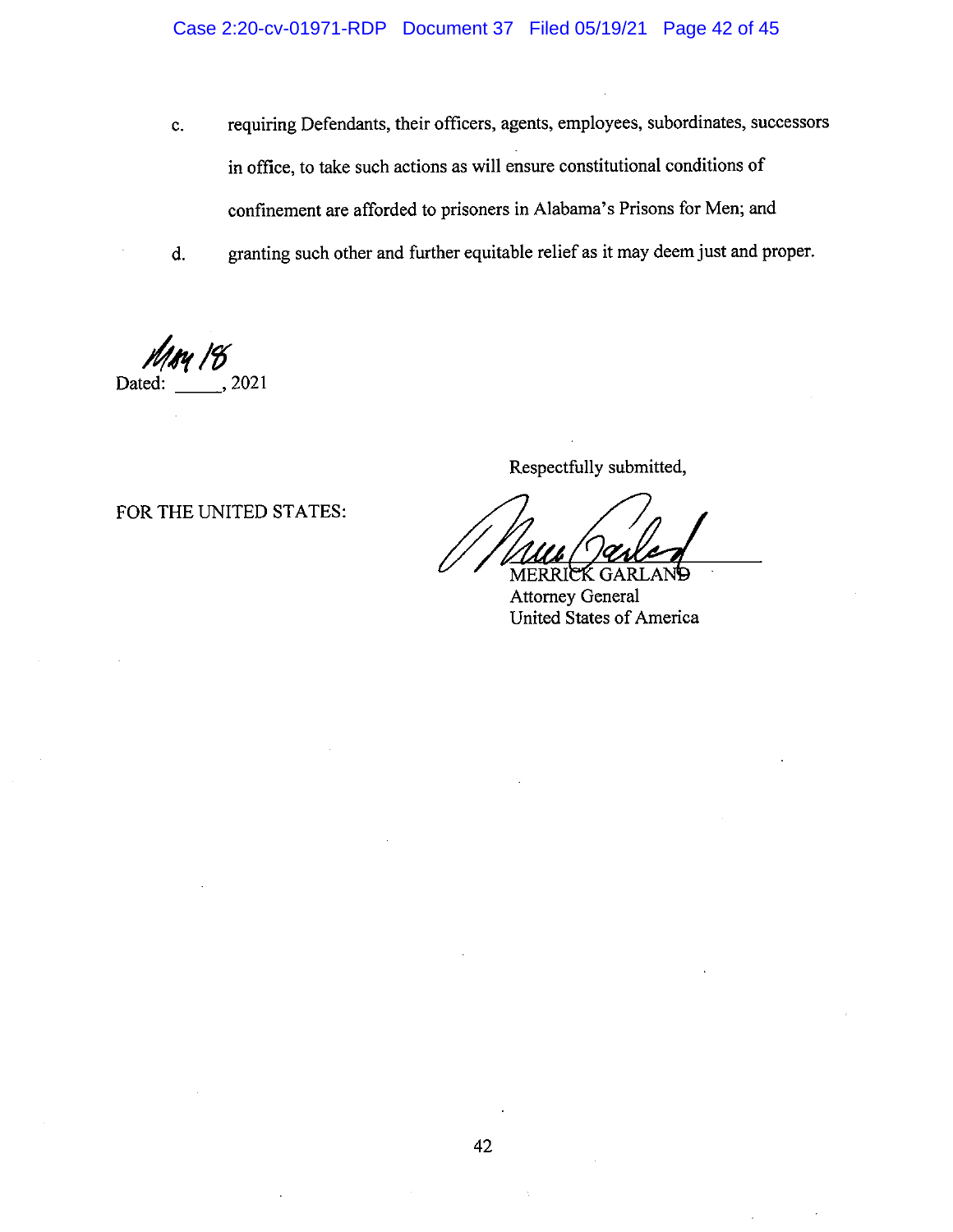#### Case 2:20-cv-01971-RDP Document 37 Filed 05/19/21 Page 43 of 45

## **/s/ Pamela S. Karlan**

PAMELA S. KARLAN Principal Deputy Assistant Attorney General Civil Rights Division

## **/s/ William R. Chambers**

William R. Chambers, Jr. Acting United States Attorney Northern District of Alabama

#### **/s/ Sandra J. Costello**

Sandra J. Stewart Acting United States Attorney Middle District of Alabama

## **/s/ Sean P. Cosetello**

Sean P. Costello United States Attorney Southern District of Alabama

## **/s/ Steven H. Rosenbaum**

STEVEN H. ROSENBAUM Chief Special Litigation Section

## **/s/ Kerry K. Dean**

KERRY K. DEAN Deputy Chief DEENA FOX MATTHEW DONNELLY GEORGE EPPSTEINER CURTIS HARRIS Attorneys Special Litigation Section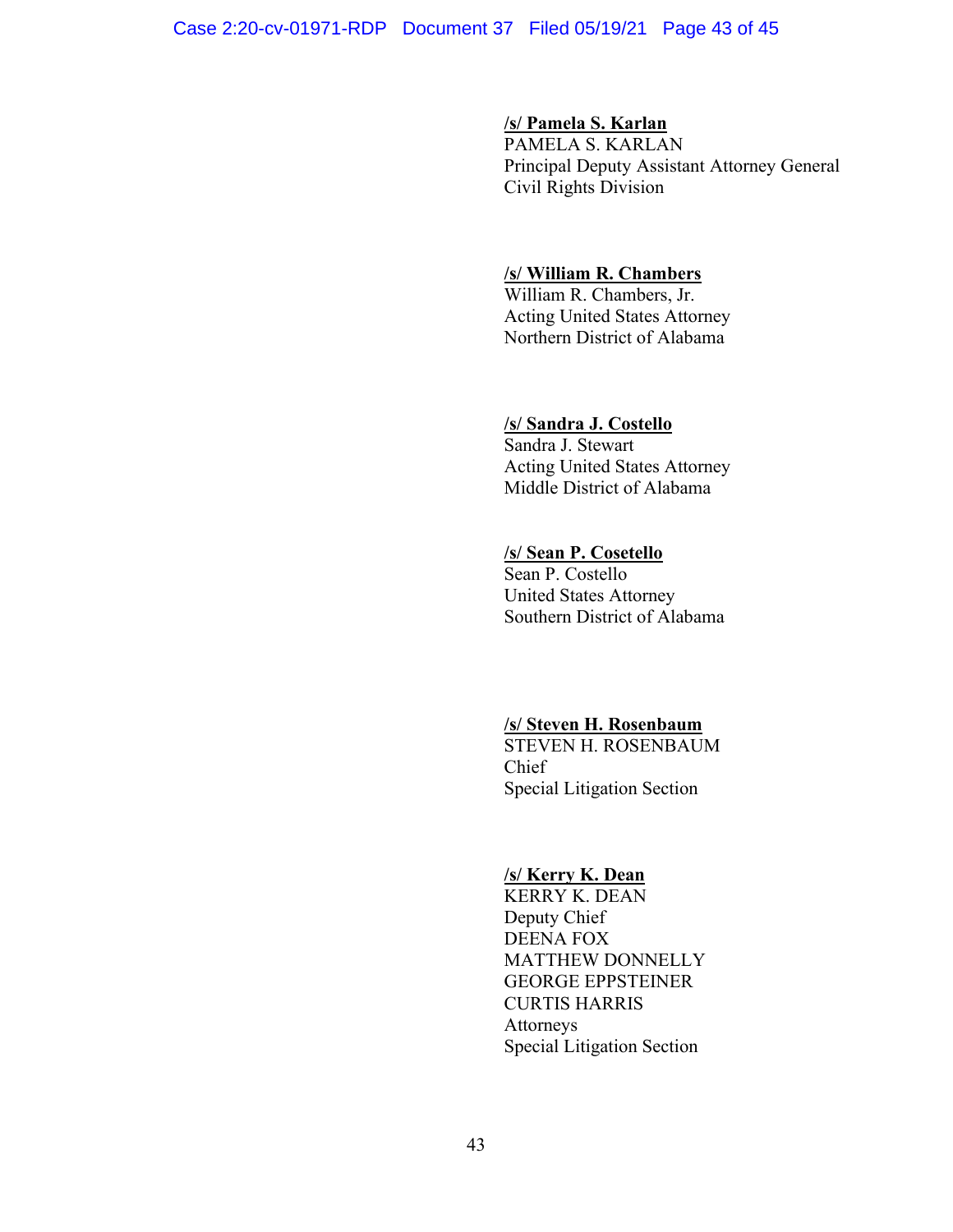# **/s/ Carla C. Ward**

LANE H. WOODKE Civil Chief JASON R. CHEEK Deputy Civil Chief

CARLA C. WARD Assistant United States Attorney United States Attorney's Office Northern District of Alabama 1801 Fourth Avenue North Birmingham, Alabama 35203 (205) 244-2185  $(205)$  244-2181 (fax) carla.ward@usdoj.gov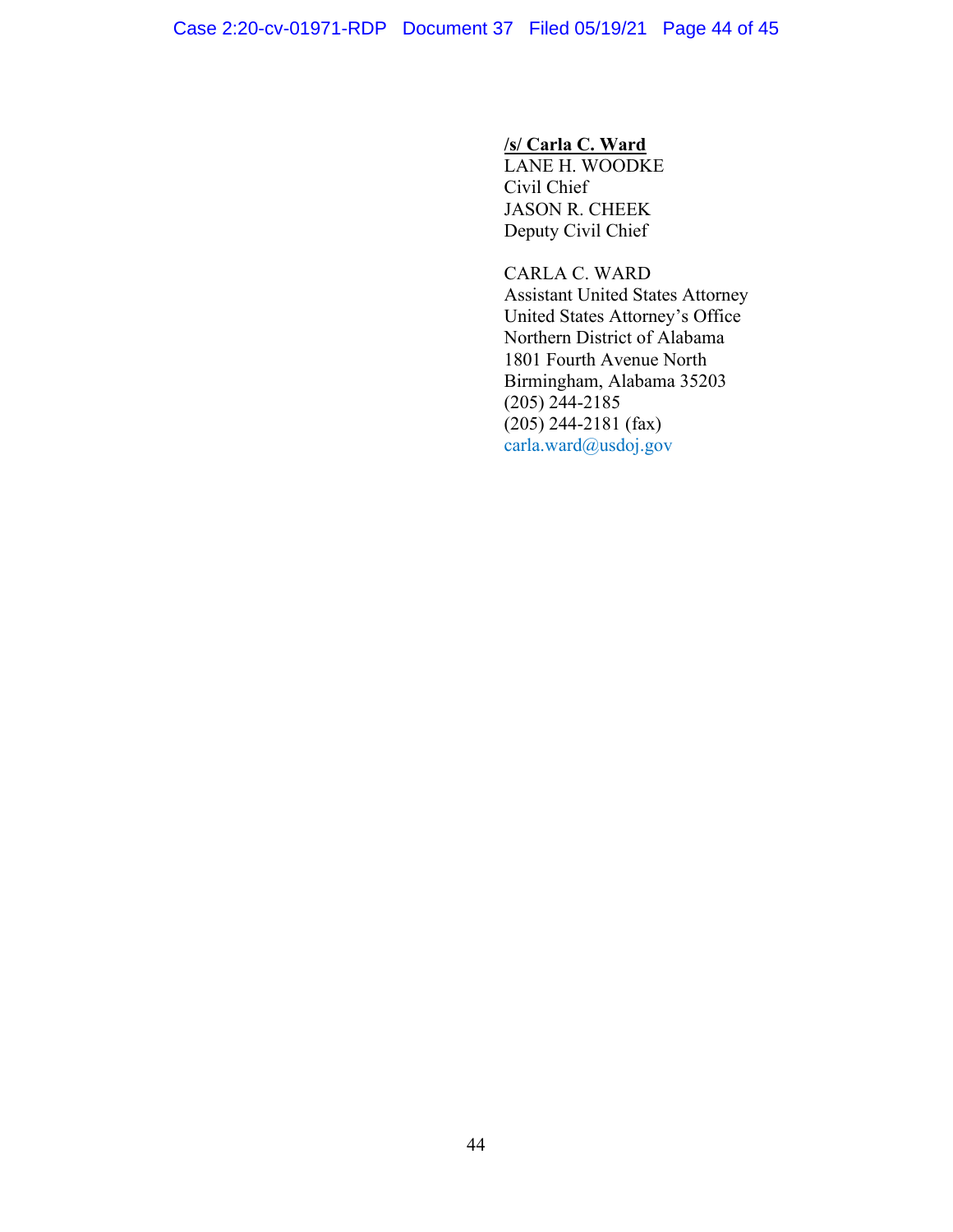## **CERTIFICATE OF SERVICE**

I hereby certify that on May 19, 2021, I electronically filed the foregoing with the Clerk of the Court using the CM/ECF system which will send notification of such filing to all counsel of record.

Respectfully submitted,

# **/s Carla C. Ward**

CARLA C. WARD Assistant United States Attorney United States Attorney's Office Northern District of Alabama 1801 Fourth Avenue North Birmingham, Alabama 35203 (205) 244-2185 car1a.ward@usdoj.gov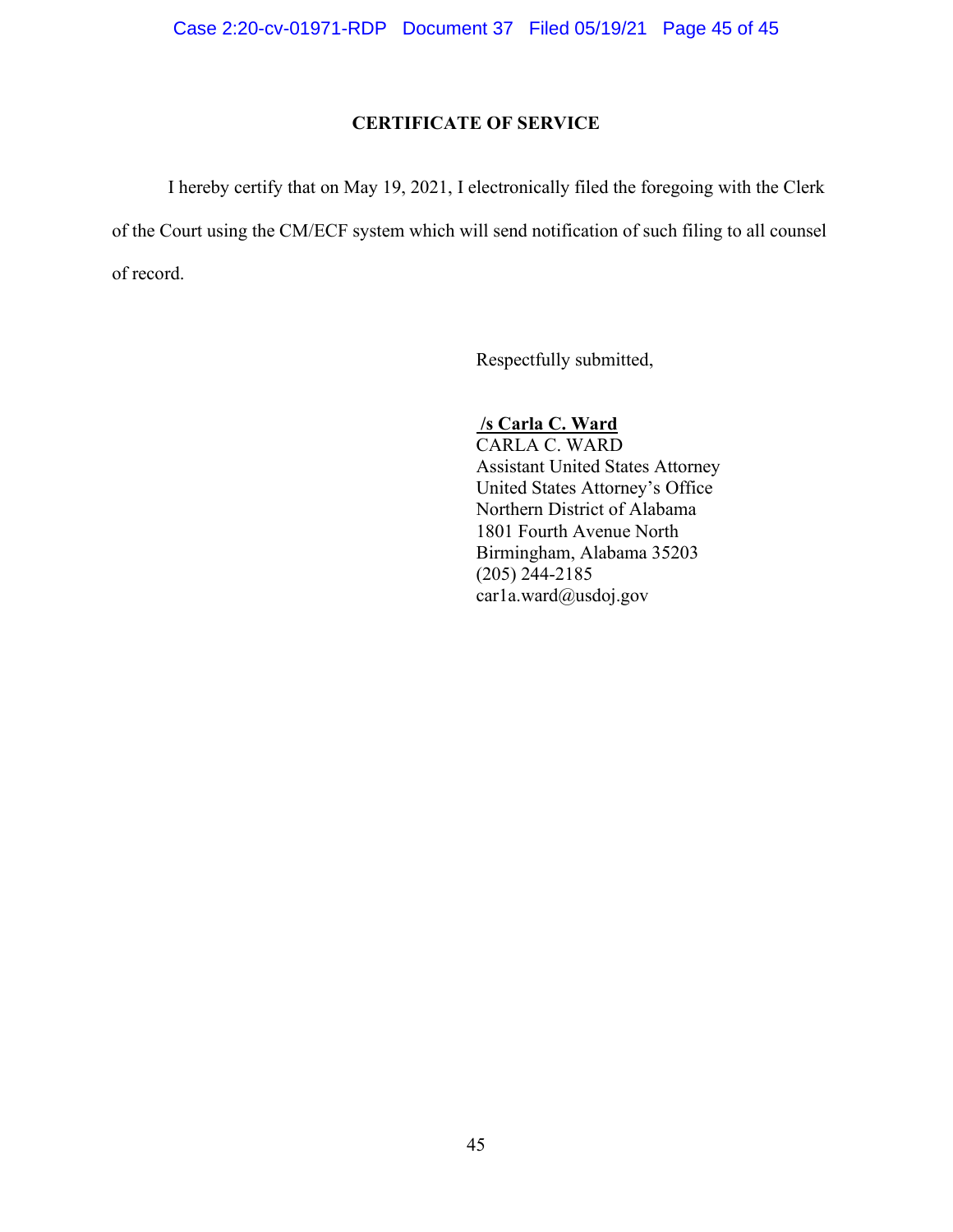

# **Attachment A**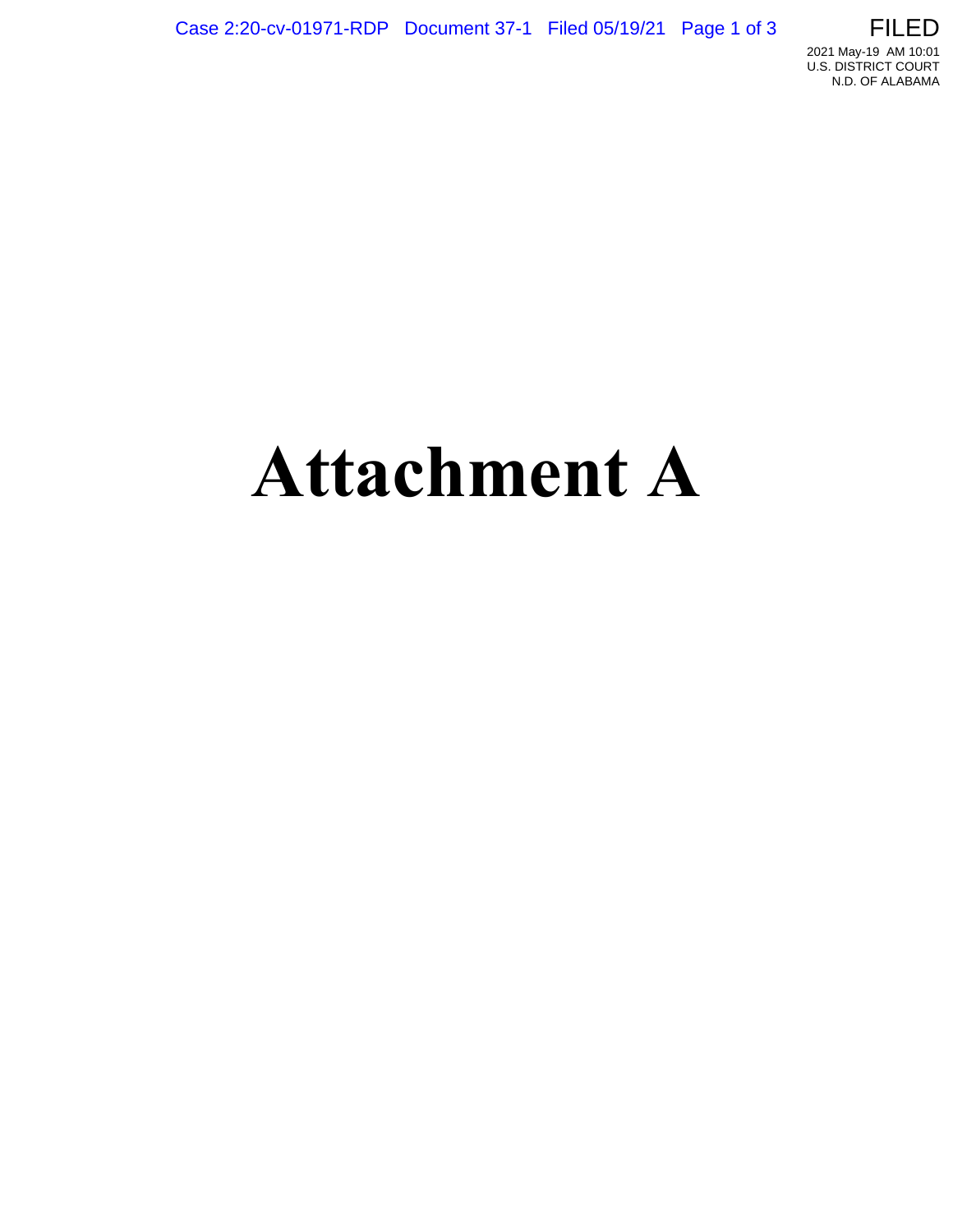## CERTIFICATE OF THE ATTORNEY GENERAL

With regard to the foregoing Amended Complaint in United States v. Alabama, et al., No. 2:20-cv-1971 (N.D. Ala.), I, Merrick B. Garland, Attorney General of the United States, certify that the United States Department of Justice has complied with all subsections of 42 U.S.C.  $\S$  1997b(a)(1) and (a)(2). At the time the United States commenced this action, Attorney General William P. Barr personally certified "that all prerequisites to the initiation of [the] suit under of 42 U.S.C. 88 1997a and 1997b haldl been met." Compl. 24, ECF No. 1, Dec. 9, 2020.

Pursuant to 42 U.S.C. § 1997b(a)(3), I certify my belief that this action by the United States is of general public importance and will materially further the vindication of rights, privileges, or immunities secured or protected by the Constitution.

In addition, I certify that I have the "reasonable cause to believe" set forth in 42 U.S.C. § 1997a to pursue this action.

Finally, I have personally signed the foregoing Amended Complaint pursuant to 42 U.S.C. § 1997a(c), and I am personally signing this certificate pursuant to 42 U.S.C. § 1997b(b).

Signed this **644** day of May, 2021, at Washington, D.C.

MERRICK B GARLAND

Attorney General of the United States